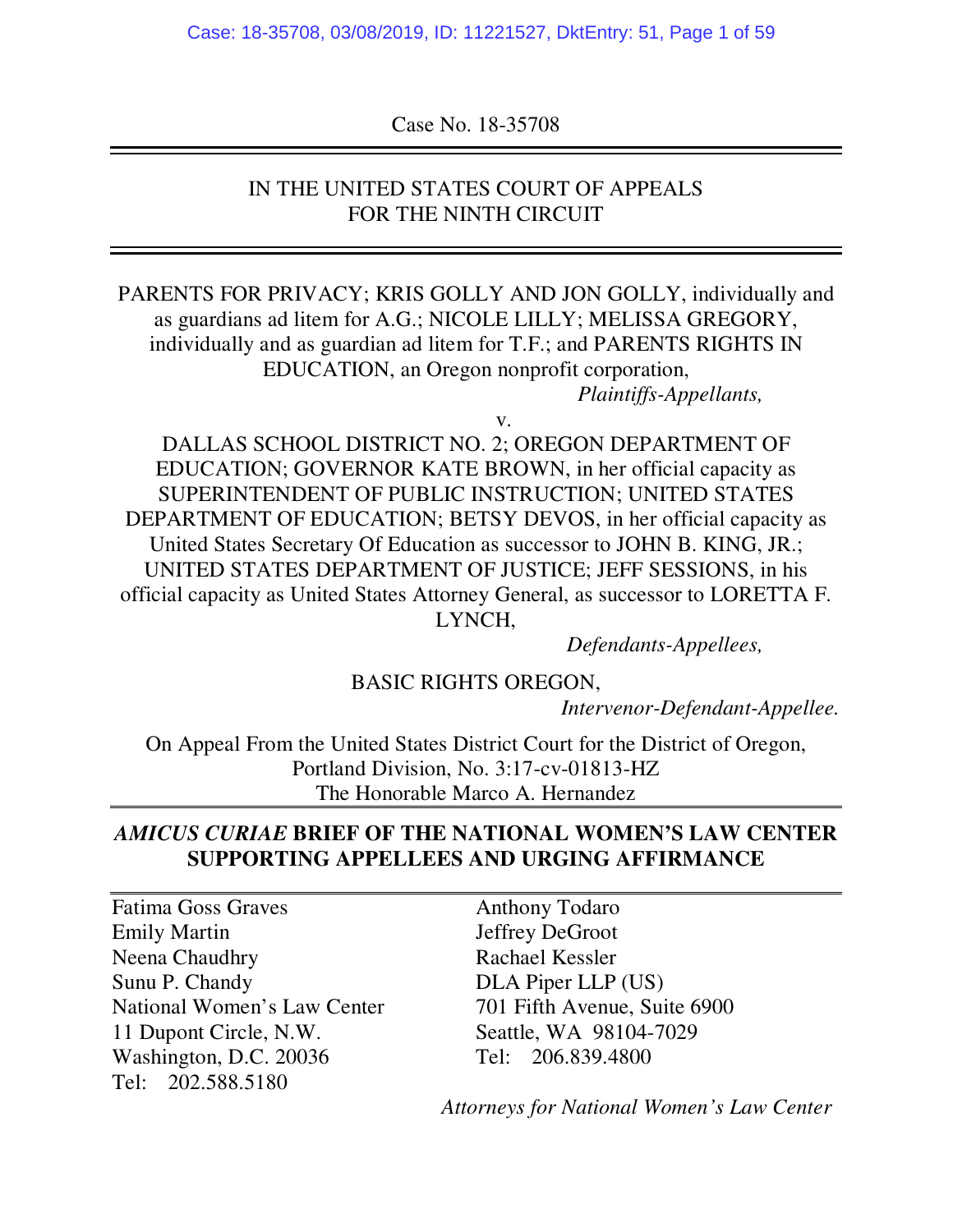# **TABLE OF CONTENTS**

|                                                                                                                              | STATEMENT OF CONSENT TO FILE, AUTHORSHIP, AND                                                                                                                                                                                                   |  |
|------------------------------------------------------------------------------------------------------------------------------|-------------------------------------------------------------------------------------------------------------------------------------------------------------------------------------------------------------------------------------------------|--|
|                                                                                                                              |                                                                                                                                                                                                                                                 |  |
|                                                                                                                              |                                                                                                                                                                                                                                                 |  |
| The Presence of Transgender Students in Restrooms Does Not<br>Create a Hostile Environment under Title IX for Other Students |                                                                                                                                                                                                                                                 |  |
| A.                                                                                                                           | Appellants Do Not Allege Conduct That Supports a                                                                                                                                                                                                |  |
| B.                                                                                                                           | Appellants Do Not Allege Facts that Support a                                                                                                                                                                                                   |  |
|                                                                                                                              | Federal Civil Rights Laws and the U.S. Constitution's Equal<br>Protection Clause Prohibit Sex Discrimination Against<br>Transgender Individuals, and Not Allowing Them to Use<br>Facilities Consistent with Their Gender Identities Constitutes |  |
| A.                                                                                                                           | Federal Civil Rights Law Prohibits Sex Discrimination                                                                                                                                                                                           |  |
| <b>B.</b>                                                                                                                    | Banning Transgender Students From Using Restrooms<br>That Comport with Their Gender Identities Would Violate                                                                                                                                    |  |
|                                                                                                                              | Transgender Students Excluded From Restrooms That Match<br>Their Gender Identities Face Physical and Emotional Harm. 22                                                                                                                         |  |
|                                                                                                                              | Courts Have Recognized that Defenses of Exclusionary Policies<br>Based on Asserted Concerns for the Safety or Privacy of<br>Cisgender Women and Girls Are Often Pretextual24                                                                    |  |
| A.                                                                                                                           | Discriminatory Rules Ostensibly Designed to Protect<br>Women Have Long Reflected Both Stereotype and Pretext25                                                                                                                                  |  |
| B.                                                                                                                           | The Supreme Court Has Recognized That "Protecting<br>Women" Does Not Justify Sex Discrimination. 29                                                                                                                                             |  |
|                                                                                                                              |                                                                                                                                                                                                                                                 |  |
|                                                                                                                              |                                                                                                                                                                                                                                                 |  |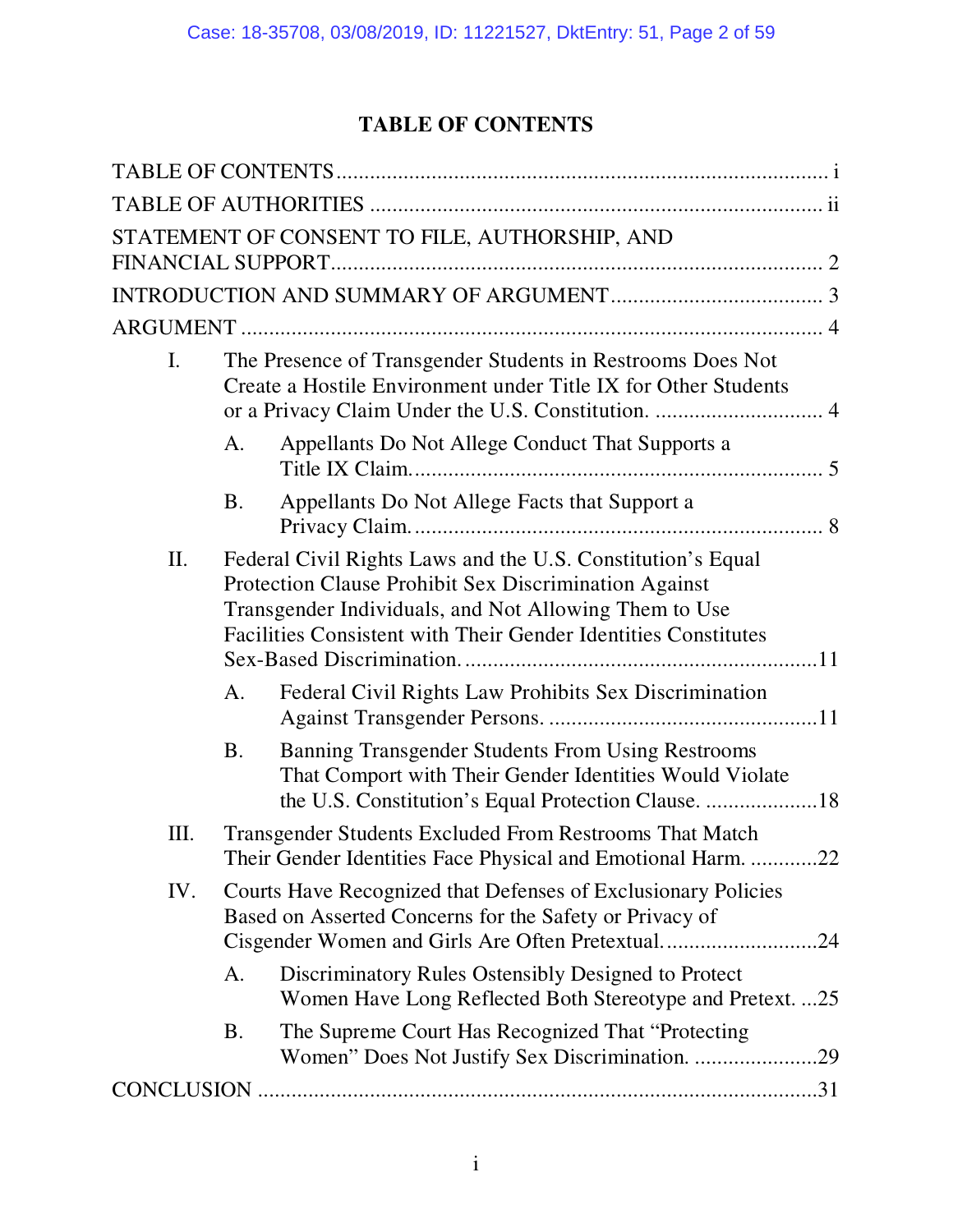# **TABLE OF AUTHORITIES**

# **Page(s)**

## **Cases**

| Adams v. Sch. Bd. of St. Johns Cnty., Fla.,                                                   |
|-----------------------------------------------------------------------------------------------|
| Al-Rifai v. Willows Unified Sch. Dist.,                                                       |
| R.M.A. ex rel. Appleberry v. Blue Springs R-IV Sch. Dist.,                                    |
| Avendano-Hernandez v. Lynch,                                                                  |
| Bd. of Educ. of Highland Local Sch. Dist. v. U.S. Dep't of Educ.,                             |
| Brown v. Bd. of Educ.,                                                                        |
| Craig v. Boren,                                                                               |
| Cruzan v. Special Sch. Dist., No. 1,                                                          |
| Deneen v. Nw. Airlines, Inc.,                                                                 |
| Doe v. Boyertown Area School District,<br>897 F.3d 518 (3rd Cir. 2018), reh'g en banc denied, |
| Dothard v. Rawlinson,<br>.30                                                                  |
| Duronslet v. Cnty. of Los Angeles,                                                            |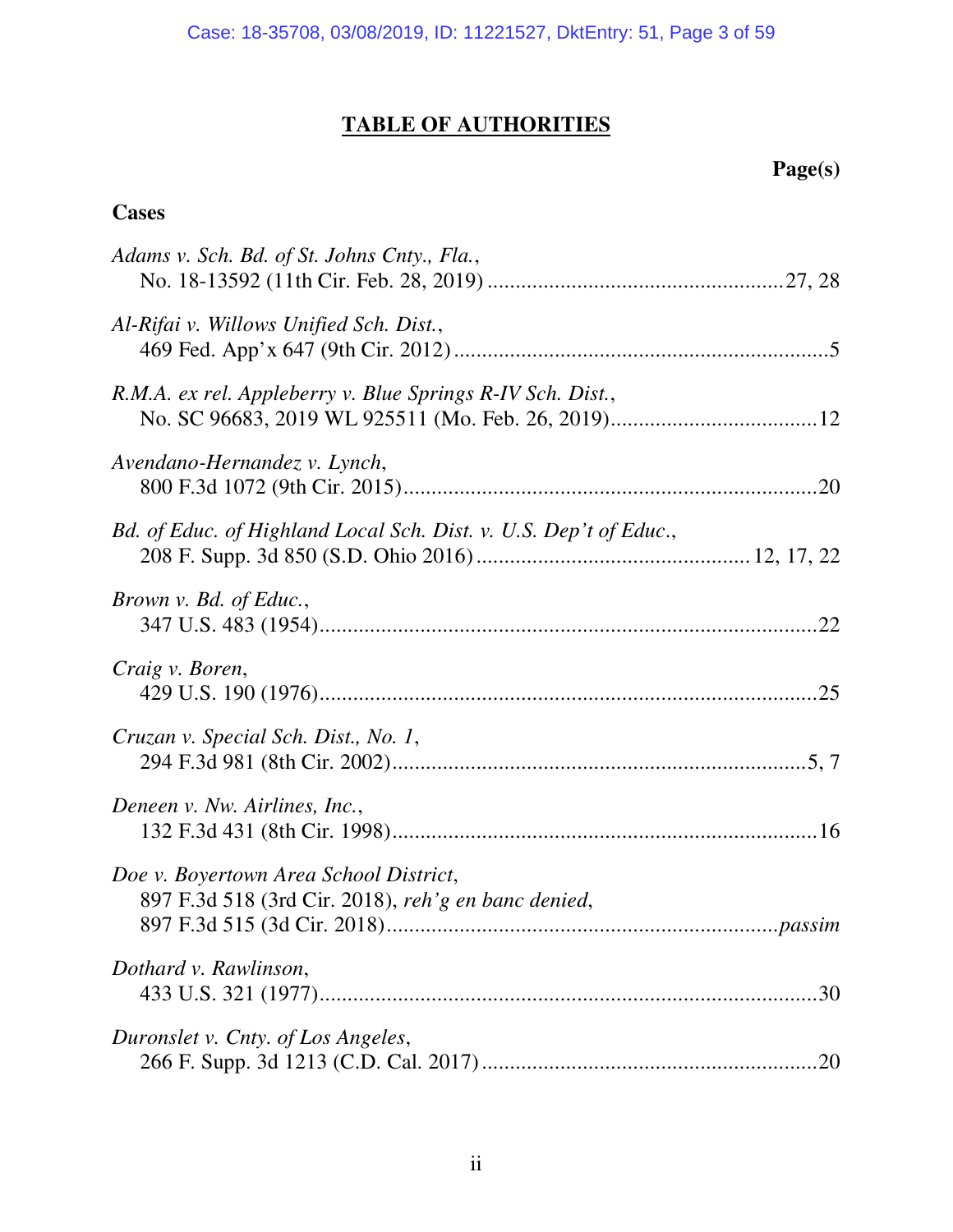| Equal Emp't Opportunity Comm'n v. R.G. &. G.R. Harris Funeral Homes, Inc., |
|----------------------------------------------------------------------------|
| Etsitty v. Utah Transit Auth.,                                             |
| Evancho v. Pine-Richland Sch. Dist.,                                       |
| F.V. v. Barron,                                                            |
| Franklin v. Gwinnett Cnty. Pub. Schs.,                                     |
| Frontiero v. Richardson,                                                   |
| Gallinger v. Becerra,                                                      |
| Glenn v. Brumby,                                                           |
| Gloucester Cnty. Sch. Bd. v. G.G.,                                         |
| Goesaert v. Cleary,                                                        |
| Grimm v. Gloucester Cnty. Sch. Bd.,                                        |
| A.H. ex rel. Handling v. Minersville Area Sch. Dist.,                      |
| Hibbs v. Dep't of Human Resources,                                         |
| Hively v. Ivy Tech Cmty. College of Ind.,                                  |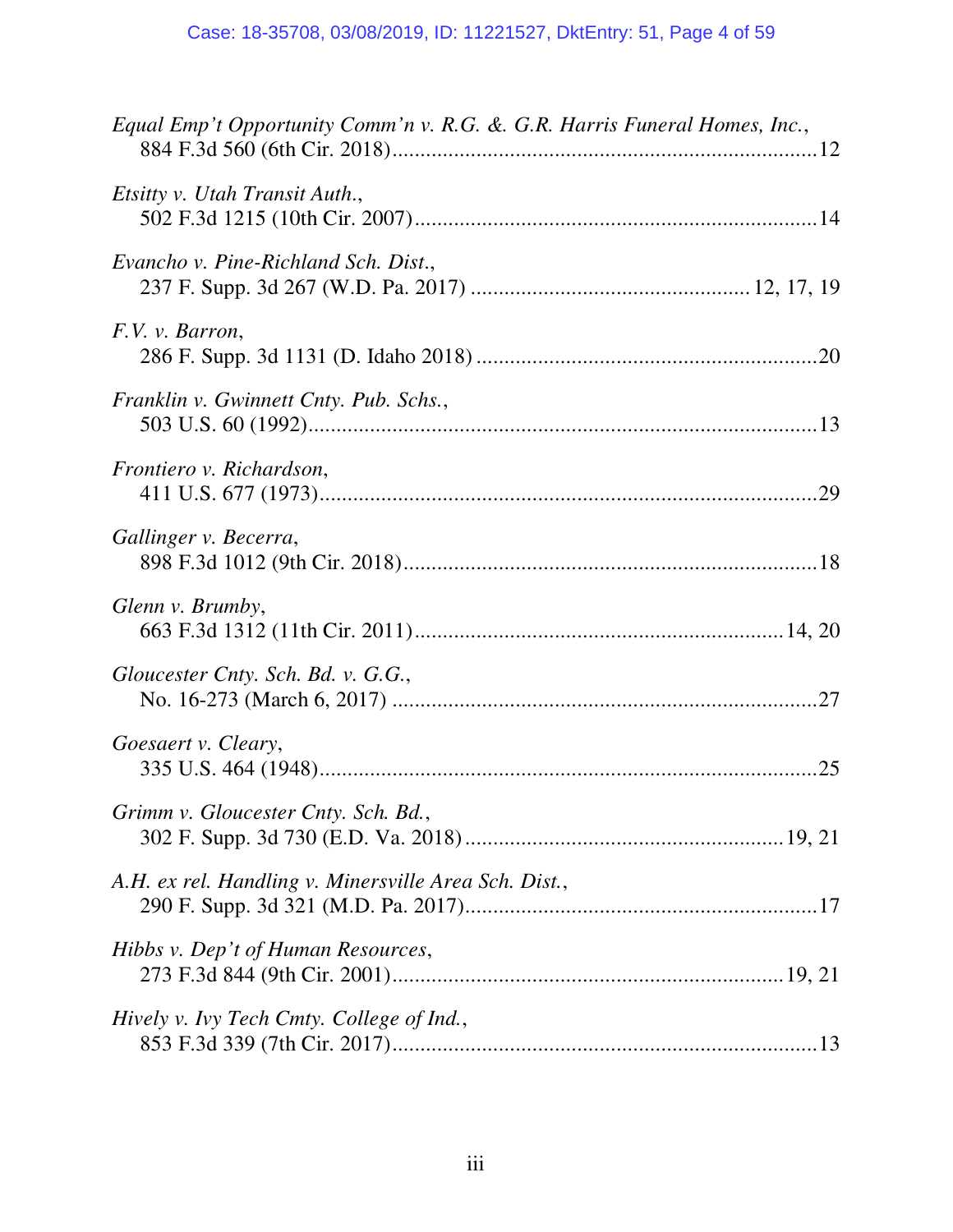| Int'l Union, United Auto., Aerospace & Agric. Implement Workers v.<br>Johnson Controls, Inc., |
|-----------------------------------------------------------------------------------------------|
| Adams ex rel. Kasper v. Sch. Bd. of St. Johns Cnty., Fla.,                                    |
| Kastl v. Maricopa Cnty. Cmty. College Dist.,                                                  |
| Kocak v. Cmty. Health Partners of Ohio, Inc.,                                                 |
| Lampley v. Mo. Comm'n on Human Rights,                                                        |
| M.A.B.,                                                                                       |
| Maldonado v. U.S. Bank,                                                                       |
| McQueen v. Brown,<br>No. 15-cv-2544, 2018 WL 1875631 (E.D. Cal. Apr. 19, 2018) 20, 26, 28     |
| Muller v. Oregon,                                                                             |
| Norman-Bloodsaw v. Lawrence Berkeley Lab.,                                                    |
| Norsworthy v. Beard,                                                                          |
| Olive v. Harrington,<br>No. 15-cv-01276-BAM, 2016 WL 4899177 (E.D Cal. Sept. 4, 2016)20       |
| Palmer v. Thompson,                                                                           |
| Petril v. Cheyney Univ. of Pa.,                                                               |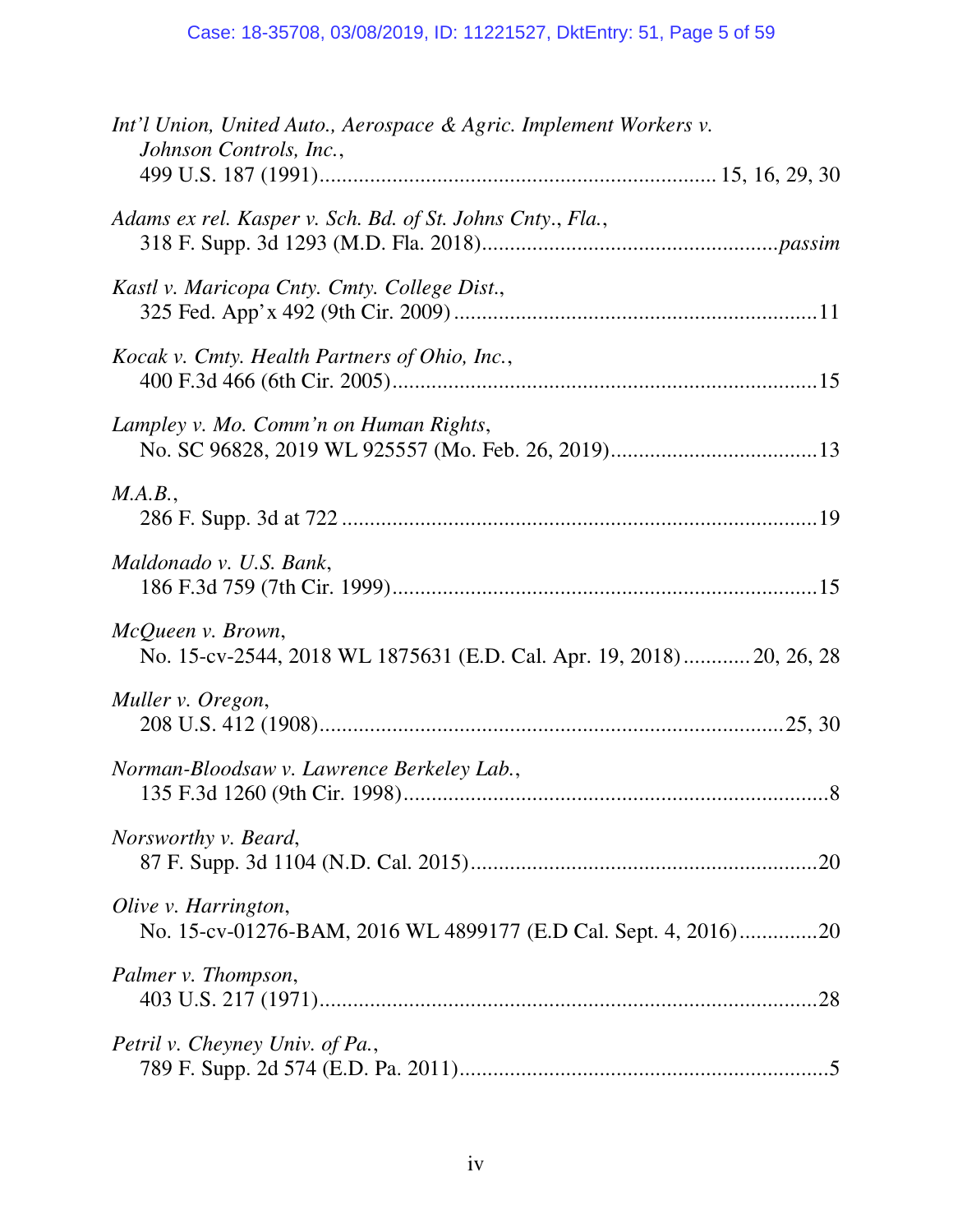## Case: 18-35708, 03/08/2019, ID: 11221527, DktEntry: 51, Page 6 of 59

| Phillips v. Martin Marietta Corp.,                                                                                                                                                                                       |
|--------------------------------------------------------------------------------------------------------------------------------------------------------------------------------------------------------------------------|
| Price Waterhouse v. Hopkins,                                                                                                                                                                                             |
| Roberts v. Clark Cnty. Sch. Dist.,                                                                                                                                                                                       |
| Roberts v. U.S. Jaycees,                                                                                                                                                                                                 |
| Rosa v. Park W. Bank & Tr. Co.,                                                                                                                                                                                          |
| Schroer v. Billington,                                                                                                                                                                                                   |
| Schwenk v. Hartford,                                                                                                                                                                                                     |
| Sessions v. Morales-Santana,                                                                                                                                                                                             |
| Smith v. City of Salem,                                                                                                                                                                                                  |
| Students v. U.S. Dep't of Educ.,<br>No. 16-cv-4945, 2016 WL 6134121 (N.D. Ill. Oct. 18, 2016),<br>report and recommendation adopted sub. nom., Students &<br>Parents for Privacy v. U.S. Dep't of Educ., No. 16-CV-4945, |
| United States v. Se. Okla. State Univ.,<br>No. CIV-15-324-C, 2015 WL 4606079 (W.D. Okla. Jul. 10, 2015)13                                                                                                                |
| United States v. Virginia,                                                                                                                                                                                               |
| Whitaker v. Kenosha Unified Sch. Dist. No. 1 Bd. of Educ.,                                                                                                                                                               |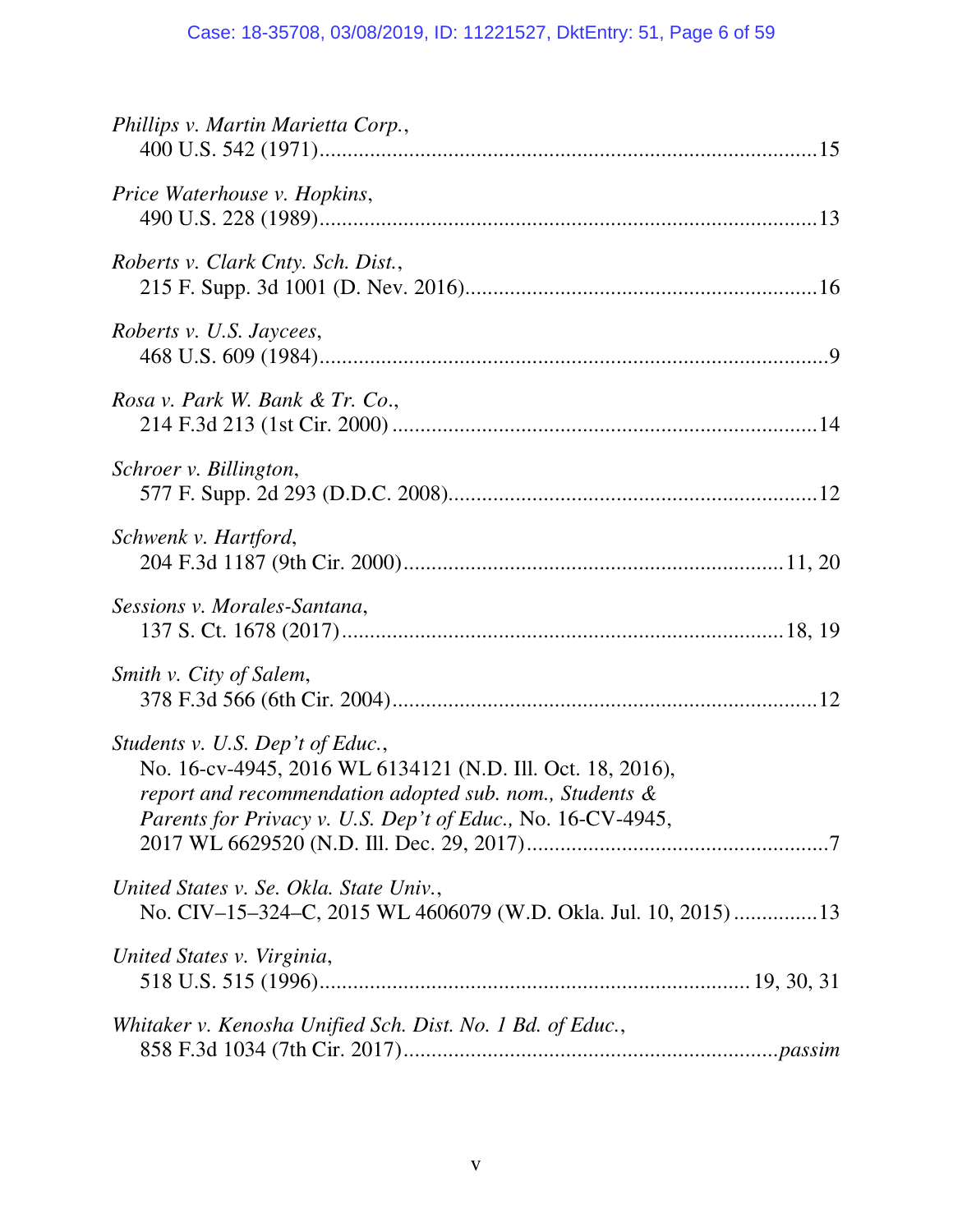| Whitaker v. Kenosha Unified Sch. Dist. No.<br>1 Bd. of Educ., No. 16-CV-943-PP, 2016 WL 5239829                                                                                                                                                        |
|--------------------------------------------------------------------------------------------------------------------------------------------------------------------------------------------------------------------------------------------------------|
| Whole Woman's Health v. Hellerstedt,                                                                                                                                                                                                                   |
| Zarda v. Altitude Express, Inc.,                                                                                                                                                                                                                       |
| <b>Statutes</b>                                                                                                                                                                                                                                        |
|                                                                                                                                                                                                                                                        |
|                                                                                                                                                                                                                                                        |
|                                                                                                                                                                                                                                                        |
|                                                                                                                                                                                                                                                        |
| Terry S. Kogan, Sex-Separation in Public Restrooms: Law, Architecture,                                                                                                                                                                                 |
| <b>Other Authorities</b>                                                                                                                                                                                                                               |
|                                                                                                                                                                                                                                                        |
| Christina Cauterucci, Hidden Figures Is a Powerful Statement Against<br>Bathroom Discrimination, SLATE (Jan. 18, 2017),<br>https://slate.com/human-interest/2017/01/hidden-figures-is-a-<br>powerful-statement-against-bathroom-discrimination.html 28 |
| David Cantor et al., Report on the AAU Campus Climate Survey on<br>Sexual Assault and Sexual Misconduct, WESTAT (Sept. 21, 2015),                                                                                                                      |
| Deborah L. Rhode, The "No-Problem" Problem: Feminist Challenges                                                                                                                                                                                        |
|                                                                                                                                                                                                                                                        |
|                                                                                                                                                                                                                                                        |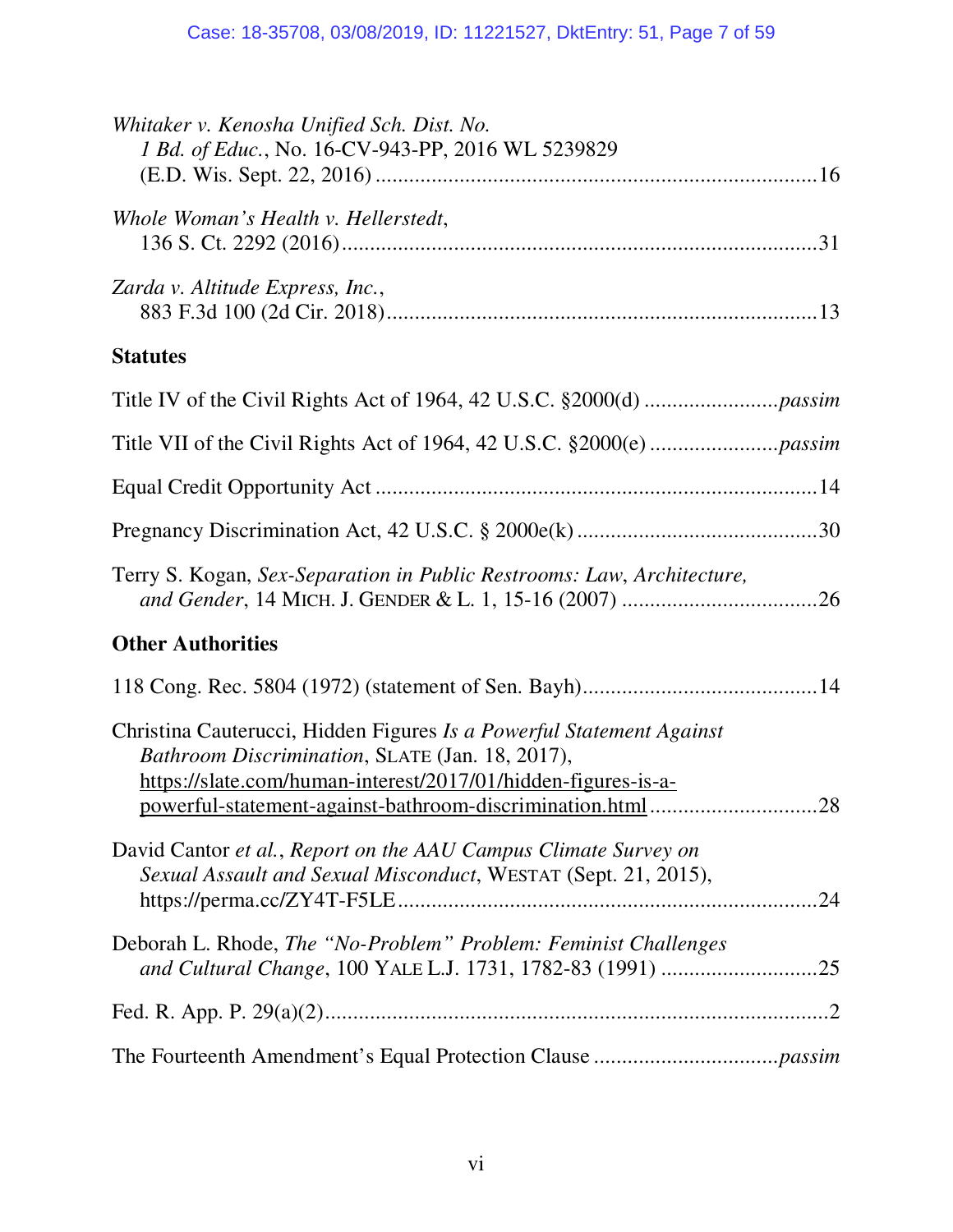| Louise M. Antony, Back to Androgeny: What Bathrooms Can Teach<br>Us About Equality, 9 J. CONTEMP. LEGAL ISSUES 1, 4-7 (1998)26                                                           |     |
|------------------------------------------------------------------------------------------------------------------------------------------------------------------------------------------|-----|
| Matthew Van Atta, Lesbian Sues NYC Restaurant Over Bathroom<br>Incident, THE ADVOCATE (Oct. 10, 2007),<br>https://www.advocate.com/news/2007/10/10/lesbian-sues-nyc-                     |     |
| Melanie Springer Mock, I'm a Woman Who Got Kicked Out of<br>Women's Bathrooms, CHRISTIANITY TODAY INTERNATIONAL (June<br>7, 2016), https://www.christianitytoday.com/women/2016/june/im- |     |
| Phoebe Godfrey, Bayonets, Brainwashing, and Bathrooms: The<br>Discourse of Race, Gender, and Sexuality in the Desegregation of                                                           | .28 |
| Rachel E. Moffitt, Keeping the John Open to Jane: How California's<br>Bathroom Bill Brings Transgender Rights Out of the Water Closet,                                                   |     |
| Reginald Oh, Interracial Marriage in the Shadows of Jim Crow:<br>Racial Segregation as a System of Racial and Gender                                                                     |     |
| The Report of the 2015 U.S. Transgender Survey, NAT'L CTR. FOR<br>TRANSGENDER EQUALITY, 130-37 (Dec. 2016),                                                                              |     |
| Richard A. Wasserstrom, Racism, Sexism, and Preferential<br>Treatment: An Approach to the Topics, 24 UCLA L. REV. 581,                                                                   |     |
| Serena Mayeri, The Strange Career of Jane Crow: Sex Segregation<br>and the Transformation of Anti-Discrimination Discourse, 18                                                           |     |
| Shut Out: Restrictions on Bathroom and Locker Room Access, supra                                                                                                                         |     |
| Students & Parents for Privacy, No. 16-cv-4945, 2017 WL 662952017, 18                                                                                                                    |     |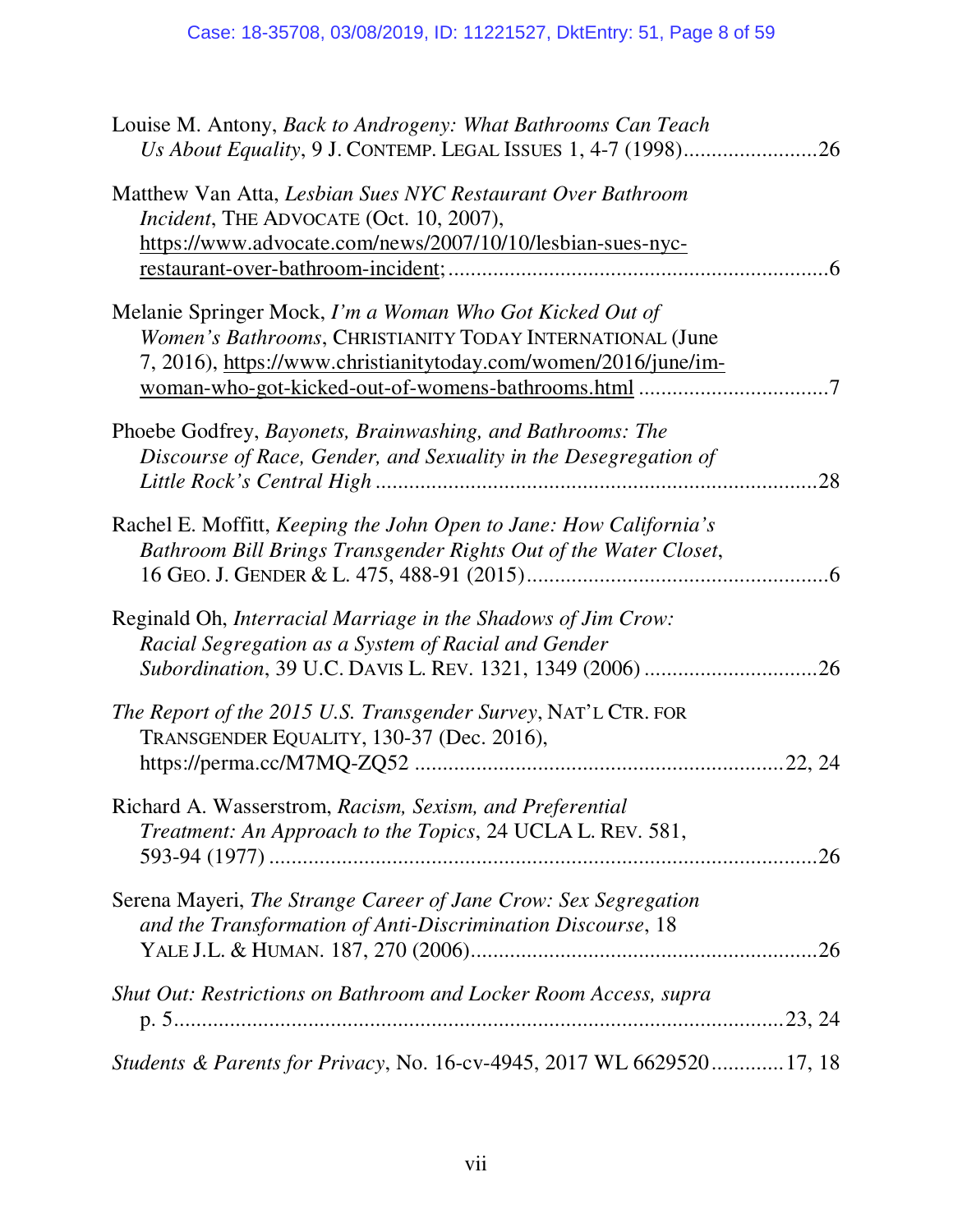| Transgender identities and Experiences of Violence Victimization,<br>Substance Use, Suicide Risk, and Sexual Risk Behaviors Among<br>High School Students-19 States and Large Urban School |    |
|--------------------------------------------------------------------------------------------------------------------------------------------------------------------------------------------|----|
| Districts, 2017, CENTERS FOR DISEASE CONTROL AND PREVENTION<br>MORBIDITY AND MORTALITY WEEKLY REPORT (Jan. 25, 2019),<br>https://www.cdc.gov/mmwr/volumes/68/wr/mm6803a3.htm?s cid         |    |
|                                                                                                                                                                                            | 23 |
|                                                                                                                                                                                            |    |
| US Schools, HUMAN RIGHTS WATCH (Sept. 14, 2016),<br>https://www.hrw.org/report/2016/09/14/shut-out/restrictions-                                                                           |    |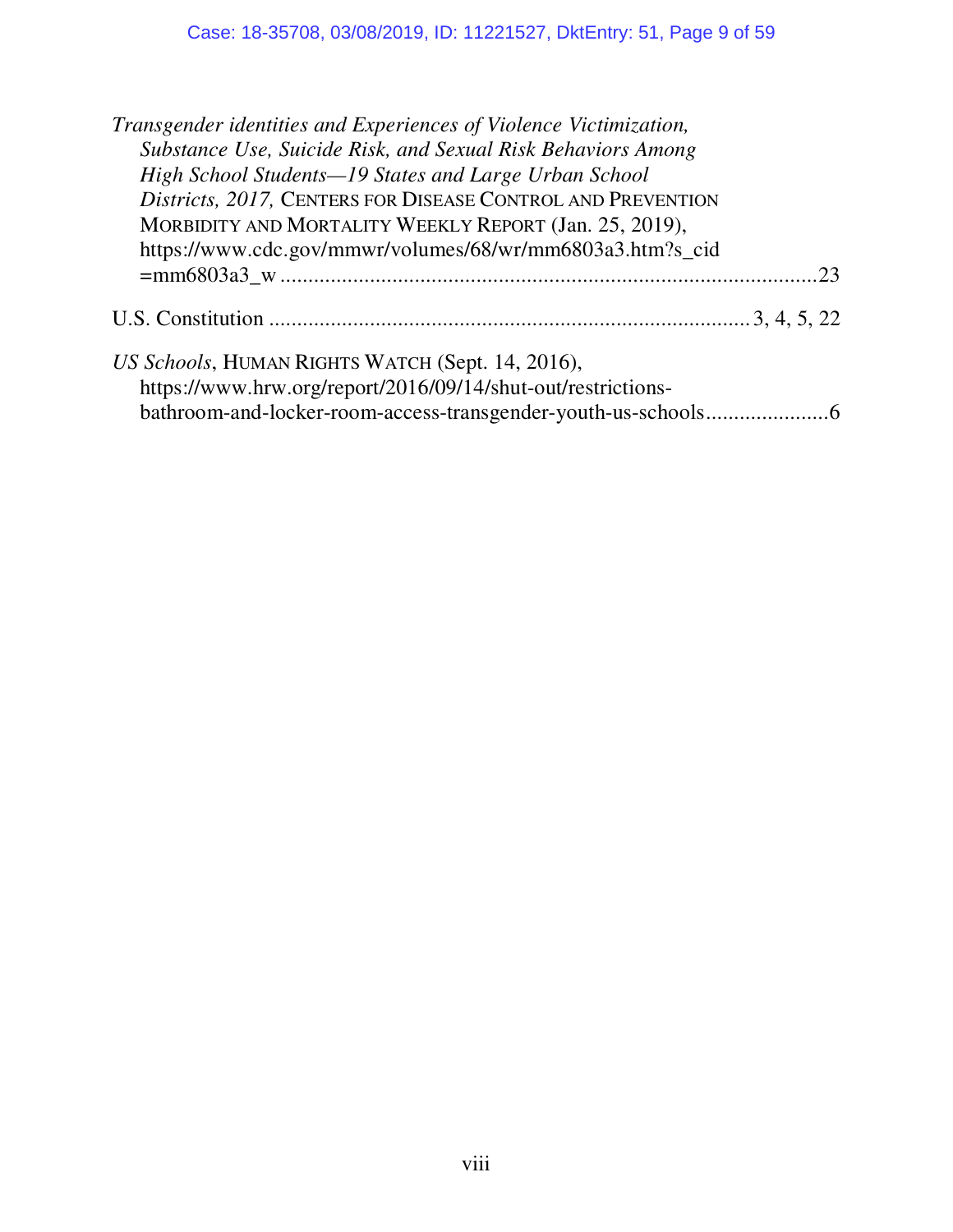The National Women's Law Center (NWLC) is a nonprofit legal organization dedicated to the advancement and protection of women's legal rights and the right of all persons to be free from sex discrimination. Since 1972, the Center has worked to secure equal opportunity in education for women and girls through enforcement of Title IX, the Constitution, and other laws prohibiting sex discrimination. The Center has participated in numerous cases, including before this Court and other Courts of Appeals, including to emphasize that protections against sex discrimination includes protections against discrimination based on sexual orientation and gender identities.

 Descriptions of the other 50 *amici*, organizations committed to women's rights and equality, are included in the Appendix.<sup>1</sup> Given *amici's* collective

-

<sup>&</sup>lt;sup>1</sup> The organizations include: A Better Balance, AFSCME, American Association of University Women, American Federation of Teachers, AFL-CIO, Atlanta Women for Equality, Bet Tzedek Legal Services, Beth Chayim Chadashim (BCC), California Women Lawyers, California Women's Law Center, Center for Constitutional Rights, Center for Reproductive Rights, Civil Rights Education and Enforcement Center, Disability Rights Education & Defense Fund (DREDF), Education Law Center, Equal Rights Advocates, FORGE, Inc., Gender Justice, Girls for Gender Equity (GGE), Girls Inc., Harvard Law School Gender Violence Program, Idaho Coalition Against Sexual & Domestic Violence, In Our Own Voice: National Black Women's Reproductive Justice Agenda, LatinoJustice PRLDEF, Legal Aid At Work, Legal Voice, National Asian Pacific American Women's Forum, National Association of Social Workers (NASW), National Association of Women Lawyers, National Center for Law and Economic Justice, National Crittenton, National LGBTQ Task Force, National Organization for Women Foundation, North Carolina Coalition Against Domestic Violence (NCCADV), Oasis Legal Services, Planned Parenthood Columbia Willamette, Planned Parenthood of Southwestern Oregon, SisterReach, SurvJustice, Virginia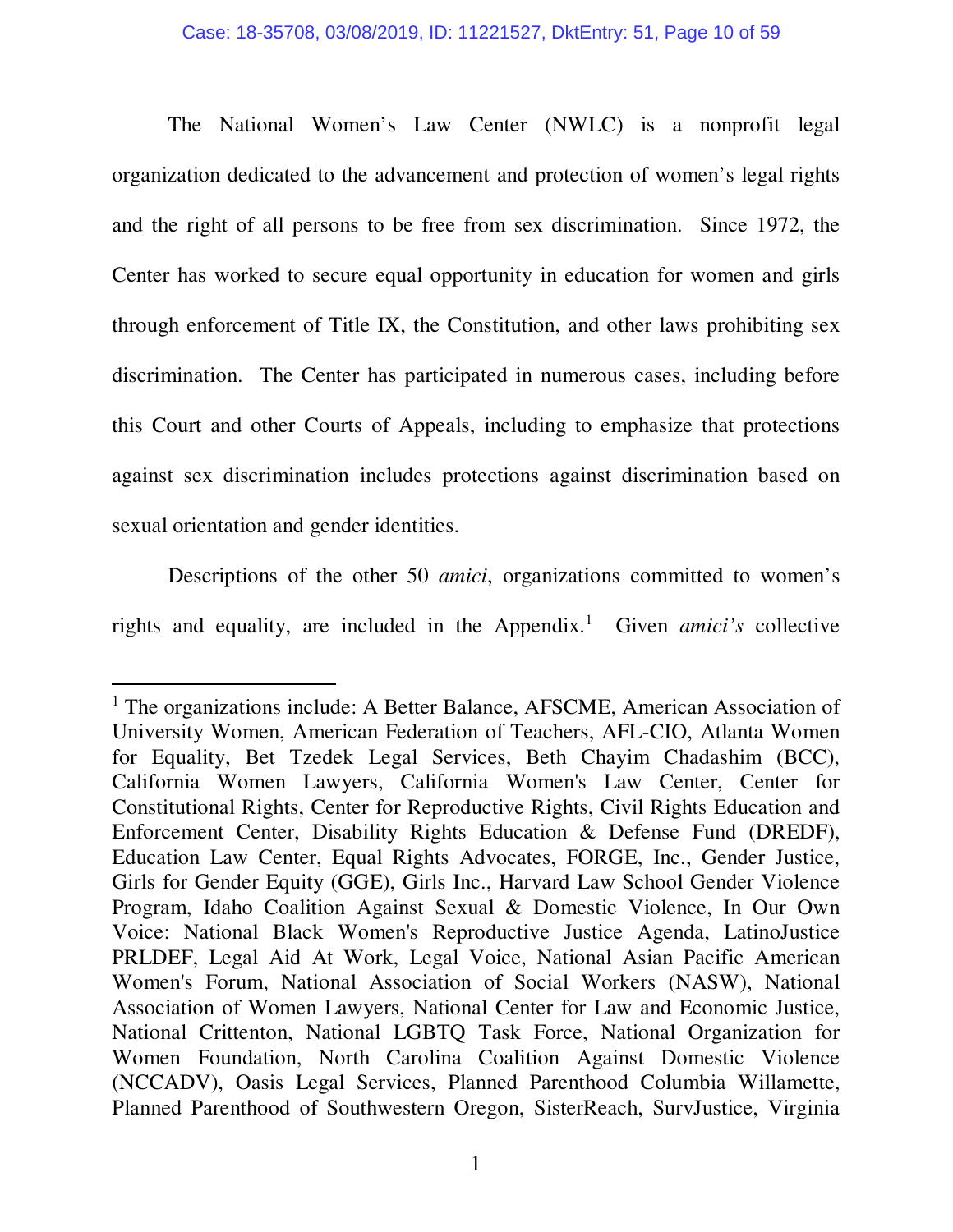#### Case: 18-35708, 03/08/2019, ID: 11221527, DktEntry: 51, Page 11 of 59

expertise in addressing sex-based discrimination, including through the courts, our perspectives may assist the Court in resolution of this case. *Amici* may file this brief pursuant to Fed. R. App. P. 29(a)(2) because all parties have consented to this submission.

 Additionally, *amici* reject a framework that pits the rights of cisgender (nontransgender) and transgender individuals against each other, and assert instead that persons of all genders and sexual orientations should find common cause in addressing the actual harms created by sex discrimination.

#### **STATEMENT OF CONSENT TO FILE, AUTHORSHIP, AND FINANCIAL SUPPORT**

 All parties have consented to the filing of this amicus curiae brief. No party's counsel authored this brief in whole or in part nor contributed money that was intended to fund the preparation or submission of this brief. No person, other than the amicus curiae or its counsel, contributed money that was intended to fund the preparation or submission of this brief.

 $\overline{a}$ 

Sexual and Domestic Violence Action Alliance, WAPB Inc., Washington State Coalition Against Domestic Violence (WSCADV) , Women Lawyers Association of Los Angeles, Women Lawyers On Guard Inc., Women of Reform Judaism, Women's Bar Association of the District of Columbia, Women's Bar Association of the State of New York, The Women's Law Center of Maryland, Women's Law Project, Women's All Points Bulletin, Women's Sports Foundation, WV FREE.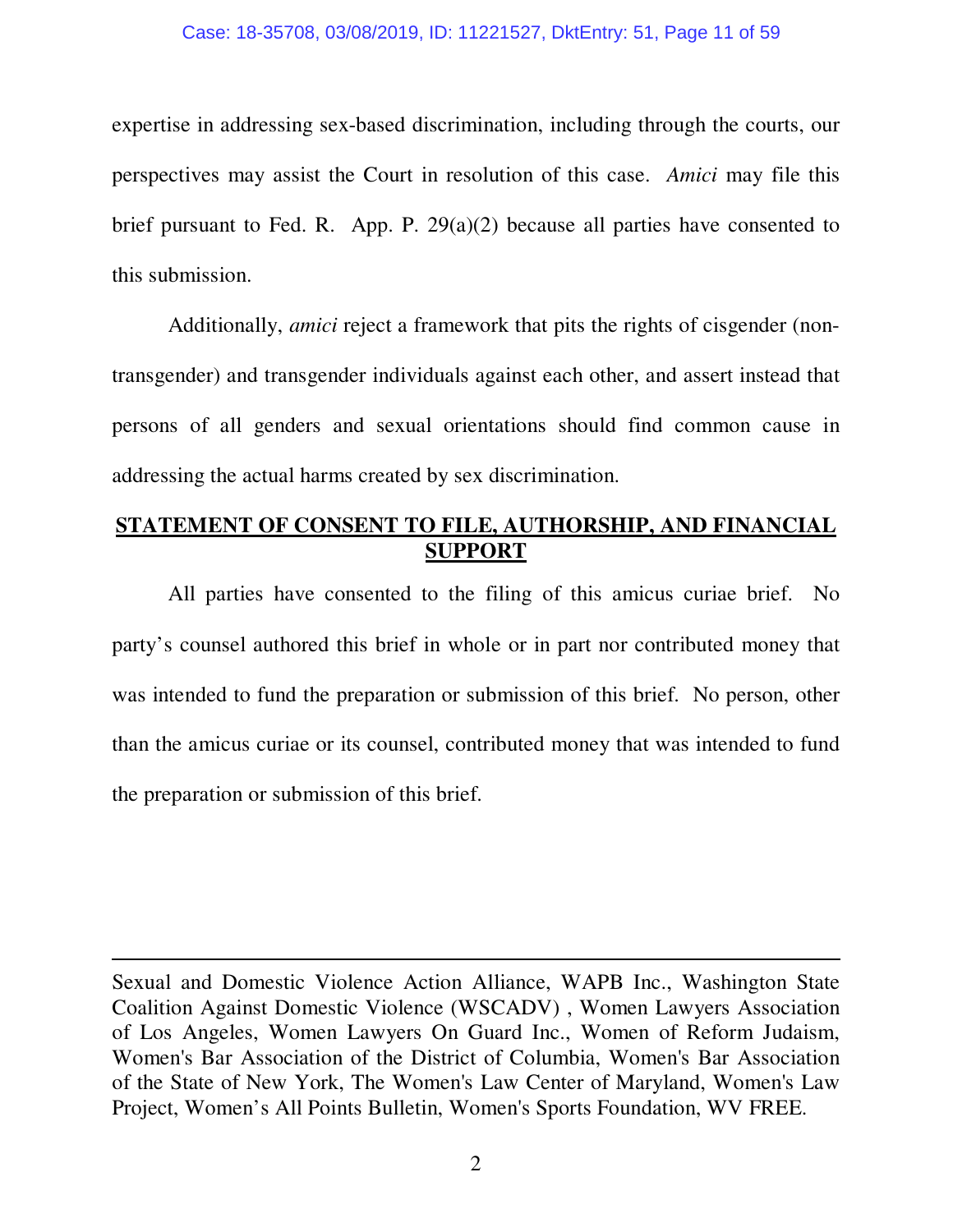#### **INTRODUCTION AND SUMMARY OF ARGUMENT**

*Amici* submit this brief in support of transgender students and the Student Safety Plan (the "Plan") implemented by the Oregon public schools in Dallas, Oregon, which permits transgender students to use restrooms and other facilities consistent with their gender identities. The district court properly rejected Appellants' conclusory assertions that the District's Plan violates Title IX and the Constitution and dismissed this case. This Court should affirm.

Appellants seek a reversal of the Plan and instead want a policy that requires students to only use facilities that match their sex as assigned at birth. Order at 4. However, Appellants' unsubstantiated concerns do not justify policies that would subject transgender students to a hostile educational environment, including sexbased harassment. As the district court concluded, the purported discomfort of some students did not justify the exclusion of transgender students from facilities that correspond with their gender identities. *See* July 24, 2018 Opinion & Order at 38-43 ("Order"). The relief Appellants seek, to bar transgender students from facilities consistent with their gender identities, would constitute sex-based discrimination in violation of Title IX and the U.S. Constitution, and would harm transgender students.

*Amici* thus write separately to urge this Court to affirm the dismissal of Appellants' case for the following reasons: (1) The mere presence of transgender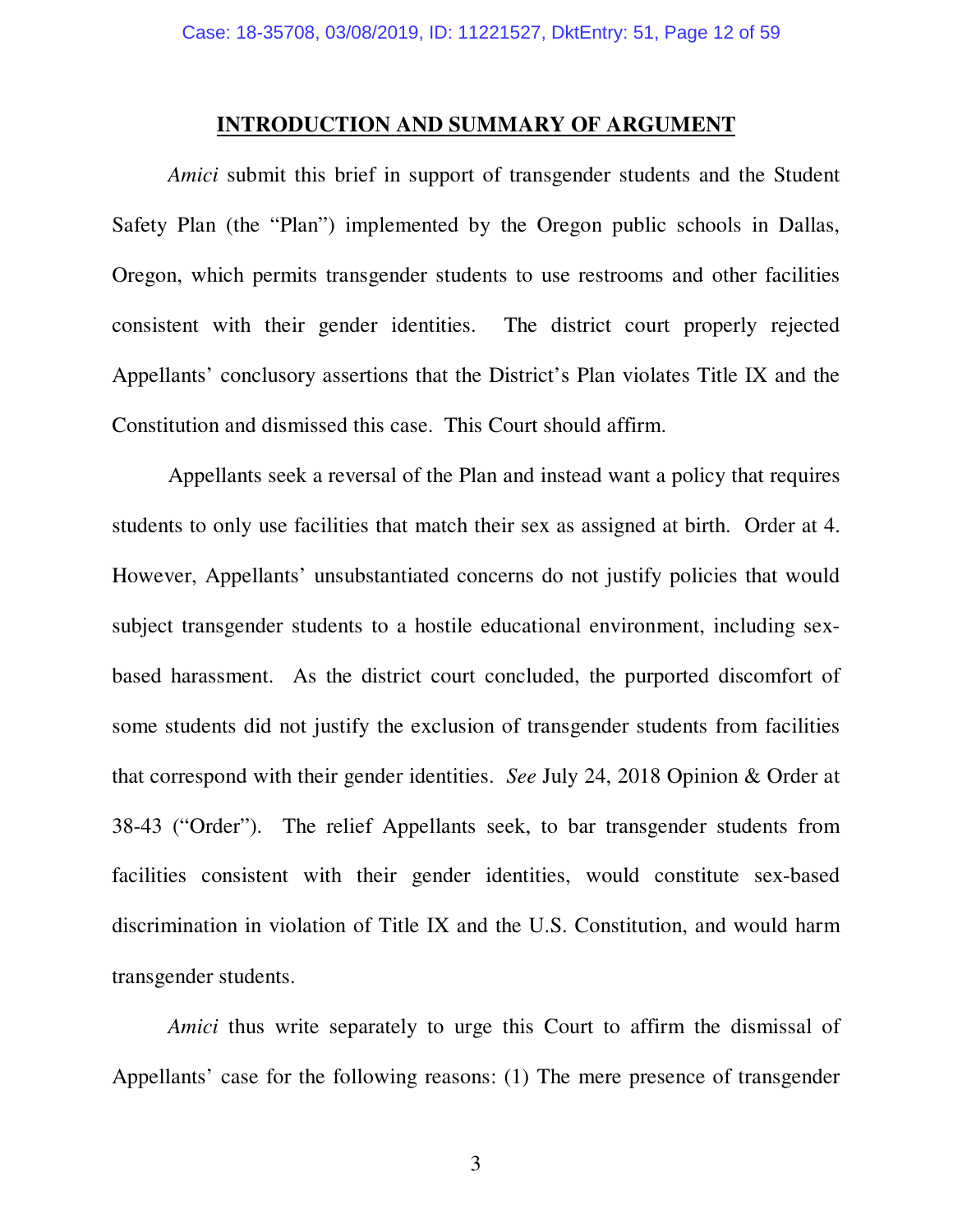#### Case: 18-35708, 03/08/2019, ID: 11221527, DktEntry: 51, Page 13 of 59

students in a restroom does not create a hostile environment under Title IX or implicate a privacy concern under the U.S. Constitution; (2) Sex-based protections in federal civil rights laws and the U.S. Constitution include protections for transgender students, and banning them from using restrooms that comport with their gender identities constitutes impermissible sex-based discrimination; (3) Transgender students face documented harms when they are not permitted to use facilities that align with their gender identities; and (4) Appellants' arguments against the Plan rest on the same brand of sex stereotyping historically used to justify sex discrimination, including in the context of racial segregation, and such arguments are rejected by courts today. Accordingly, we urge this Court to reject Appellant's conclusory arguments, and affirm the district court's decision to dismiss this case.

#### **ARGUMENT**

**I. The Presence of Transgender Students in Restrooms Does Not Create a Hostile Environment under Title IX for Other Students or a Privacy Claim Under the U.S. Constitution.** 

Appellants argue, without relevant factual allegations in their Complaint, that the Plan at issue in this case creates difficulties for cisgender students at the Dallas High School in Oregon. As the district court concluded and as detailed below, requiring transgender students to use facilities that don't correspond with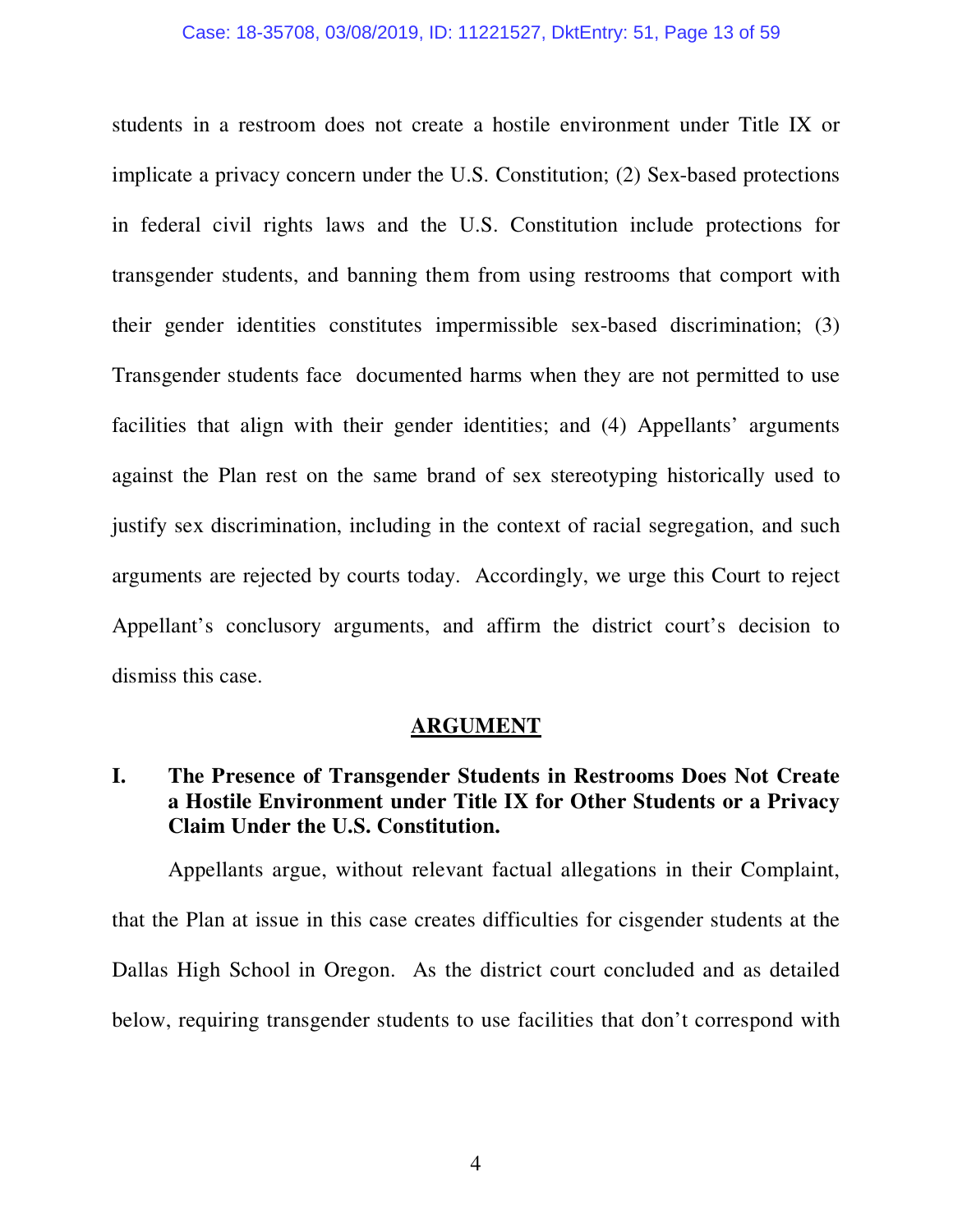their gender identities would not advance the actual safety or privacy interests of cisgender students under Title IX or the U.S. Constitution.

#### **A. Appellants Do Not Allege Conduct That Supports a Title IX Claim.**

Appellants allege that the District's current Plan creates a hostile environment for cisgender students and "subjects students to harassment based on sex." Appellants' Br. at 31. However, as the district court concluded, Appellants do not allege facts that establish a Title IX hostile environment claim. The mere presence of transgender students using the facilities corresponding to their gender identities is not harassment, and certainly not severe, pervasive, or objectively offensive to other students. Additionally, the facts alleged do not indicate that the cisgender students were deprived of equal access to the educational opportunities or benefits provided by the District as required for a Title IX claim. *Al-Rifai v. Willows Unified Sch. Dist.*, 469 Fed. App'x 647, 649 (9th Cir. 2012) (quoting *Davis v. Monroe Cnty. Bd. of Educ.*, 526 U.S. 629, 651 (1999)). There is nothing objectively offensive about transgender students sharing restroom facilities with cisgender students, and the mere presence of transgender students in facilities that align with their gender identities does not constitute a hostile environment. *Compare Cruzan v. Special Sch. Dist., No. 1*, 294 F.3d 981, 984 (8th Cir. 2002) (school's policy permitting transgender faculty member to use woman's faculty restroom did not create hostile environment under Title VII) *with Petril v. Cheyney*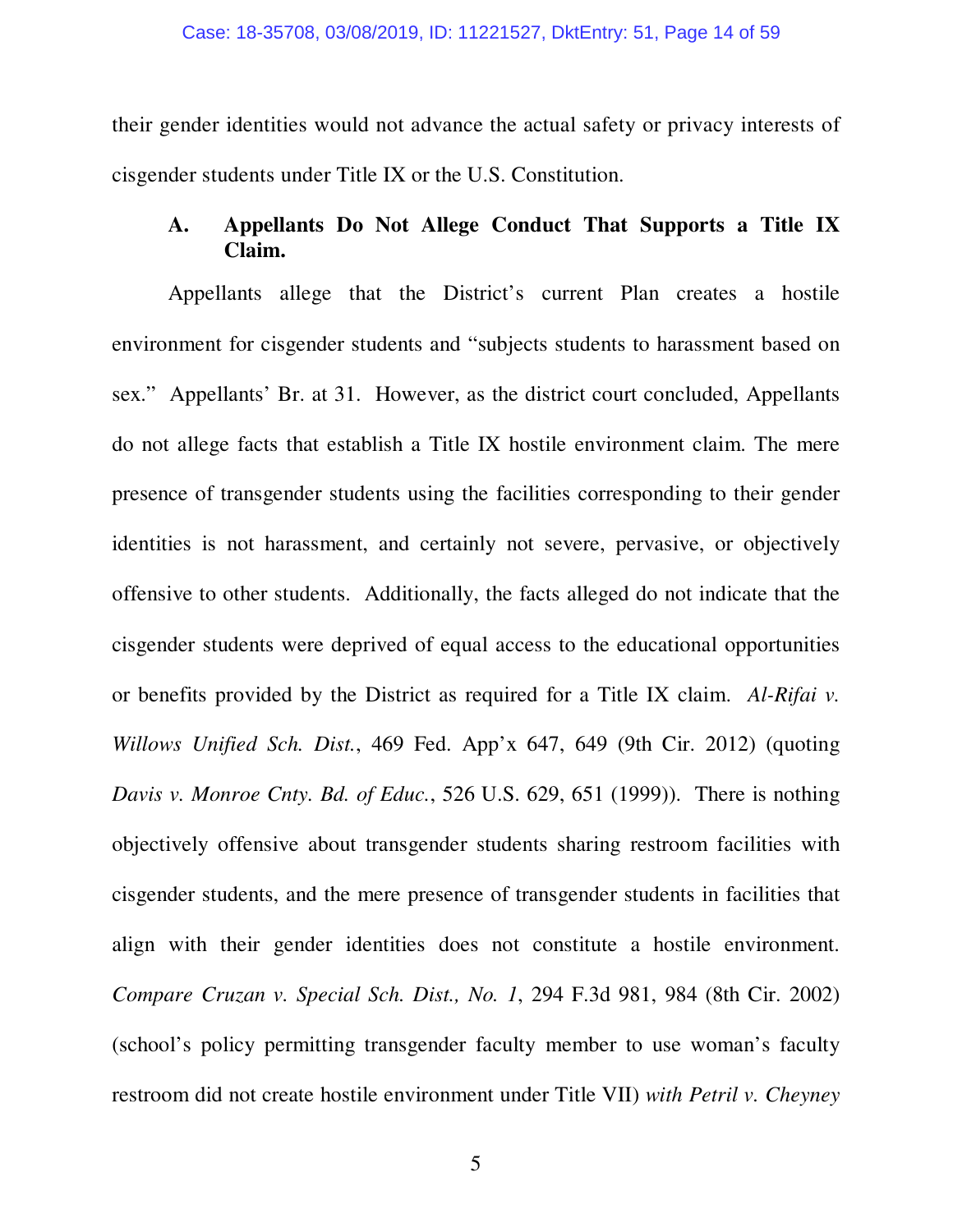*Univ. of Pa.*, 789 F. Supp. 2d 574, 579-80 (E.D. Pa. 2011) (Title VII sexual harassment claim may arise when inappropriate conduct including touching and sexual requests occurs while in a locker room).

Further, research confirms that any alleged safety concerns related to the use of public restrooms by transgender individuals are wholly unsubstantiated: "[T]here is no evidence that allowing transgender students to choose bathroom or locker room facilities that correspond to their gender identities puts other students at risk." *Shut Out: Restrictions on Bathroom and Locker Room Access for Transgender Youth in US Schools*, HUMAN RIGHTS WATCH (Sept. 14, 2016), https://www.hrw.org/report/2016/09/14/shut-out/restrictions-bathroom-and-lockerroom-access-transgender-youth-us-schools; *see also* Rachel E. Moffitt, *Keeping the John Open to Jane: How California's Bathroom Bill Brings Transgender Rights Out of the Water Closet*, 16 GEO. J. GENDER & L. 475, 488-91 (2015).

In fact, this sort of gender policing in restrooms also harms cisgender women who do not comport with traditional gender norms: There is ample evidence of gender-nonconforming women who are ejected from women's restrooms, which is humiliating and harmful. *See, e.g.,* Matthew Van Atta, *Lesbian Sues NYC Restaurant Over Bathroom Incident*, THE ADVOCATE, (Oct. 10, 2007), https://www.advocate.com/news/2007/10/10/lesbian-sues-nyc-restaurantover-bathroom-incident; Melanie Springer Mock, *I'm a Woman Who Got Kicked*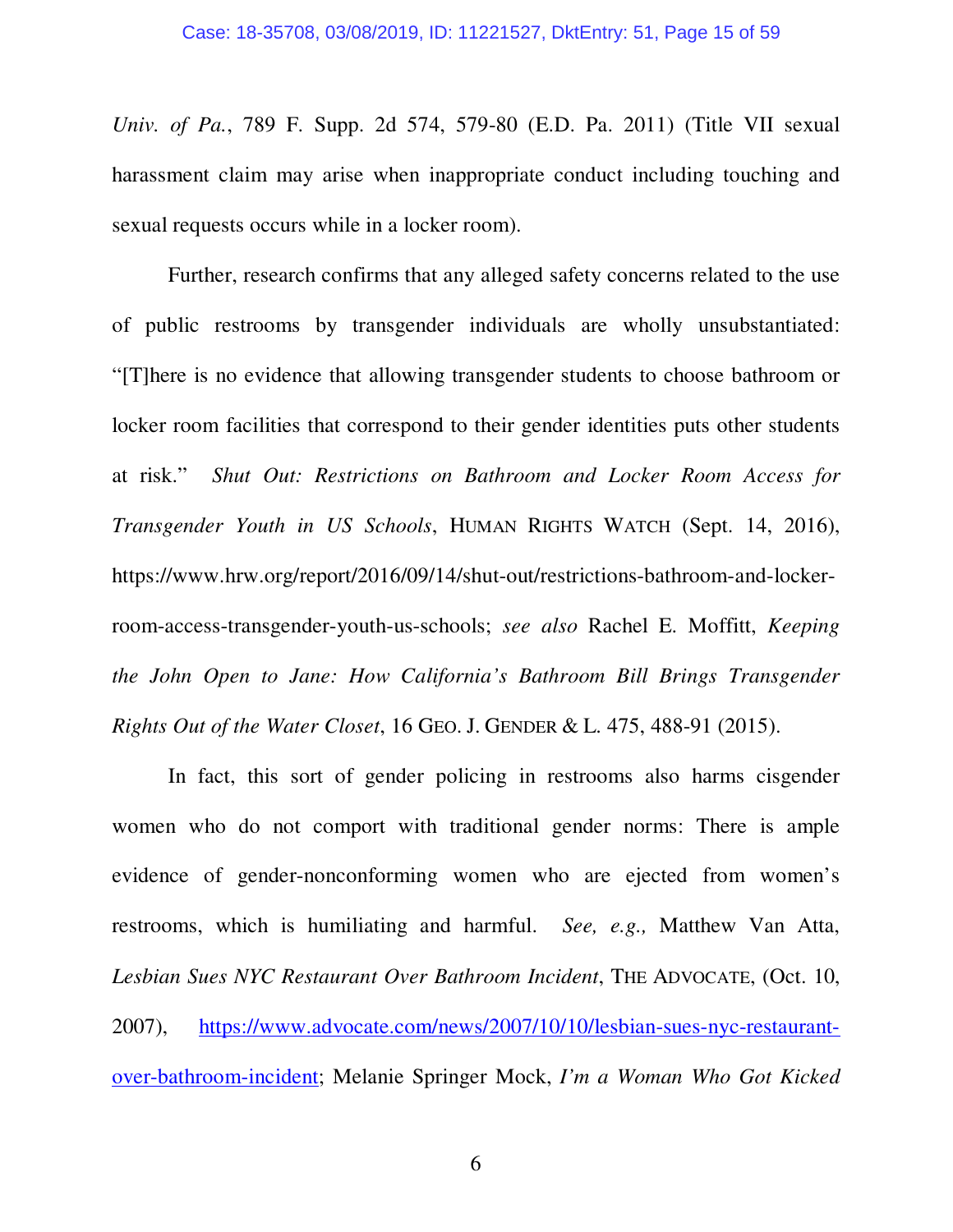*Out of Women's Bathrooms*, CHRISTIANITY TODAY INTERNATIONAL (June 7, 2016), https://www.christianitytoday.com/women/2016/june/im-woman-who-got-kickedout-of-womens-bathrooms.html.

 Federal courts have consistently rejected claims that transgender-inclusive policies violate other students' rights. *Doe v. Boyertown Area School District*, 897 F.3d 518, 533-36 (3rd Cir. 2018) (rejecting arguments that school policy protecting transgender students violated other students' rights), *reh'g en banc denied*, 897 F.3d 515 (3d Cir. 2018); *Cruzan*, 294 F.3d at 983 (rejecting arguments that school policy protecting transgender employees with respect to restroom use violated another employee's rights under Title VII); *See, e.g., Adams ex rel. Kasper v. Sch. Bd. of St. Johns Cnty*., *Fla.*, 318 F. Supp. 3d 1293, 1325 (M.D. Fla. 2018) ("Adams has proven a Title IX violation because the School Board, a federally funded institution, prohibits Adams, a transgender boy, from using the boys' restroom 'on the basis of sex,' which discrimination caused him harm."); *Students v. U.S. Dep't of Educ.*, No. 16-cv-4945, 2016 WL 6134121 (N.D. Ill. Oct. 18, 2016), *report and recommendation adopted sub. nom., Students & Parents for Privacy v. U.S. Dep't of Educ.,* No. 16-CV-4945, 2017 WL 6629520 (N.D. Ill. Dec. 29, 2017) (same).

 Here, as indicated by the district court, the Plan has been in place since 2015—over three years—and it is telling that no incidents of harassment or harm have been alleged by Appellants. *See* Order at 7-9. There is also no evidence, here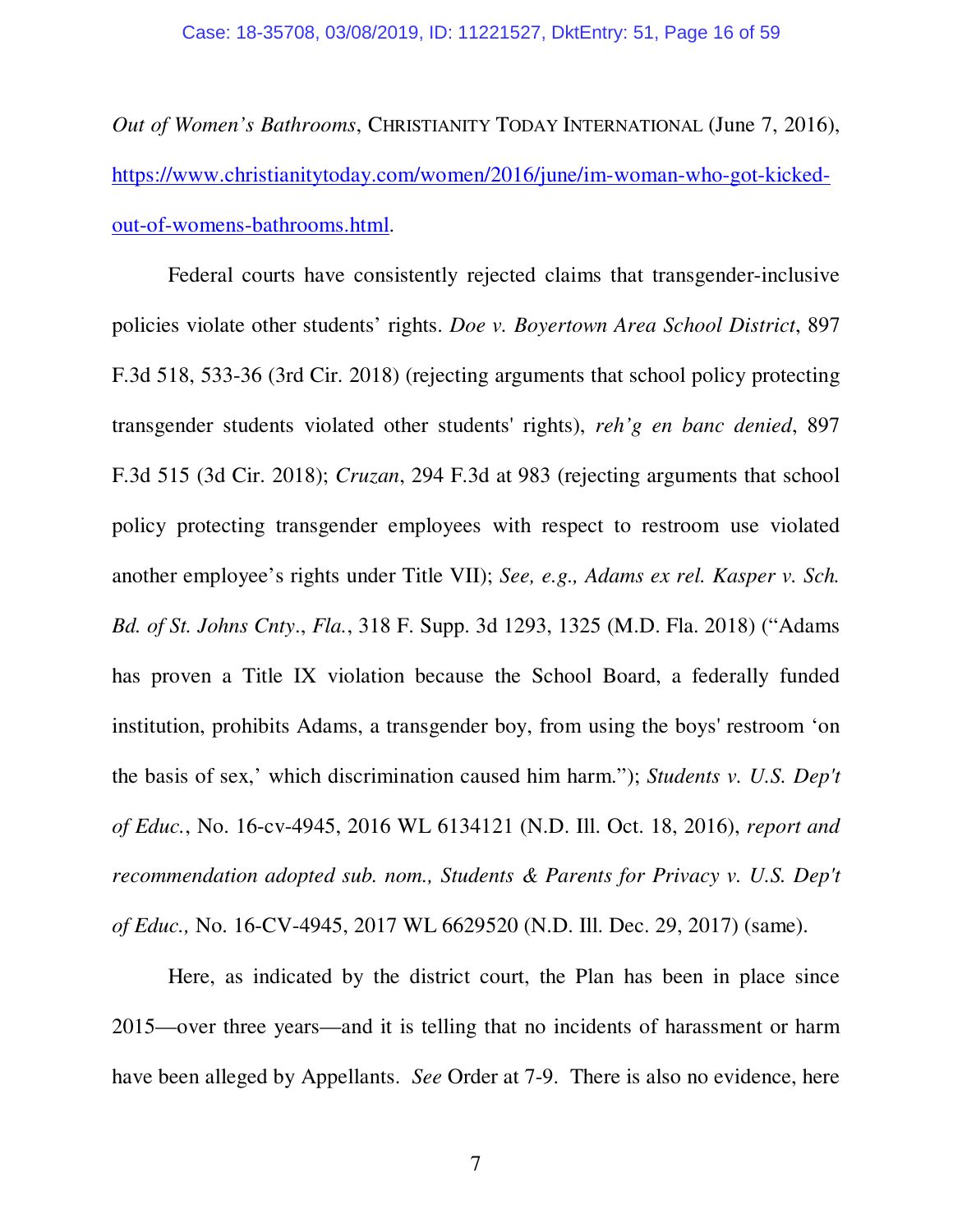#### Case: 18-35708, 03/08/2019, ID: 11221527, DktEntry: 51, Page 17 of 59

or more generally, that cisgender individuals claim transgender status as a pretext to obtain access to certain restrooms.

 Finally, Appellants assume all that matters, in classifying by gender, is one's sex as assigned at birth, a presumption based on the appearance of genitalia. Necessarily, this argument denies that there *is* such a thing as being transgender. Yet transgender identities has been extensively documented, including through the diagnosable medical condition of gender dysphoria, and can be addressed medically, for example, through hormone therapy or surgery. Appellants' conclusion thus disregards medical science, the lived reality of countless transgender people throughout history, and the growing number of court decisions according protection to transgender individuals under Title IX, Title VII, and the U.S. Constitution's equal protection provisions.

#### **B. Appellants Do Not Allege Facts that Support a Privacy Claim.**

Appellants allege that the District's Plan violates cisgender students' substantive due process right to privacy, but these claims are speculative at best, and in any event, outweighed by the District's compelling interest in protecting all of its students. Appellants' Br. at 7, 25-26; *Norman-Bloodsaw v. Lawrence Berkeley Lab.*, 135 F.3d 1260, 1269 (9th Cir. 1998).

As the district court found, Appellants did not allege facts supporting their claim that cisgender students' privacy was violated or that they faced any incidents

8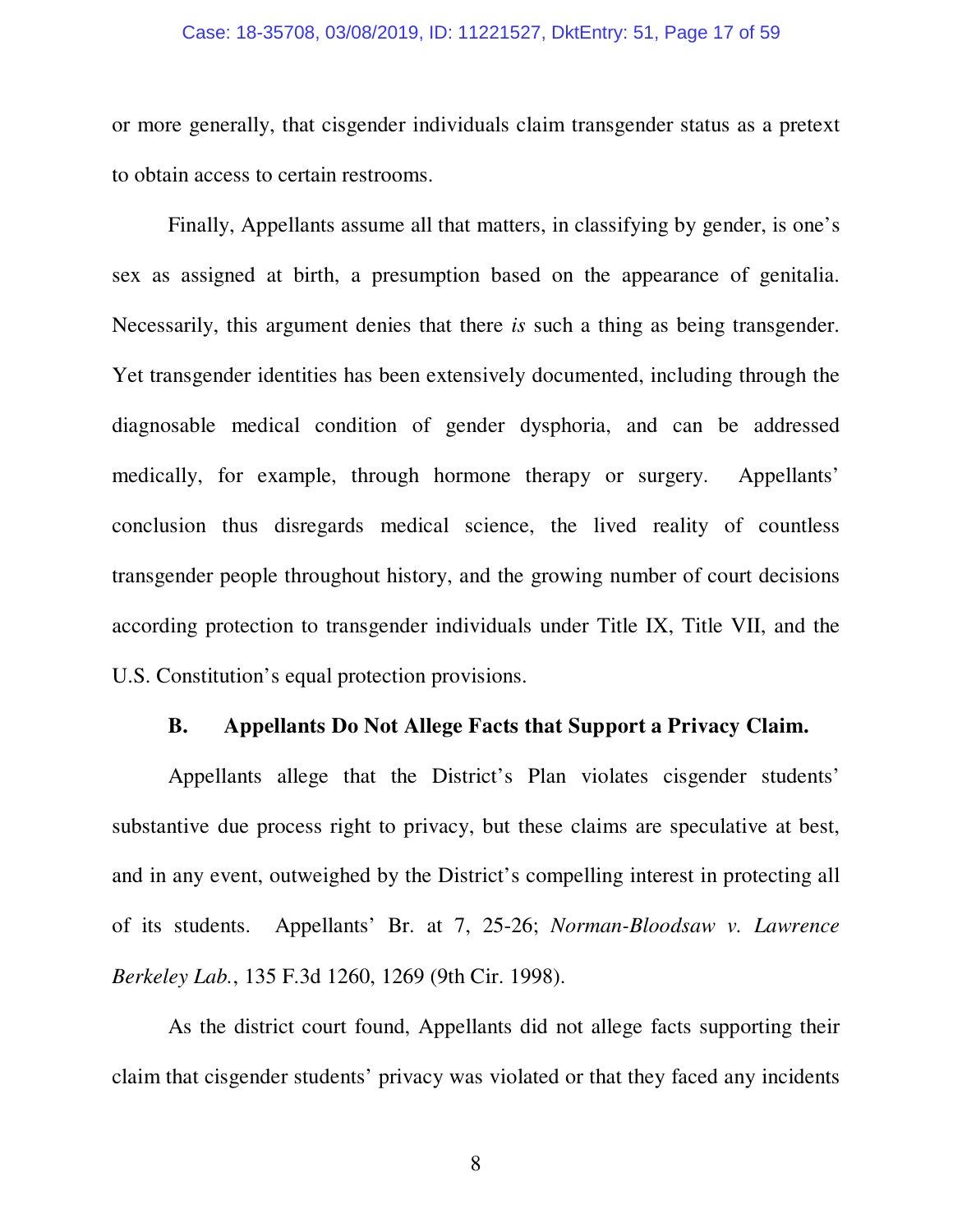#### Case: 18-35708, 03/08/2019, ID: 11221527, DktEntry: 51, Page 18 of 59

of harassment or other forms of sex discrimination from transgender students. Indeed, Appellants' key argument—that the mere presence of transgender students violated other students' privacy—was properly rejected by the district court. While the right to bodily privacy protects against compelled exposure of one's unclothed body, no such exposure is at issue here, and privacy within facilities is not compromised when shared by individuals of the same gender identities, whether they are cisgender or transgender.

Even if there were a privacy interest at stake here, it is outweighed by the compelling government interest in protecting civil rights and combating sex-based discrimination against transgender students. *See Roberts v. U.S. Jaycees*, 468 U.S. 609, 628-29 (1984). As the Third Circuit recognized in a nearly identical context, *"*[t]he constitutional right to privacy is not absolute" and is outweighed by the narrowly tailored government interest of "not discriminating against transgender students." *See Boyertown*, 897 F. 3d at 528.

Transgender students' rights to equal opportunity and freedom from sex discrimination in school must not be violated based on unfounded concerns about risks to cisgender students' privacy. *See Adams ex rel. Kasper*, 318 F. Supp. at 1320 ("[W]hile the School Board must take into account the concerns of cisgender students and their parents, it may not do so at the expense of Adams' right to equal protection under the law."). In *Adams*, the court found that "allowing transgender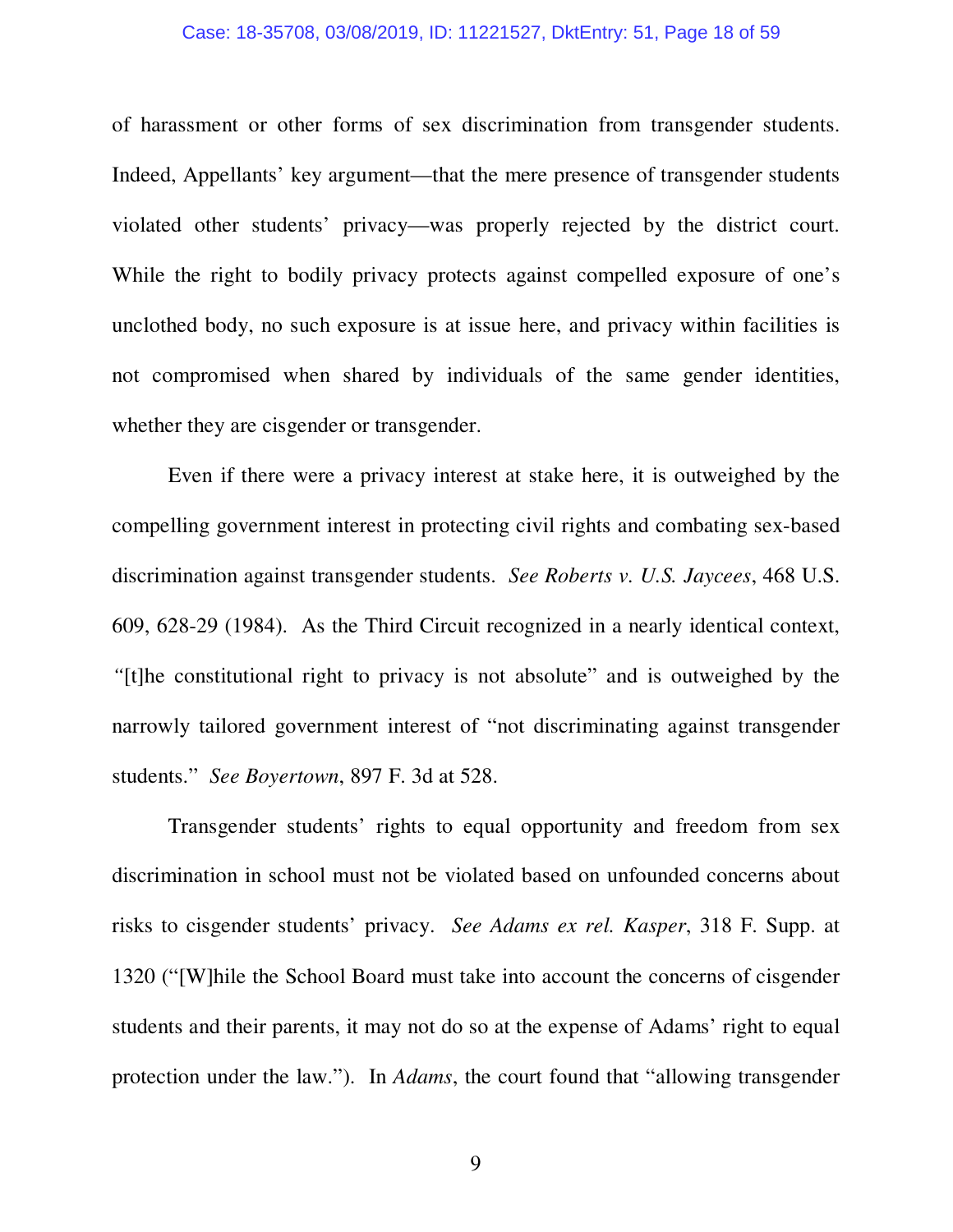#### Case: 18-35708, 03/08/2019, ID: 11221527, DktEntry: 51, Page 19 of 59

students to use the restrooms that match their gender identities does not affect the privacy protections already in place" by the school's routine safety procedures. *Id.*  at 1314. Likewise, in *Boyertown*, the court rejected the argument—similar to Appellants'—that students' "privacy interest requires protection from the risk of encountering students in a bathroom or locker room whom appellants identify as being members of the opposite sex." *Boyertown*, 897 F.3d at 531.

Appellants' asserted privacy right thus "must be weighed against the facts of the case and not just examined in the abstract." *Whitaker v. Kenosha Unified Sch. Dist. No. 1 Bd. of Educ.,* 858 F.3d 1034, 1052 (7th Cir. 2017).Here, the Plan supports the Title IX rights of transgender students to equal access to an education and a school environment free of sex-based hostility. Forcing transgender students to use facilities according to their sex assigned at birth would subordinate these rights to an unsubstantiated threat to privacy. The District's Plan is a narrowly tailored means to protect transgender students' civil rights and does not infringe on other students' rights.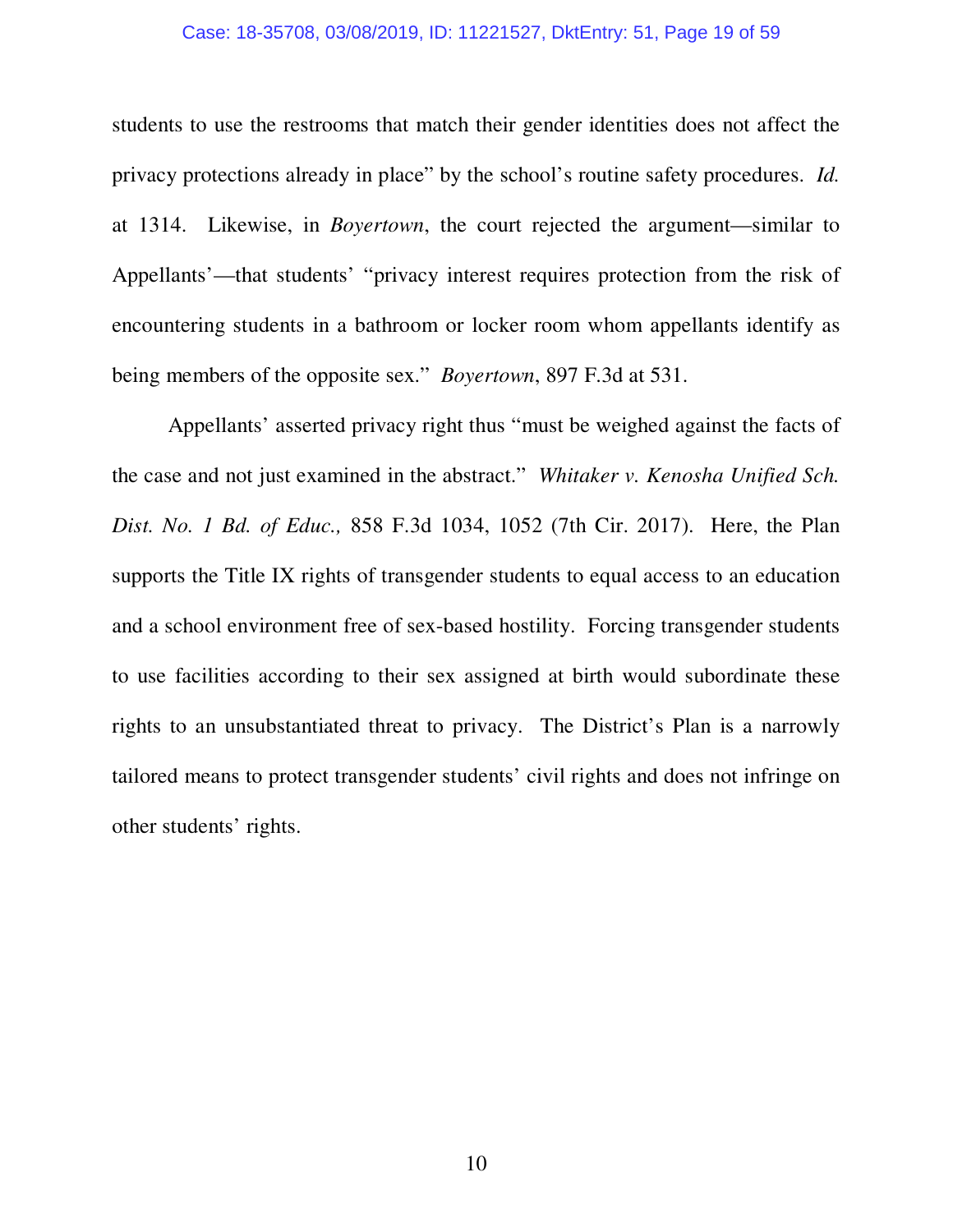**II. Federal Civil Rights Laws and the U.S. Constitution's Equal Protection Clause Prohibit Sex Discrimination Against Transgender Individuals, and Not Allowing Them to Use Facilities Consistent with Their Gender Identities Constitutes Sex-Based Discrimination.**

#### **A. Federal Civil Rights Law Prohibits Sex Discrimination Against Transgender Persons.**

 Federal courts routinely conclude that federal law protects transgender individuals from sex-based discrimination, both because discrimination against transgender individuals is per se sex discrimination, and because it is based on impermissible sex stereotyping.

 This Court has made clear that under federal law, sex discrimination includes discrimination based on transgender status. As this Court held in *Schwenk v. Hartford*, 204 F.3d 1187, 1201 (9th Cir. 2000), discrimination against "[an] anatomical male[] whose outward behavior and inward identity did not meet social definitions of masculinity" is sex discrimination. In *Schwenk*, this Court ruled that discrimination because a person is transgender is discrimination because of sex, *Schwenk,* 204 F.3d at 1202, and found that a transgender plaintiff stated a claim under the Gender Motivated Violence Act, which "parallel[s] Title VII."<sup>2</sup> *Id.*; *accord Kastl v. Maricopa Cnty. Cmty. College Dist*., 325 Fed. App'x

 $\overline{a}$ 

<sup>&</sup>lt;sup>2</sup> Whether under the Constitution's Equal Protection Clause, Title IX, or Title VII, federal courts' analysis proceeds in similar fashion as to how the prohibition of sex discrimination under these laws includes protections against discrimination for transgender individuals. *See, e.g., Whitaker,* 858 F.3d at 1046-54. Thus, the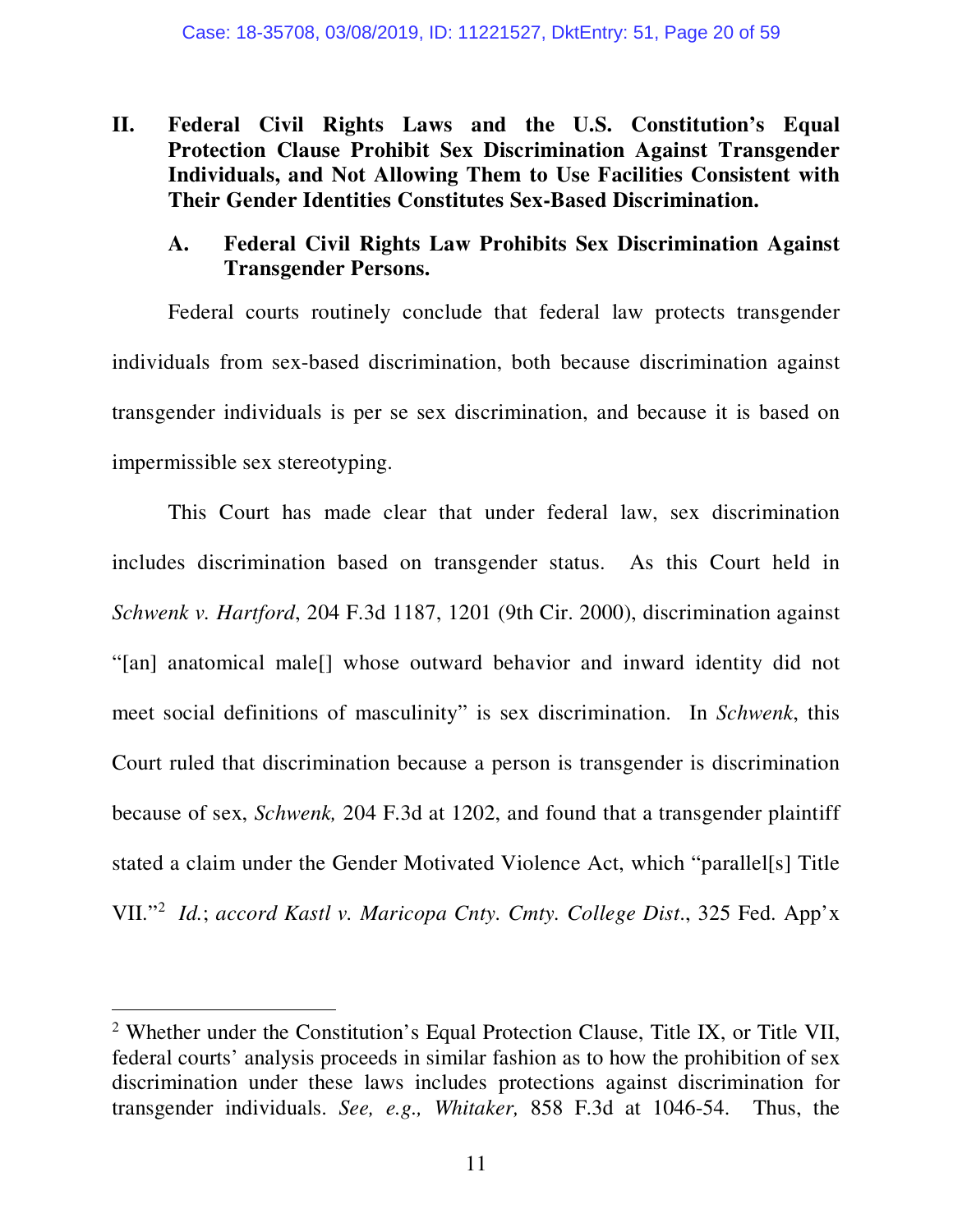492, 493 (9th Cir. 2009) ("[I]t is unlawful to discriminate against a transgender (or any other) person because he or she does not behave in accordance with an employer's expectations for men or women.").

 Moreover, the court in *Schroer v. Billington*, 577 F. Supp. 2d 293 (D.D.C. 2008) explained: "Discrimination 'because of religion' easily encompasses discrimination because of a change of religion." *Id.* at 306. Necessarily, then, discrimination "because of . . . sex" encompasses discrimination because of a change of sex. *Id.* Thus, it is unsurprising that federal courts have repeatedly concluded that treating transgender persons adversely is sex discrimination. *See Equal Emp't Opportunity Comm'n v. R.G. &. G.R. Harris Funeral Homes, Inc.,* 884 F.3d 560, 578 (6th Cir. 2018) ("discrimination on the basis of transgender status necessarily entails discrimination on the basis of sex—no matter what sex the employee was born or wishes to be"); *see also Whitaker,* 858 F.3d at 1048-50; *Smith v. City of Salem*, 378 F.3d 566, 575 (6th Cir. 2004); *Evancho v. Pine-Richland Sch. Dist*., 237 F. Supp. 3d 267, 295-97 (W.D. Pa. 2017); *Bd. of Educ. of Highland Local Sch. Dist. v. U.S. Dep't of Educ*., 208 F. Supp. 3d 850, 865-71 (S.D. Ohio 2016); *R.M.A. ex rel. Appleberry v. Blue Springs R-IV Sch. Dist.*, No. SC 96683, 2019 WL 925511, at \*4-5 (Mo. Feb. 26, 2019) (refusing transgender boy access to boys' restrooms and locker rooms is discrimination based on sex).

-

arguments provided here are provided to inform the Court's analysis of both the Title IX and the equal protection claims at issue.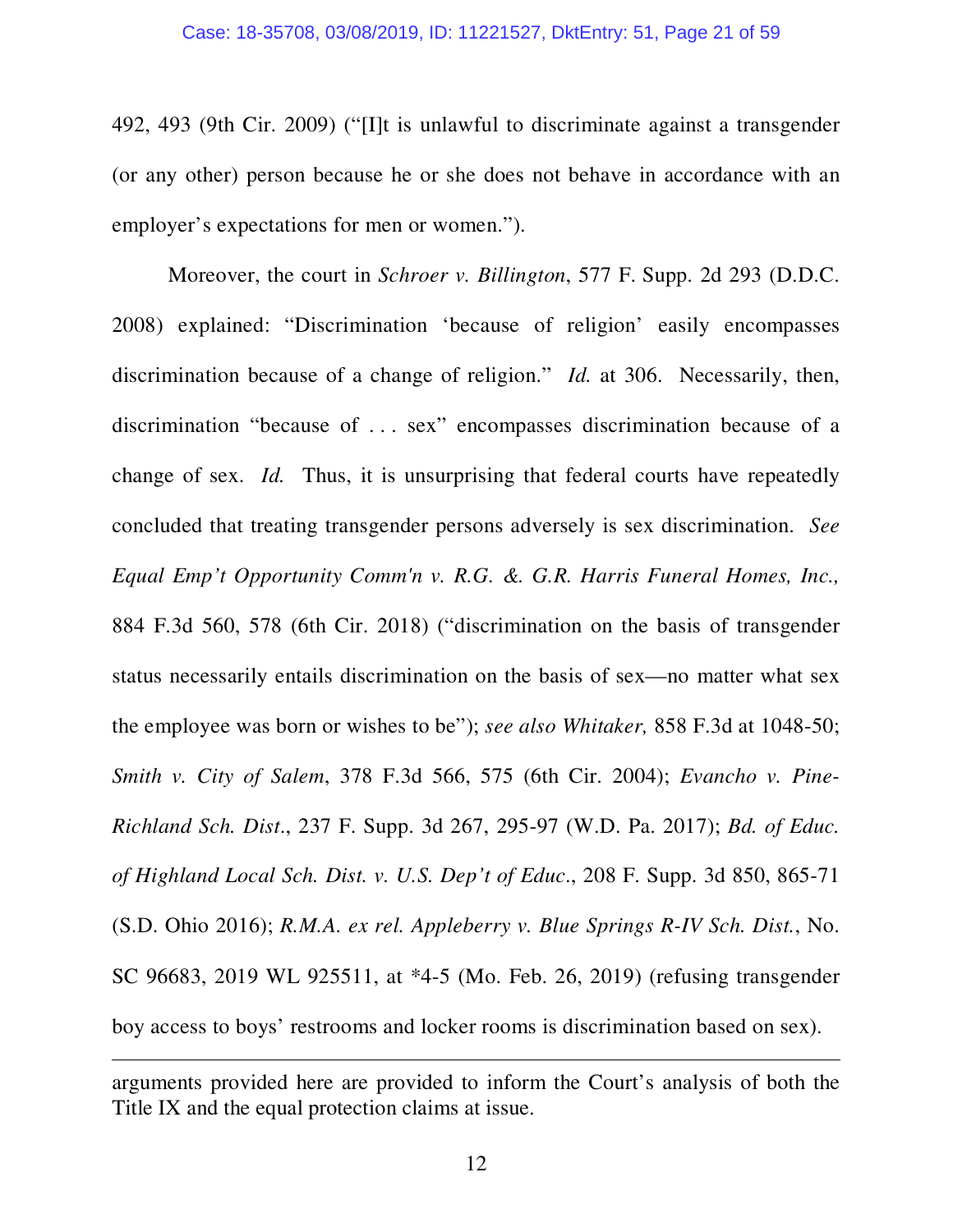The Supreme Court has recognized that discrimination based on the failure to conform to sex stereotypes constitutes sex discrimination. As the Court explained in *Price Waterhouse v. Hopkins*, 490 U.S. 228, 251 (1989)<sup>3</sup>:

[W]e are beyond the day when an employer could evaluate employees by assuming or insisting that they matched the stereotype associated with their group, for [i]n forbidding employers to discriminate against individuals because of their sex, Congress intended to strike at the entire spectrum of disparate treatment of men and women resulting from sex stereotypes.

*Id*. (internal quotation marks and citation omitted); *see also id.* at 272-73 (O'Connor, J., concurring in the judgment); *Zarda v. Altitude Express, Inc.*, 883 F.3d 100, 131 (2d Cir. 2018) ("Sexual orientation discrimination is also based on assumptions or stereotypes about how members of a particular gender should be, including to whom they should be attracted."); *Hively v. Ivy Tech Cmty. College of Ind.*, 853 F.3d 339 (7th Cir. 2017) (*en banc*) (discrimination based on sexual orientation is sex-based discrimination under Title VII); *Lampley v. Mo. Comm'n on Human Rights*, No. SC 96828, 2019 WL 925557, at \*5, \*7 (Mo. Feb. 26, 2019) (finding claim of sex discrimination based on sex stereotyping under state law, following *Price Waterhouse*); *United States v. Se. Okla. State Univ.*, No. CIV–15– 324–C, 2015 WL 4606079, at \*2 (W.D. Okla. Jul. 10, 2015) (holding that

 $\overline{a}$ 

<sup>&</sup>lt;sup>3</sup> As referenced previously, courts interpreting Title IX routinely draw from the settled interpretation of Title VII in analyzing the scope of sex discrimination prohibited by federal law. *See e.g., Franklin v. Gwinnett Cnty. Pub. Schs.*, 503 U.S. 60, 75 (1992) (interpreting discrimination under Title IX in accordance with earlier Title VII decision).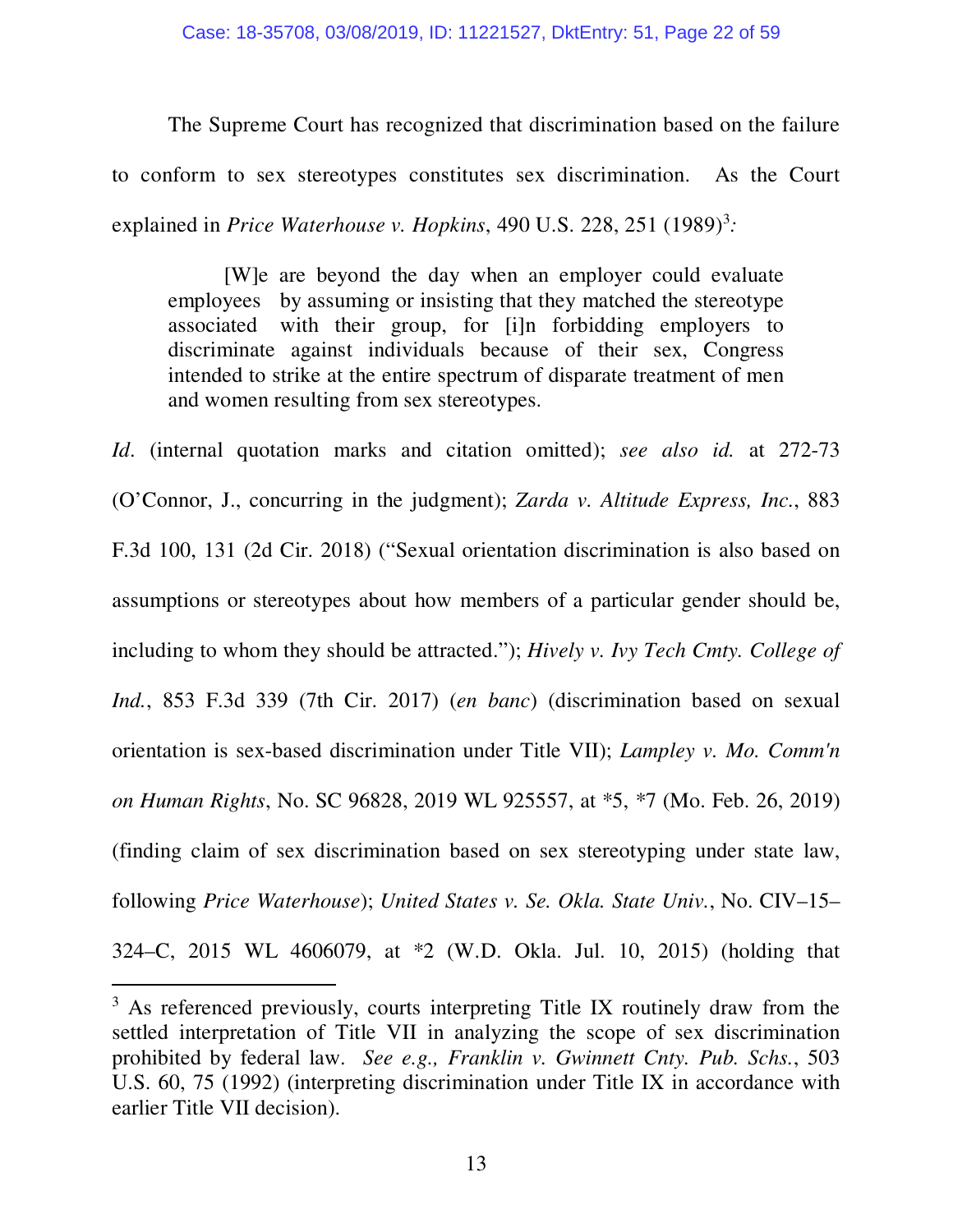#### Case: 18-35708, 03/08/2019, ID: 11221527, DktEntry: 51, Page 23 of 59

employer's treatment of transgender woman as male instead of female is sex stereotype discrimination under Title VII).

Accordingly, circuit courts have similarly concluded that the prohibition on sex stereotyping discrimination extends to protect transgender individuals under a variety of federal anti-discrimination laws. *See Glenn v. Brumby*, 663 F.3d 1312, 1317 (11th Cir. 2011) ("[D]iscrimination against a transgender individual because of her gender-nonconformity is sex discrimination" under the Equal Protection Clause); *Etsitty v. Utah Transit Auth*., 502 F.3d 1215, 1222 (10th Cir. 2007) (assuming transgender employee may claim sex discrimination under Title VII for discrimination based on sex stereotypes); *Rosa v. Park W. Bank & Tr. Co*., 214 F.3d 213, 215 (1st Cir. 2000) (finding valid claim of sex discrimination under Equal Credit Opportunity Act after plaintiff was denied loan application because "Rosa's attire did not accord with his male gender").

 Notably, Title IX's legislative history specifically mentions a prohibition on sex stereotyping related discrimination. When Congress enacted Title IX, its principal sponsor, Senator Birch Evans Bayh, Jr., recognized that sex discrimination in education is often based on "stereotypical notions," such as "women as pretty things who go to college to find a husband . . . " 118 Cong. Rec. 5804 (1972) (statement of Sen. Bayh). Senator Bayh intended Title IX to "change [these] operating assumptions," and combat the "vicious and reinforcing

14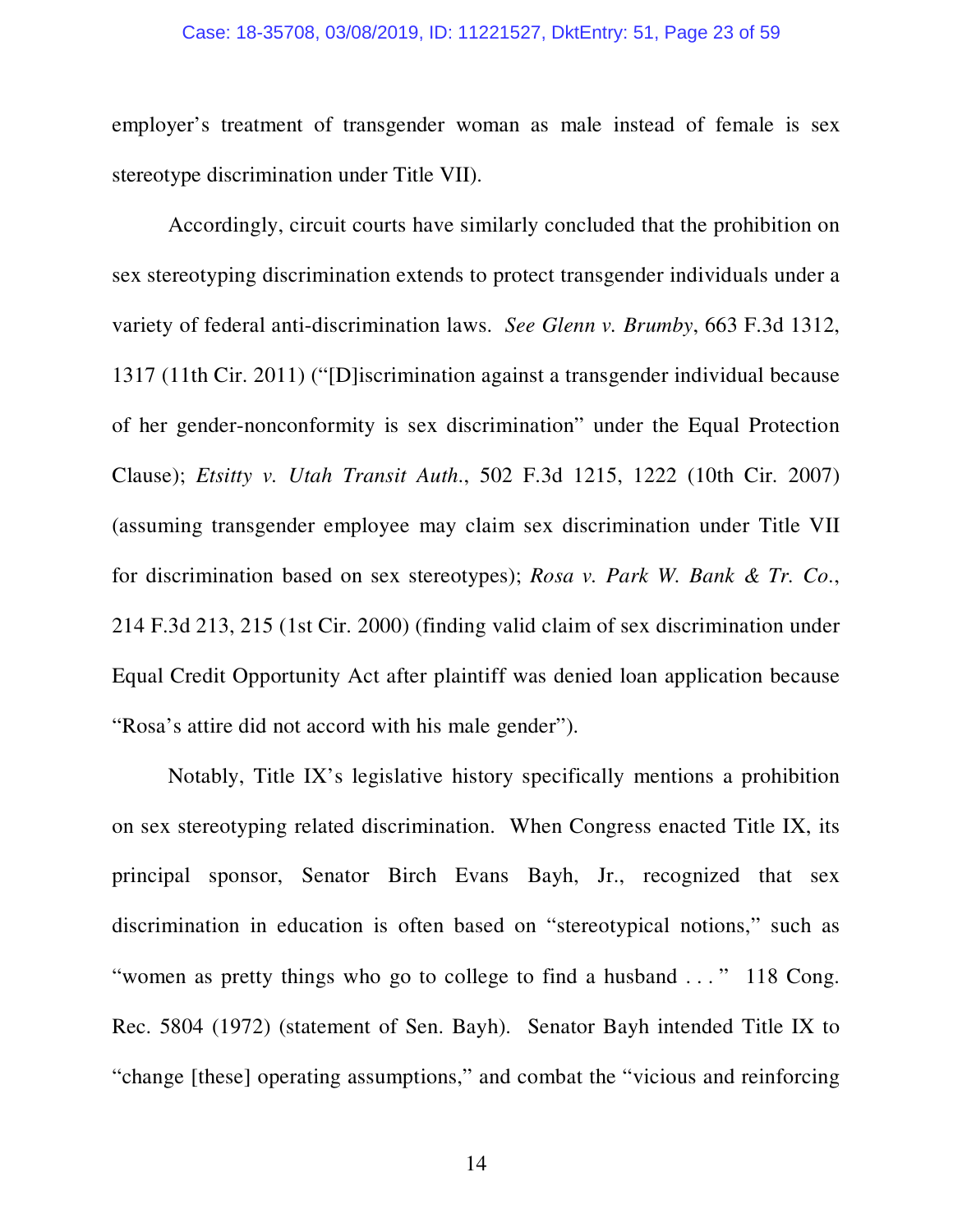pattern of discrimination." *Id.* Consistent with both this mandate and analogous workplace and other civil rights precedents, multiple courts have held that schools are prohibited from treating transgender students differently from cisgender students because doing so constitutes improper sex stereotyping discrimination.

As another example of prohibited sex stereotyping, the Supreme Court has long recognized that anti-discrimination statutes like Title VII and Title IX are designed to ensure that a person's reproductive anatomy at birth does not determine one's role in society. In *Int'l Union, United Auto., Aerospace & Agric. Implement Workers v. Johnson Controls, Inc.,* 499 U.S. 187 (1991), the Court held that employees' pregnancies or capacity to become pregnant in the future were not bases for excluding them from factory work that might pose a risk to a fetus. *Id.* at 206; *see also Phillips v. Martin Marietta Corp.,* 400 U.S. 542, 544 (1971) (employers may not presume that employees who have recently given birth will be too consumed by parenting duties to make good workers); *Kocak v. Cmty. Health Partners of Ohio, Inc.,* 400 F.3d 466, 470 (6th Cir. 2005) (applicant "cannot be refused employment on the basis of her potential pregnancy"); *Maldonado v. U.S. Bank*, 186 F.3d 759, 768 (7th Cir. 1999) (employer may not conclude, without a doctor's judgment rooted in evidence, that pregnant employee will be unable to manage physical demands of pregnancy or delivery while fulfilling all job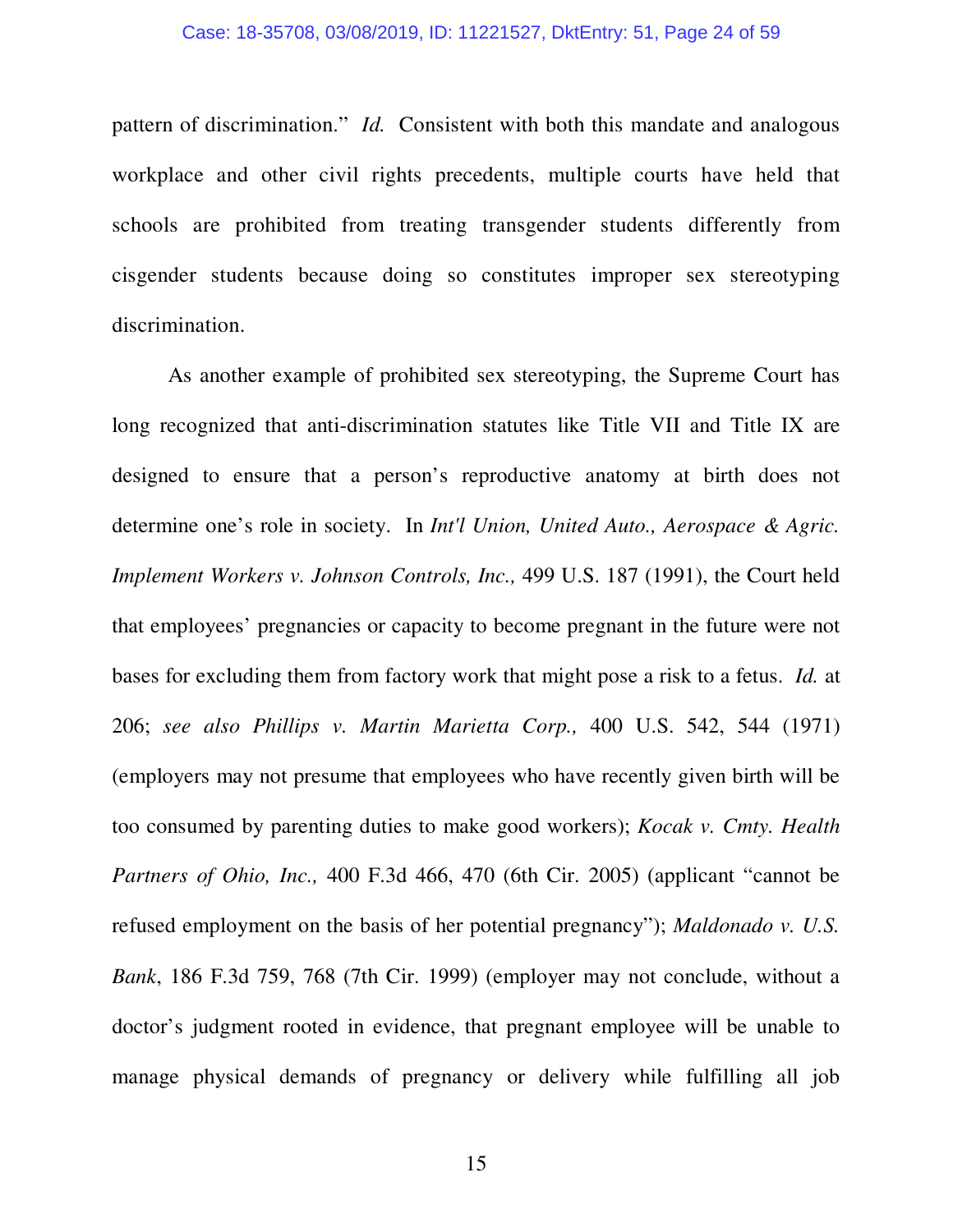#### Case: 18-35708, 03/08/2019, ID: 11221527, DktEntry: 51, Page 25 of 59

responsibilities); *Deneen v. Nw. Airlines, Inc.,* 132 F.3d 431, 435-36 (8th Cir. 1998) (same).

These decisions share an incontrovertible principle: Assumptions based on one's sex assigned at birth do not support conclusory judgments about one's nature, including one's gender identities. Just as a cisgender female employee's reproductive capacity could not support discriminatory treatment in *Johnson Controls*, a transgender boy's sex assigned at birth may not be used to exclude him from facilities that correspond with his gender identities. *Cf. Roberts v. Clark Cnty. Sch. Dist.,* 215 F. Supp. 3d 1001, 1015 (D. Nev. 2016) (employer's claim that discrimination is premised on transgender person's "genitalia, not his status as a transgender person . . . is a distinction without a difference").

Appellants seek a policy that forbids transgender students from using restrooms that comport with their gender identities. *See* Order at 4. However, revoking the Plan would violate the Title IX rights of transgender students by penalizing them for failing to conform to the stereotypes associated with their sex assigned at birth. Indeed, courts have evaluated policies like the one Appellants seek and concluded that such policies likely constitute sex discrimination. For example, in *Whitaker*, discussed above, Kenosha Unified School District informed Ash, a transgender male, that he "was allowed to use only the girls' restroom or the single-user, gender-neutral restroom in the school office." *Whitaker v. Kenosha*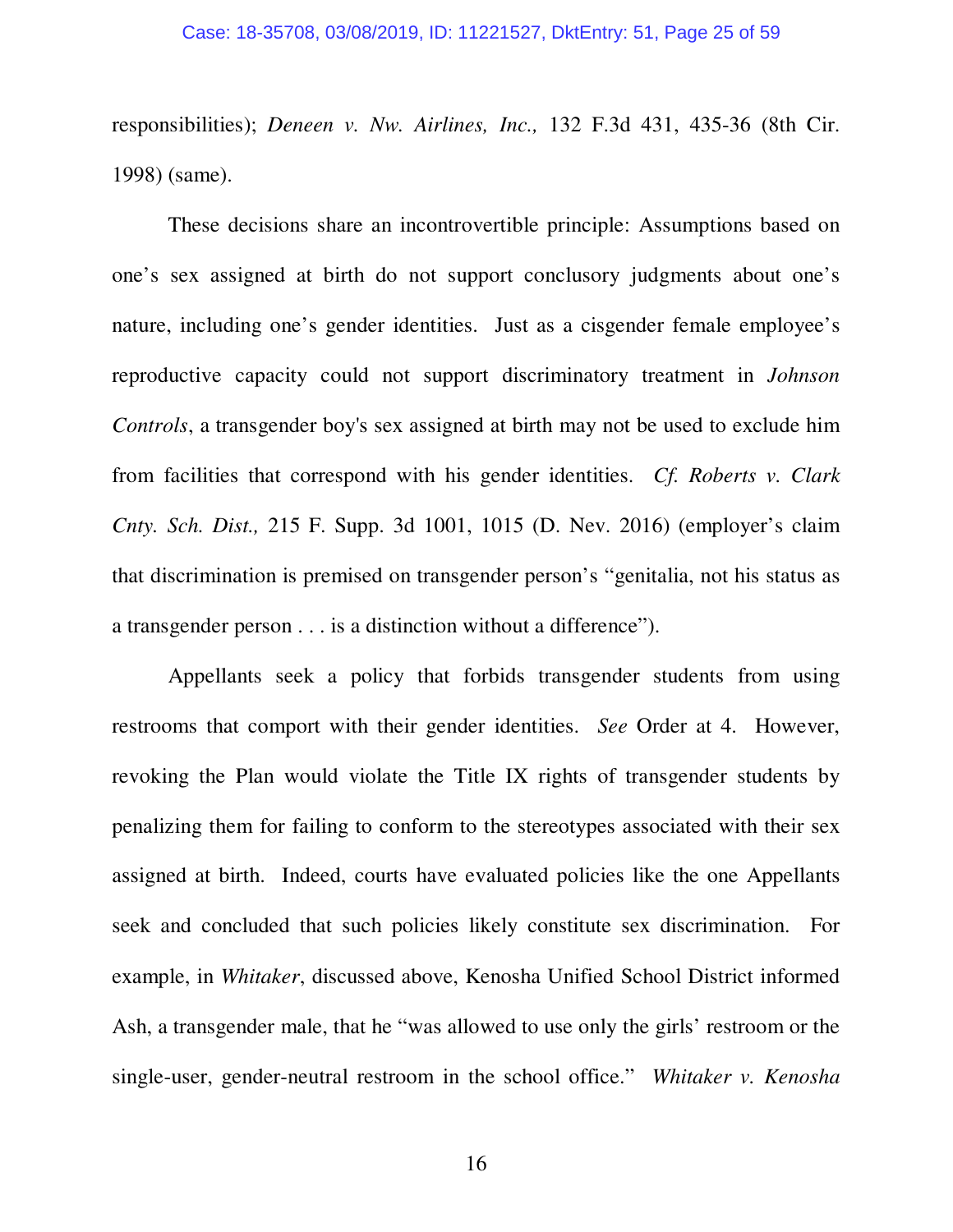*Unified Sch. Dist. No. 1 Bd. of Educ.*, No. 16-CV-943-PP, 2016 WL 5239829, at \*1 (E.D. Wis. Sept. 22, 2016). The district court and the Seventh Circuit both concluded that a preliminary injunction halting the policy was appropriate because Whitaker would likely be able to show the policy violated Title IX and the Equal Protection Clause. *Whitaker*, 858 F.2d at 1049, 1054.

 Other courts have agreed that Title IX prohibits such discrimination based on sex assigned at birth. The Third Circuit recently rejected a facilities policy that would have "essentially replicate[d] the policy used by the school district in *Whitaker.*" *Boyertown*, 897 F.3d at 536. Similarly, in *Bd. of Educ. of Highland Local Sch. Dist. v. U. S. Dep't of Educ.*, the school district defended its policy excluding a transgender girl from using the girls' restroom by raising the privacy rights and safety of other students. 208 F. Supp. 3d at 874. The court concluded that the record before it lacked any evidence to validate the district's arguments. *Id.* at 874-76; *see also Evancho*, 237 F. Supp. 3d at 279 (granting preliminary injunction to halt "a student bathroom policy that turns exclusively on the thenexisting presence of a determinate external sex organ…irrespective of gender identities"); *A.H. ex rel. Handling v. Minersville Area Sch. Dist.*, 290 F. Supp. 3d 321 (M.D. Pa. 2017) (denying school district's motion to dismiss transgender girl's claim that school policy prohibiting her from using girls' bathroom violated her rights under Title IX); *cf. Students & Parents for Privacy*, No. 16-cv-4945, 2017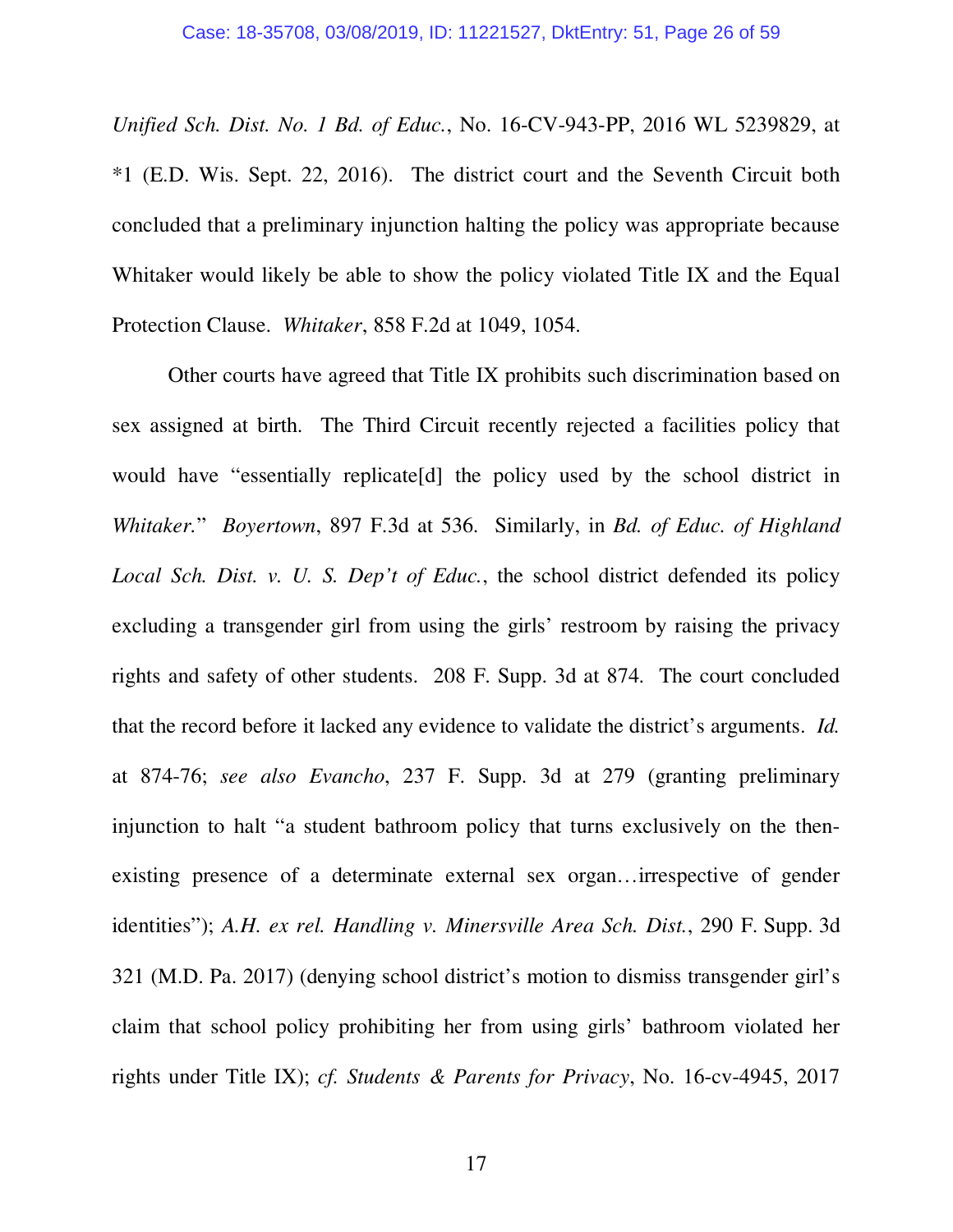WL 6629520, at \*1 (holding *Whitaker* prohibited preliminary injunction that would require school district to segregate facilities based on students' assigned sex at birth).

Thus, there is no place in federally funded schools for sex discrimination based on assumptions that follow solely from students' sex assigned at birth. "[F]ederal protections against sex discrimination are substantially broader than based only on genitalia or chromosome." *Id.* at \*3. Here, Appellants base their allegations on assumptions about gender that undermine the very purpose of Title IX to forbid sex discrimination, including discrimination based on sex stereotyping. Appellants' alleged concerns do not justify the sex discrimination they seek to enact.

#### **B. Banning Transgender Students From Using Restrooms That Comport with Their Gender Identities Would Violate the U.S. Constitution's Equal Protection Clause.**

If this Court accepted Appellants' arguments, the District would face justified constitutional challenges for encroaching on transgender students' rights to equal protection under the law. The Fourteenth Amendment's Equal Protection Clause guarantees that "'all persons similarly situated should be treated alike.'" *Gallinger v. Becerra*, 898 F.3d 1012, 1016 (9th Cir. 2018) (quoting *City of Cleburne v. Cleburne Living Ctr.*, 473 U.S. 432, 439 (1985)); *see also Sessions v. Morales-Santana*, 137 S. Ct. 1678, 1690 (2017) (quoting *Obergefell v. Hodges*,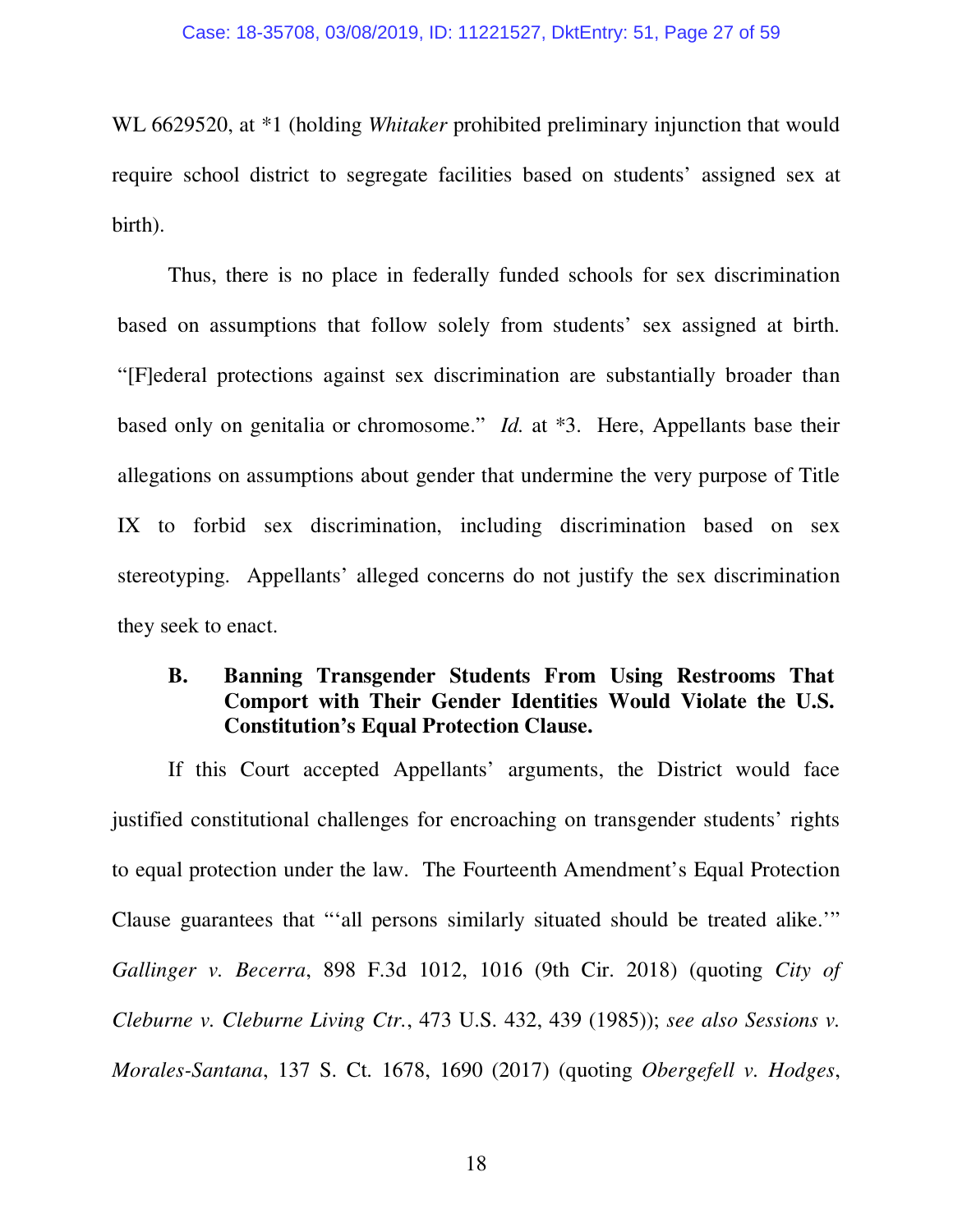135 S. Ct. 2584, 2603 (2015)) (observing that when interpreting equal protection, the Supreme Court has "recognized that new insights and societal understandings can reveal unjustified inequality . . . that once passed unnoticed and unchallenged").

Appellants' proposed policy would exclude transgender students from restrooms used by other students of the same gender identities, and this would constitute sex discrimination. *See Whitaker*, 858 F.3d at 1051. Courts nationwide have concluded that similar school district policies impose impermissible sexbased classifications. *See, e.g.*, *id.*; *Adams*, 318 F. Supp. 3d at 1312; *Grimm v. Gloucester Cnty. Sch. Bd.*, 302 F. Supp. 3d 730, 750 (E.D. Va. 2018); *M.A.B.*, 286 F. Supp. 3d at 722; *Evancho*, 237 F. Supp. 3d at 288-89.

Sex-based classifications demand heightened scrutiny under the Constitution. *Morales-Santana*, 137 S. Ct. at 1689; *see also United States v. Virginia*, 518 U.S. 515, 532-33 (1996). Laws based on gender differences are frequently "'grounded in . . . prejudice and antipathy,'" and the affected individuals typically "have 'been subjected to a history of purposeful unequal treatment.'" *Hibbs v. Dep't of Human Resources*, 273 F.3d 844, 856 (9th Cir. 2001) (quoting *Kimel v. Fla. Bd. of Regents*, 528 U.S. 62, 83 (2000)). Additionally, this heighted scrutiny based on sex is warranted given that, as this Court observed, "significant evidence suggests that transgender persons are often

19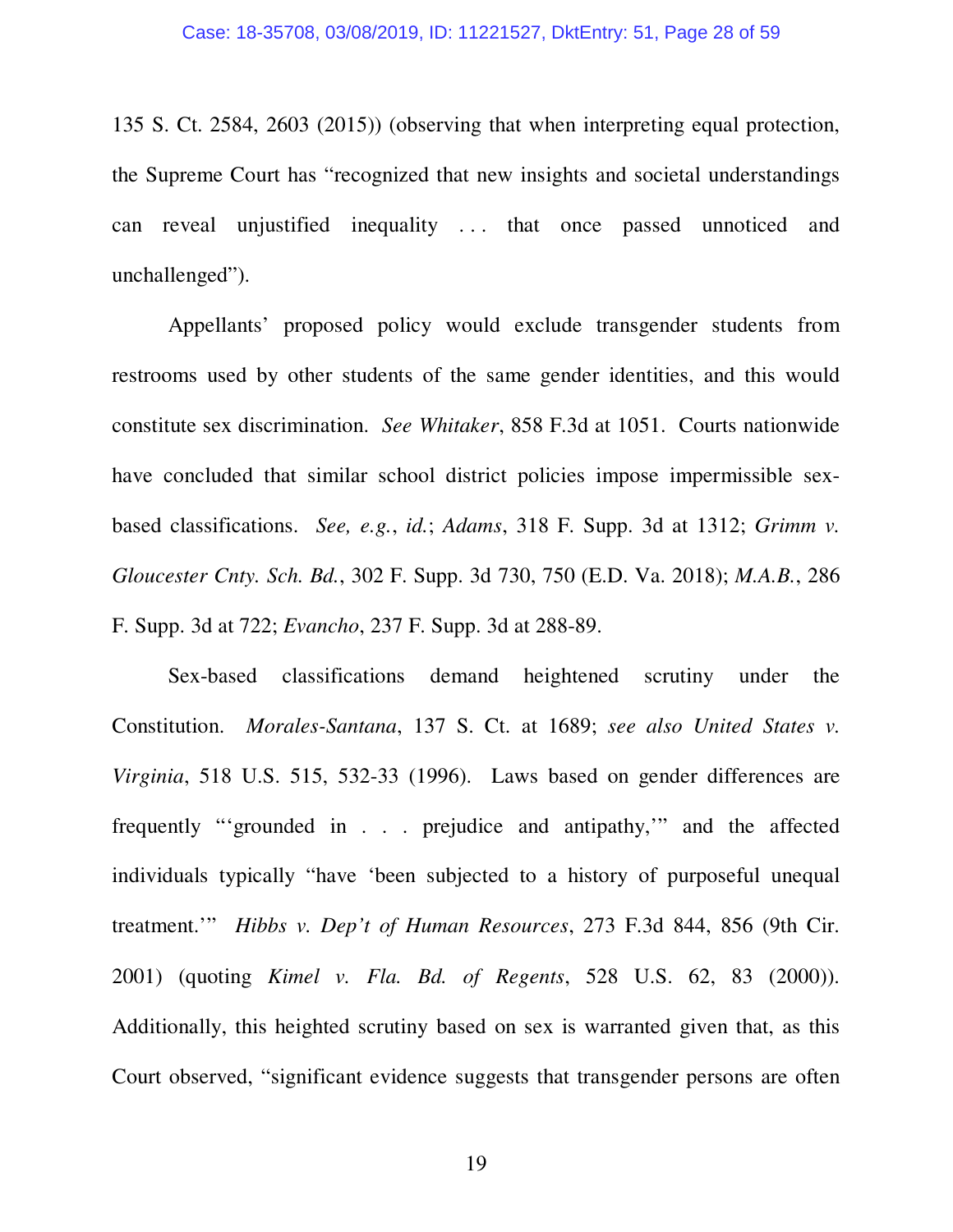#### Case: 18-35708, 03/08/2019, ID: 11221527, DktEntry: 51, Page 29 of 59

especially visible, and vulnerable, to harassment and persecution." *Avendano-Hernandez v. Lynch*, 800 F.3d 1072, 1081 (9th Cir. 2015).

At least two other circuits, as well as multiple district courts, including in this Circuit, agree that sex-based classifications include transgender status and merit heightened scrutiny. *See, e.g.*, *Whitaker*, 858 F.3d at 1051; *Glenn*, 663 F.3d at 1320; *McQueen v. Brown*, No. 15-cv-2544, 2018 WL 1875631, at \*3 (E.D. Cal. Apr. 19, 2018); *F.V. v. Barron*, 286 F. Supp. 3d 1131, 1145 (D. Idaho 2018); *Olive v. Harrington*, No. 15-cv-01276-BAM, 2016 WL 4899177, at \*5 (E.D Cal. Sept. 4, 2016).

As noted above, this Court has also recognized that discrimination on the basis of transgender status is a form of sex discrimination. *Schwenk*, 204 F.3d at 1202. As such, district courts in this Circuit apply *Schwenk*'s reasoning to sex discrimination claims under the Equal Protection Clause. *See Norsworthy v. Beard*, 87 F. Supp. 3d 1104, 1118-19 (N.D. Cal. 2015) (relying on *Schwenk* to conclude that gender-based discrimination encompasses unequal treatment based on one's failure to "'conform to socially-constructed gender expectations'"); *accord Barron*, 289 F. Supp. 3d at 1143-44; *Duronslet v. Cnty. of Los Angeles*, 266 F. Supp. 3d 1213, 1222-23 (C.D. Cal. 2017). The logic of *Schwenk* and its progeny illustrate that at least heightened scrutiny is required to judge sex-based classifications that discriminate against transgender students.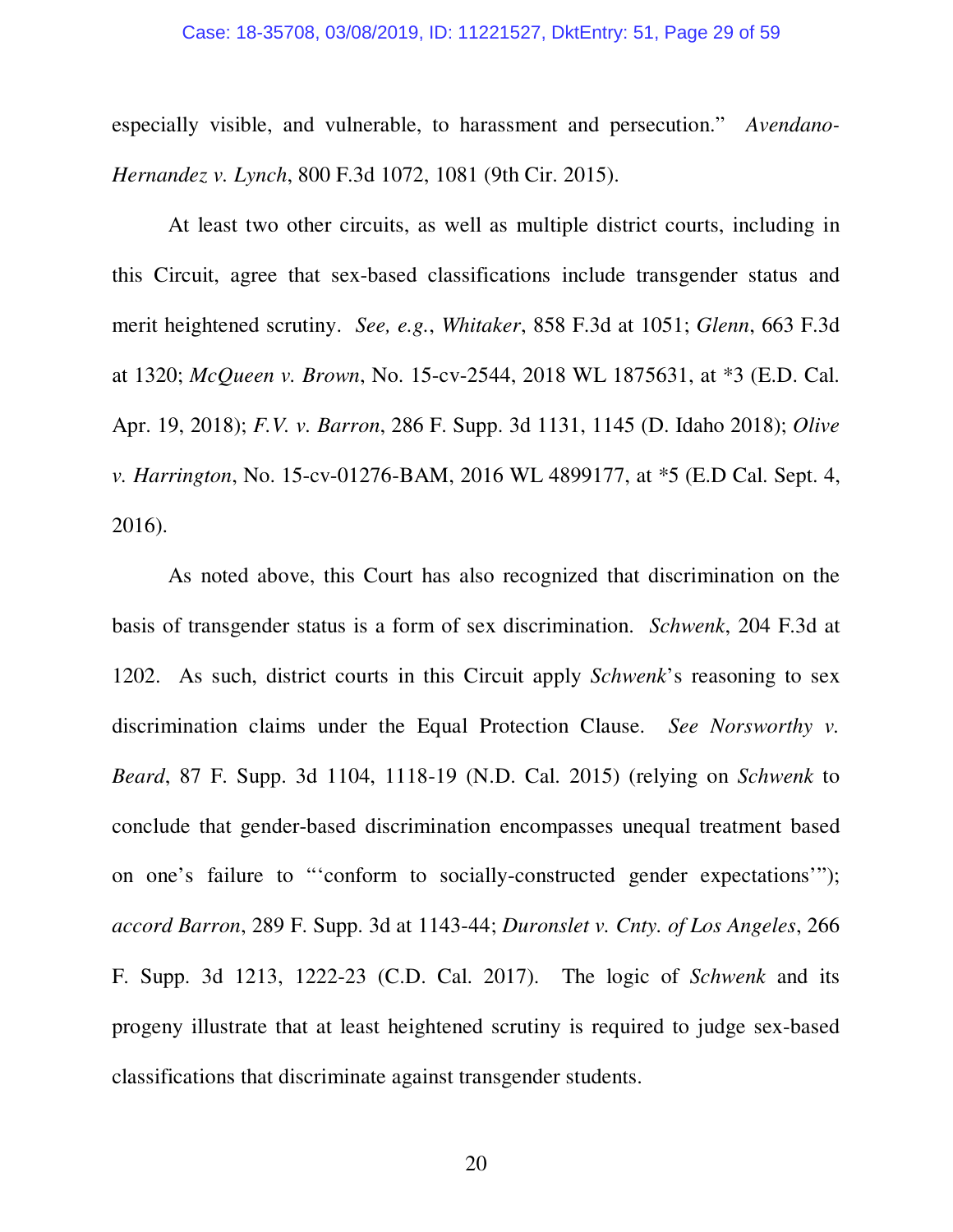#### Case: 18-35708, 03/08/2019, ID: 11221527, DktEntry: 51, Page 30 of 59

Here, if heightened scrutiny is applied, Appellants' requested change to the Plan lacks an "'exceedingly persuasive justification'" (even if the policy were deemed "'substantially related'" to "'important governmental objectives'"). *See Hibbs*, 273 F.3d at 865 (quoting *Virginia*, 518 U.S. at 533). Arguments excluding transgender students from facilities consistent with their gender identities are "resoundingly unpersuasive." *See Grimm*, 302 F. Supp. 3d at 752. Appellants justify their proposal by arguing that cisgender students may experience stress from sharing facilities with transgender students of the same gender. Order at 35.

Whatever discomfort cisgender students might experience here, however, is outweighed by the severe and well-documented psychological, social, and emotional harm that transgender students endure under such policies. *See infra*  p.22-24; *see also Boyertown*, 897 F.3d at 523-24 (finding that "the level of stress that cisgender students may experience" and "the plight of transgender students who are not allowed to use facilities consistent with their gender identities" are "simply not analogous"); *see also Whitaker*, 858 F.3d at 1053 (holding that "the School District's privacy arguments are insufficient to establish an exceedingly persuasive justification for the classification"); *Adams*, 318 F. Supp. 3d at 1315-16. Appellants' requested relief therefore runs afoul of Title IX and the Equal Protection Clause and must be rejected.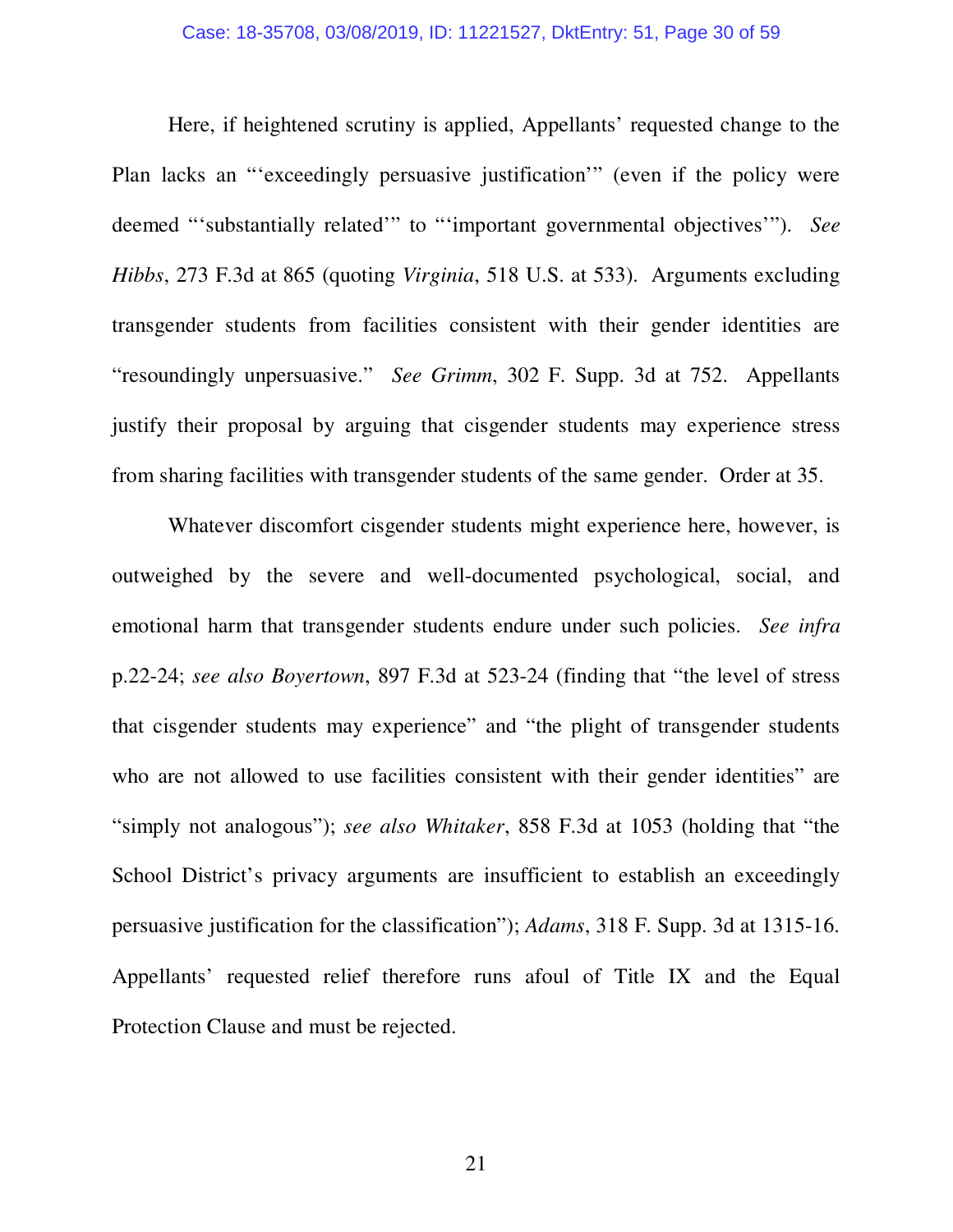Indeed, as outlined below, transgender students are the ones most often susceptible to sex harassment and related harm. Thus, the School District's Plan is the only one that protects all students from sex-based discrimination, as required by the U.S. Constitution.

#### **III. Transgender Students Excluded From Restrooms That Match Their Gender Identities Face Physical and Emotional Harm.**

The District's Plan aims to provide all students with equal opportunity to an education free from harassment, in accordance with Title IX. There is compelling evidence that Title IX's bar on sex-based discrimination is needed to protect the privacy, health, and safety of transgender students. Some transgender students simply avoid urinating while they are at school, leading to serious health risks including kidney damage and urinary tract infections. *The Report of the 2015 U.S. Transgender Survey*, NAT'L CTR. FOR TRANSGENDER EQUALITY, 130-37 (Dec. 2016), https://perma.cc/M7MQ-ZQ52 ("NCTE Survey"). Exclusion from the proper restroom may also lead to severe mental distress, including risk of suicide. *See Bd. of Educ. of Highland Local Sch. Dist.*, 208 F. Supp. 3d at 870-71; *cf. Brown v. Bd. of Educ.*, 347 U.S. 483, 494 (1954) (illicit segregation of students causes early isolation and "generates a feeling of inferiority as to their status in the community that may affect their hearts and minds in a way unlikely ever to be undone").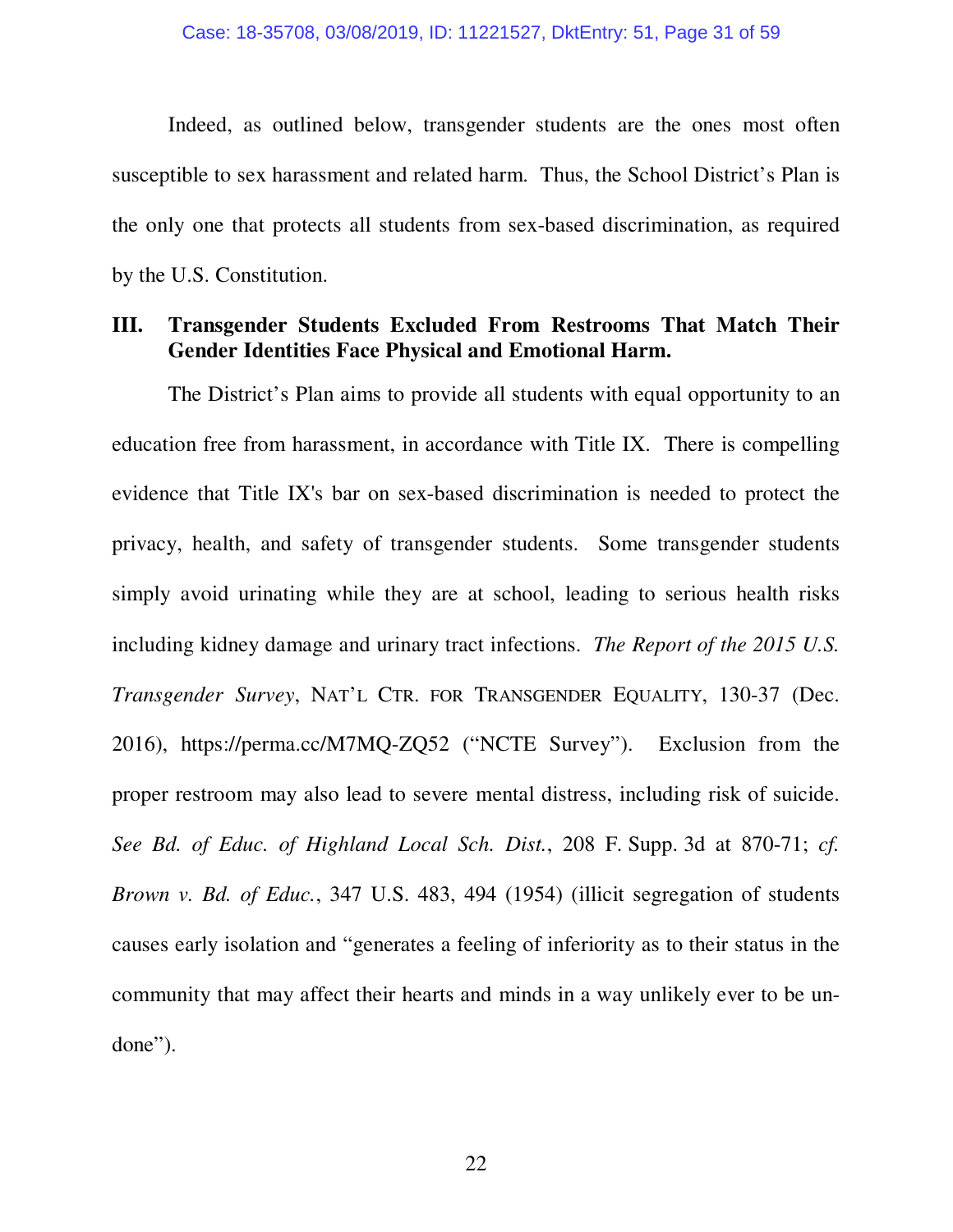Furthermore, "[w]hen schools require transgender girls to use the men's room or force transgender boys to use the women's room, they put them at risk of physical, verbal, or sexual assault from other students or adults." *See Shut Out: Restrictions on Bathroom and Locker Room Access, supra* p. 5. This increased danger compounds the already high risk of violence that transgender students face at school—violence that renders them in particular need of Title IX's protections against sex-based harassment. Transgender students face harassment and violence at far higher rates than their cisgender peers. Confirming earlier studies, recent data from the CDC shows that 27% of U.S. transgender high school students feel unsafe at school or traveling to or from campus; that 35% are bullied at school; and that 35% attempt suicide. *Transgender identities and Experiences of Violence Victimization, Substance Use, Suicide Risk, and Sexual Risk Behaviors Among High School Students—19 States and Large Urban School Districts, 2017,*  CENTERS FOR DISEASE CONTROL AND PREVENTION MORBIDITY AND MORTALITY WEEKLY REPORT (Jan. 25, 2019), https://www.cdc.gov/mmwr/volumes/68/wr/mm6803a3.htm?s\_cid=mm6803a3\_w.

Similarly, a survey conducted by the National Center for Transgender Equality found that "[t]he majority of respondents who were out or perceived as transgender while in school (K–12) experienced some form of mistreatment, including being verbally harassed (54%), physically attacked (24%), and sexually

23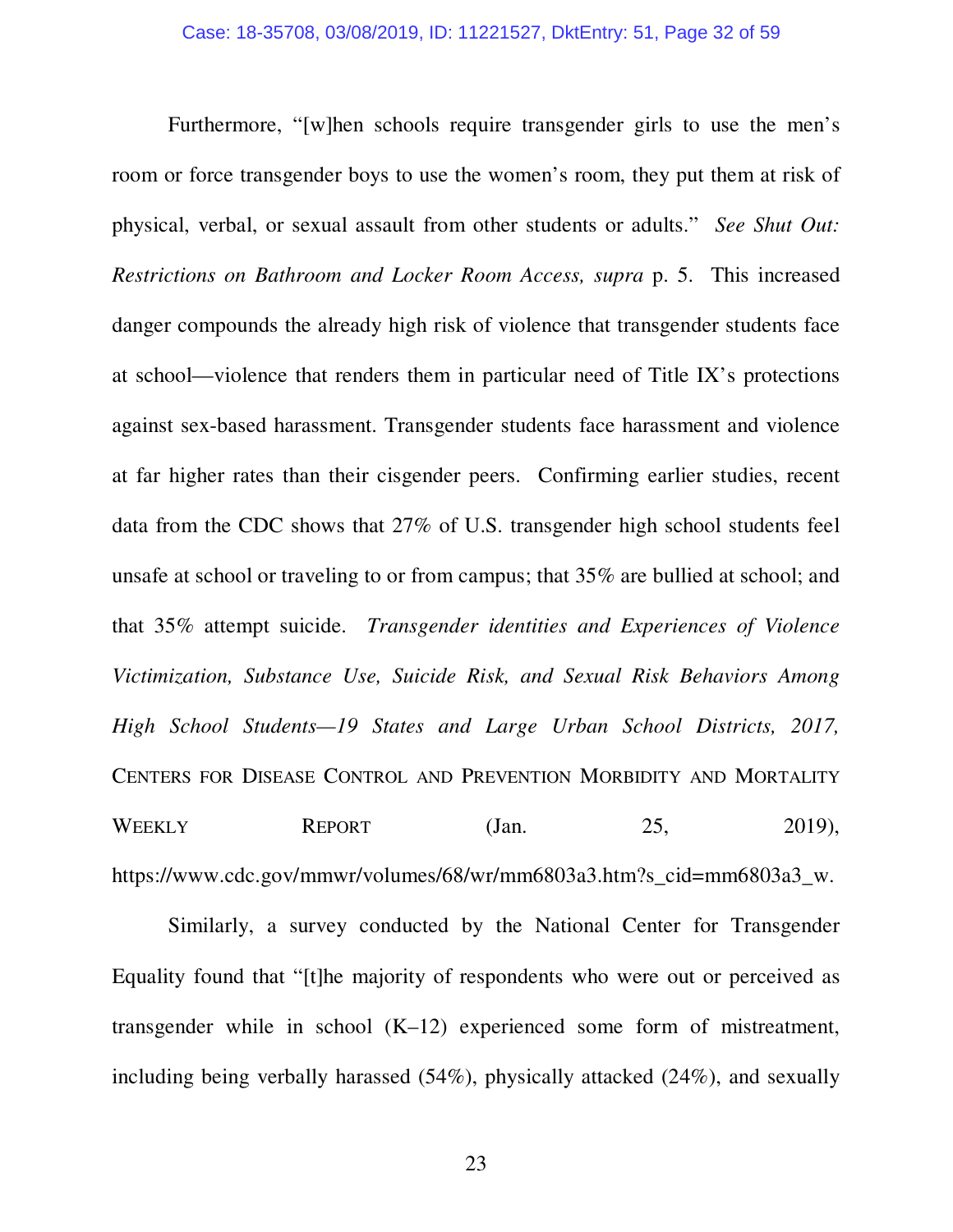#### Case: 18-35708, 03/08/2019, ID: 11221527, DktEntry: 51, Page 33 of 59

assaulted (13%) because they were transgender." NCTE Survey, at 2. Startlingly, 17% of respondents "experienced such severe mistreatment that they left a school as a result." *Id.* Respondents who did not complete high school were more than twice as likely to have attempted suicide as the overall sample. *Id.* at 113.

 In addition, according to a survey conducted by the American Association of Universities, nearly one in four transgender students experience sexual violence in college—a higher rate of victimization than that experienced by cisgender college women. David Cantor *et al.*, *Report on the AAU Campus Climate Survey on Sexual Assault and Sexual Misconduct*, WESTAT (Sept. 21, 2015), https://perma.cc/ZY4T-F5LE. Congress designed Title IX to address sex discrimination of just this sort, no matter the gender identities or sexual orientation of the student.

#### **IV. Courts Have Recognized that Defenses of Exclusionary Policies Based on Asserted Concerns for the Safety or Privacy of Cisgender Women and Girls Are Often Pretextual.**

 Appellants' argument, that transgender students must be excluded from appropriate bathrooms to protect the privacy and safety of others, including cisgender women and girls, is based on unfounded fears and stereotypes. These sorts of "protective rationales" are based on the very stereotypes that civil rights laws are designed to overcome and have long been used to justify discriminatory rules. Specifically, restrooms and other sex segregated environments have been a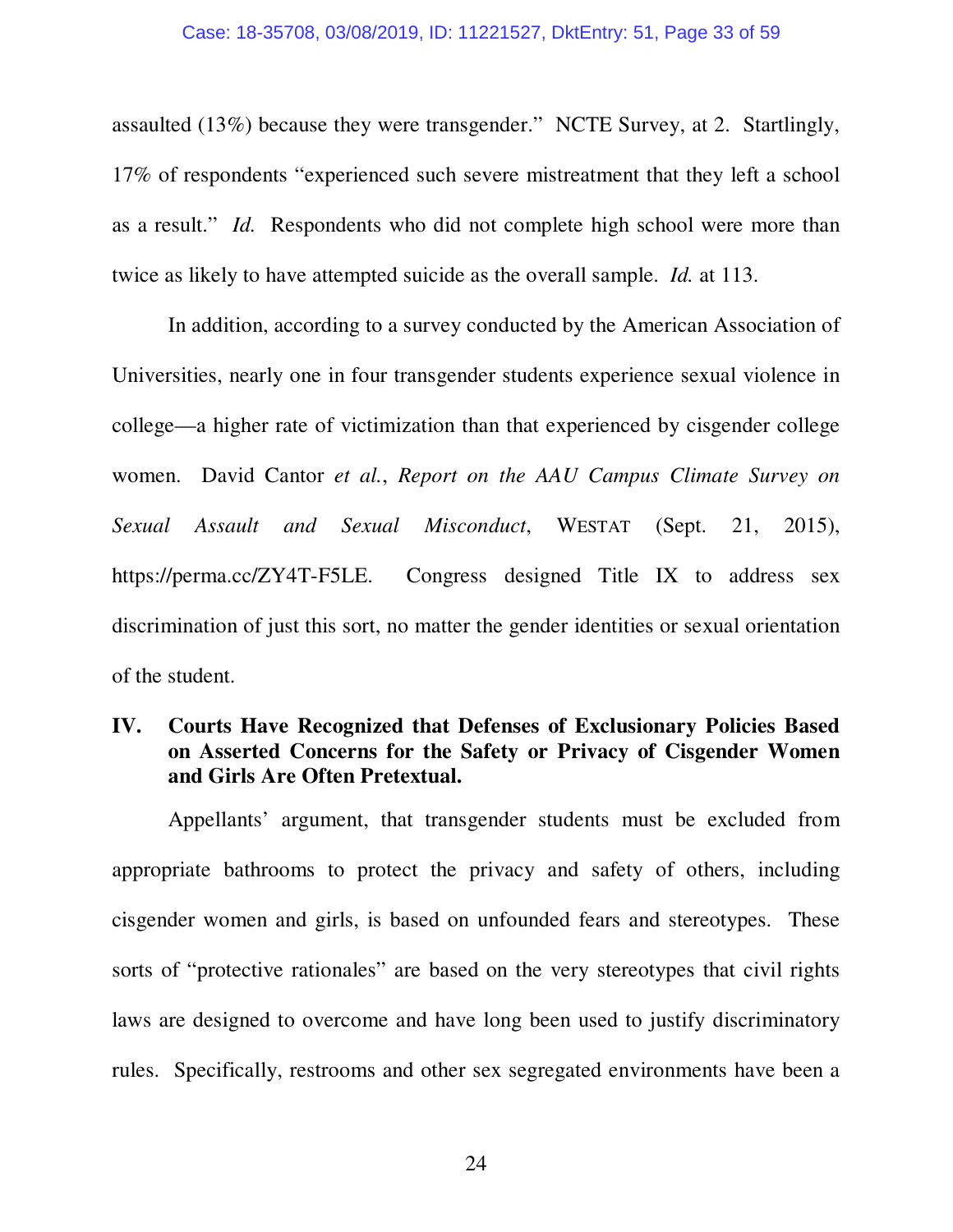focus of these pretextual policies, and Appellants' challenge to the Plan at issue here falls within this long and pernicious tradition. In its modern decisions, the Supreme Court has repeatedly, and correctly, rejected these pretextual justifications. This Court should do the same.

#### **A. Discriminatory Rules Ostensibly Designed to Protect Women Have Long Reflected Both Stereotype and Pretext.**

 In the nineteenth and much of the twentieth centuries, laws that barred women from certain professions or limited their ability to undertake certain types of work were frequently justified by a stated intent to protect women's health and welfare. *See Muller v. Oregon*, 208 U.S. 412 (1908) (holding that State had a valid and over-riding interest in women-protective laws). Laws based on this sort of protective rationale, which served to exclude women from employment opportunities, continued to be enforced for more than half a century thereafter. *See*, *e.g*., *Goesaert v. Cleary*, 335 U.S. 464, 466 (1948) (finding law's justification—"that the oversight assured through ownership of a bar by a barmaid's husband or father minimizes hazards that may confront a barmaid without such protecting oversight"—was "entertainable"), *disapproved of by Craig v. Boren*, 429 U.S. 190 (1976).

 In the development of rules ostensibly designed to protect women in the workplace, restrooms and similar sex segregated environments played a central role in the arguments to limit women's economic opportunities. *See, e.g,.* Deborah

25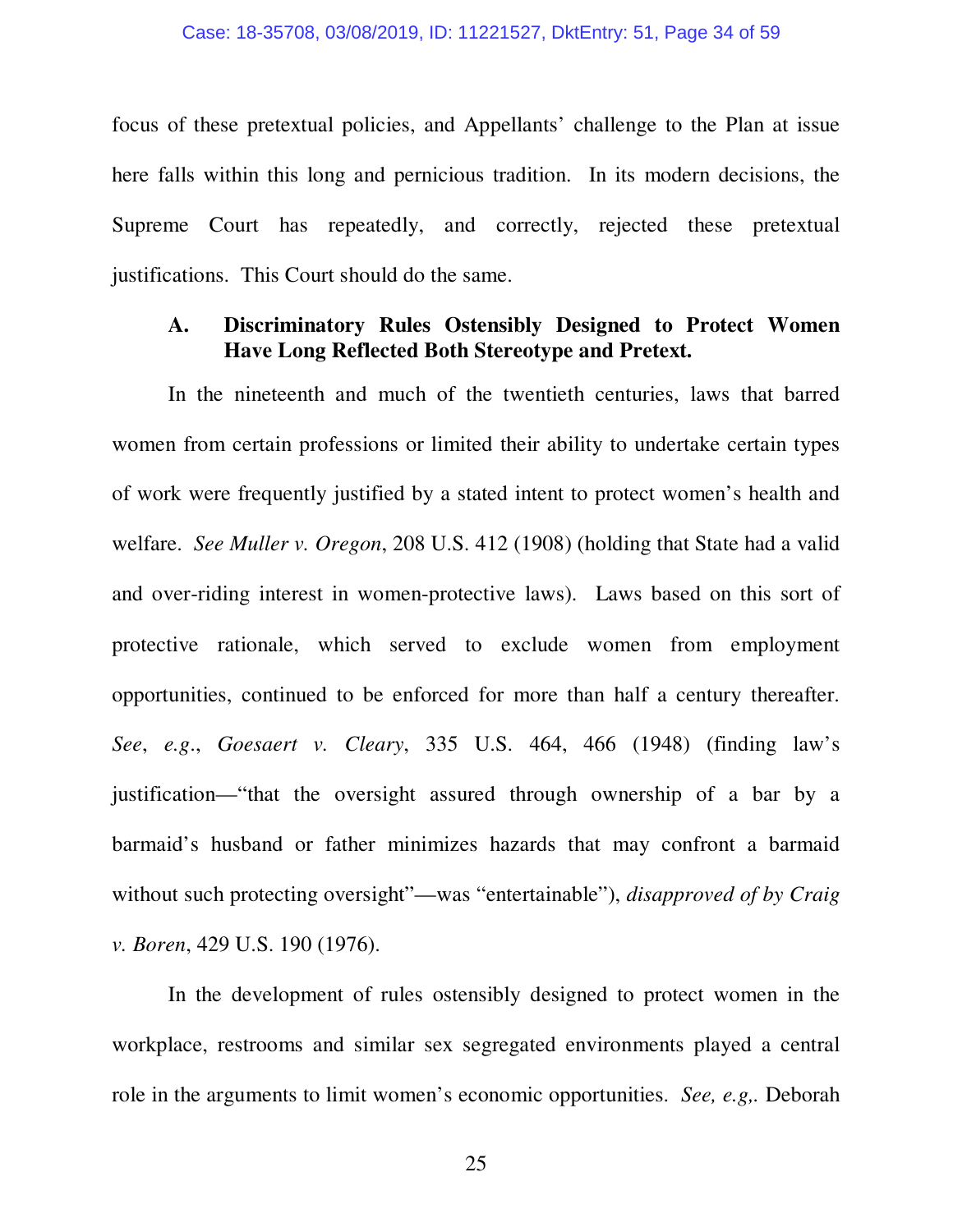L. Rhode, *The "No-Problem" Problem: Feminist Challenges and Cultural Change*, 100 YALE L.J. 1731, 1782-83 (1991); Terry S. Kogan, *Sex-Separation in Public Restrooms: Law, Architecture, and Gender*, 14 MICH. J. GENDER & L. 1, 15- 16 (2007). Scholars have noted that such rules were rooted in the idea that women were "especially vulnerable" in the "public realm." *Id*. at 54; *see also* Louise M. Antony, *Back to Androgeny: What Bathrooms Can Teach Us About Equality*, 9 J. CONTEMP. LEGAL ISSUES 1, 4-7 (1998); Richard A. Wasserstrom, *Racism, Sexism, and Preferential Treatment: An Approach to the Topics*, 24 UCLA L. REV. 581, 593-94 (1977).

 This stated goal of protecting women—specifically, white women similarly served as justification for segregationist policies, many of which were rooted in anti-miscegenation sentiment. *See generally* Reginald Oh, *Interracial Marriage in the Shadows of Jim Crow: Racial Segregation as a System of Racial and Gender Subordination*, 39 U.C. DAVIS L. REV. 1321, 1349 (2006) ("[R]acial segregation… sought to 'protect' white women . . ."). For example, schools forced to integrate racially after *Brown* started to consider sex-segregated schooling to avoid interracial interactions between the sexes. *See* Serena Mayeri, *The Strange Career of Jane Crow: Sex Segregation and the Transformation of Anti-Discrimination Discourse*, 18 YALE J.L. & HUMAN. 187, 270 (2006) ("If anything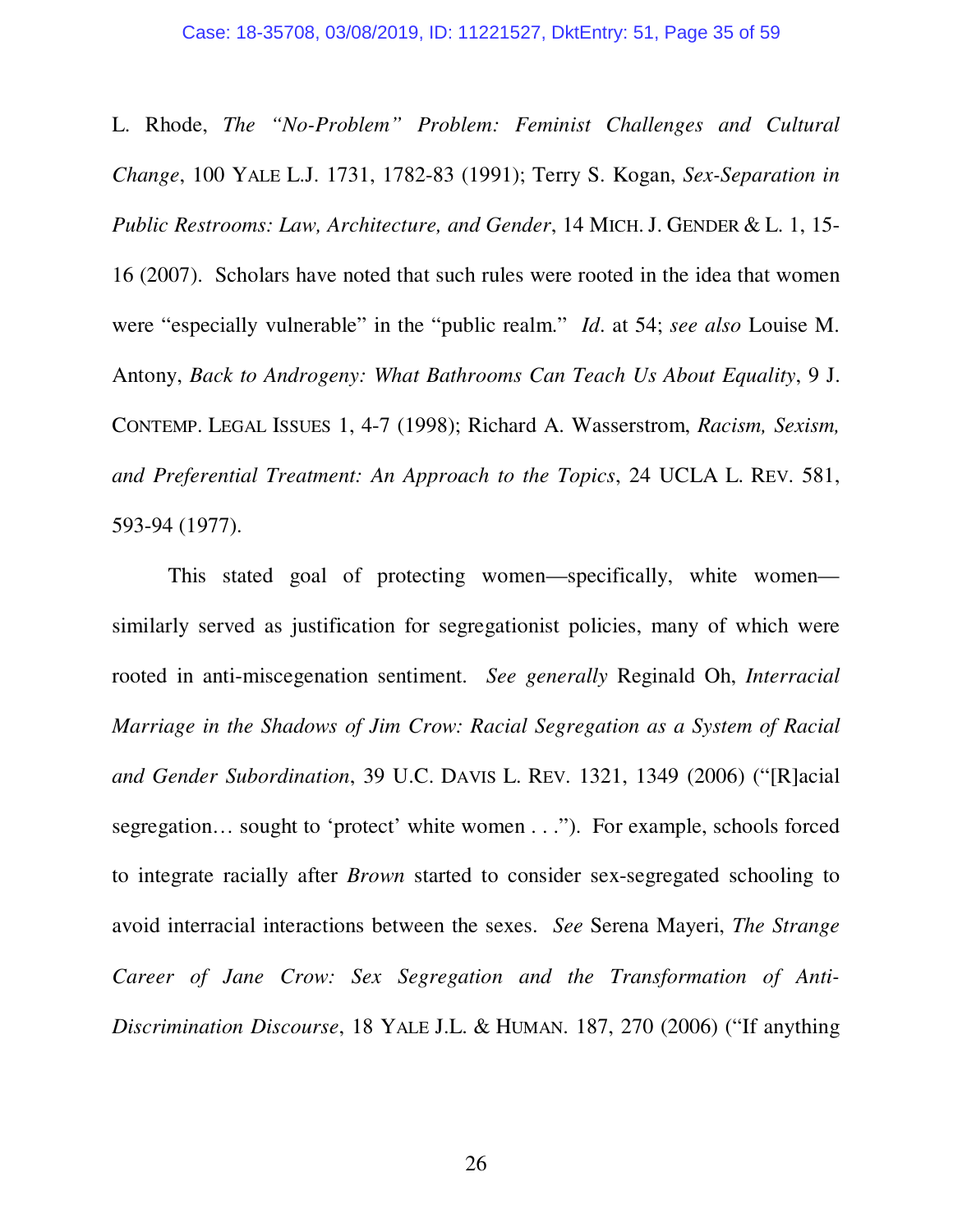#### Case: 18-35708, 03/08/2019, ID: 11221527, DktEntry: 51, Page 36 of 59

the psychological stigma of sex segregation particularly affected black boys, whose alleged propensity to prey upon white girls animated the policy.").

 Thus, restrooms and similar spaces were at the center of the effort to entrench racial segregation. As NAACP Legal Defense and Educational Fund, Inc. and Asian American Legal Defense and Education Fund have noted as *amici* in analogous matters, the arguments here against transgender students using shared facilities echo those made in efforts to sustain racially segregated bathrooms in various kinds of institutions, and are rooted in unfounded fears and stereotypes that are impermissible rationales for government action. *See* Brief of NAACP Legal Defense & Educational Fund, Inc. and Asian American Legal Defense & Education Fund as *Amici Curiae* in Support of Respondent, *Gloucester Cnty. Sch. Bd. v. G.G.*, No. 16-273, at 4 (March 6, 2017); *See also* Brief of NAACP Legal Defense & Educational Fund, Inc. as *Amicus Curiae* Supporting Plaintiff-Appellee, *Adams v. Sch. Bd. of St. Johns Cnty., Fla.*, No. 18-13592, at 5 (11th Cir. Feb. 28, 2019). As these *amici* have also noted, these kinds of arguments are "factually baseless and legally immaterial" and take away the "simple and inherent dignity" of using the appropriate restroom. *Amicus Brief* in Support of Respondent, *Gloucester County Sch. Bd. v. G.G.*, at 5. Additionally, "the pating of legitimacy [sought through] invocations of safety and privacy disappears upon close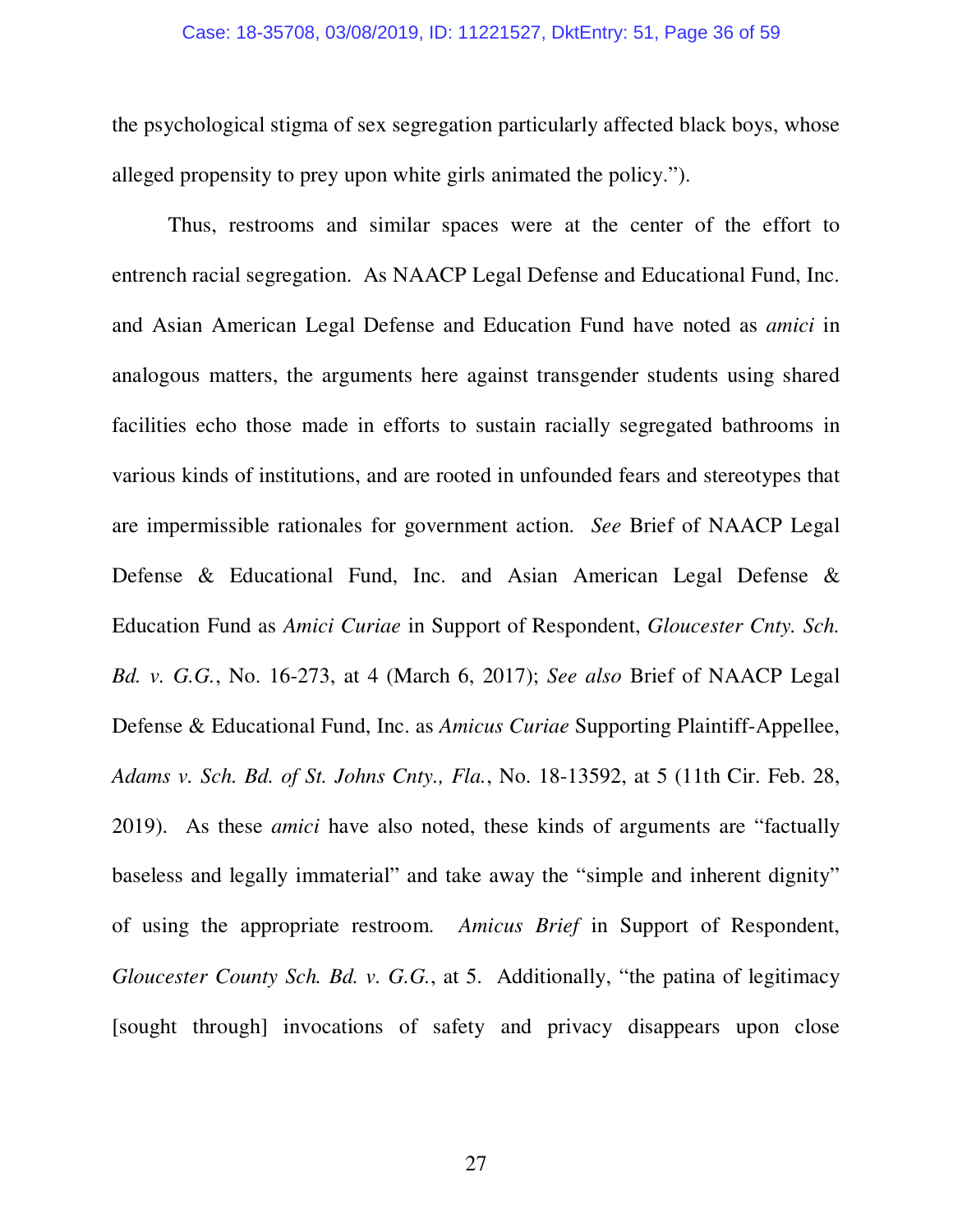#### Case: 18-35708, 03/08/2019, ID: 11221527, DktEntry: 51, Page 37 of 59

examination and reveals instead discomfort, fear and hostility towards transgender students." *Id.* at 7.

 Even after *Brown*, States continued to assert protective purposes in support of the continued racial segregation of public restrooms, pointing, for example, to supposedly heightened rates of venereal disease among black communities. Desegregated restrooms were framed as a public health threat, particularly for girls in school. *See*, *e.g*., Phoebe Godfrey, *Bayonets, Brainwashing, and Bathrooms: The Discourse of Race, Gender, and Sexuality in the Desegregation of Little Rock's Central High*, 62 ARK. HIST. Q. 42, 64 (2003) ("White daughters … needed to be protected from the sexualized presence of the black girls."). The impact of such restrictions is dramatized in *Hidden Figures*, a film which depicts the need for a Black female physicist working at NASA to leave her building every time she needed a bathroom break. *See* Christina Cauterucci, Hidden Figures *Is a Powerful Statement Against Bathroom Discrimination*, SLATE (Jan. 18, 2017), https://slate.com/human-interest/2017/01/hidden-figures-is-a-powerful-statementagainst-bathroom-discrimination.html.

 This attitude extended to other public facilities as well. For example, the City of Jackson, Mississippi, preferred to close its public swimming pools rather than desegregate them. *See Palmer v. Thompson*, 403 U.S. 217, 227 (1971) (finding no discriminatory effect in this action).

28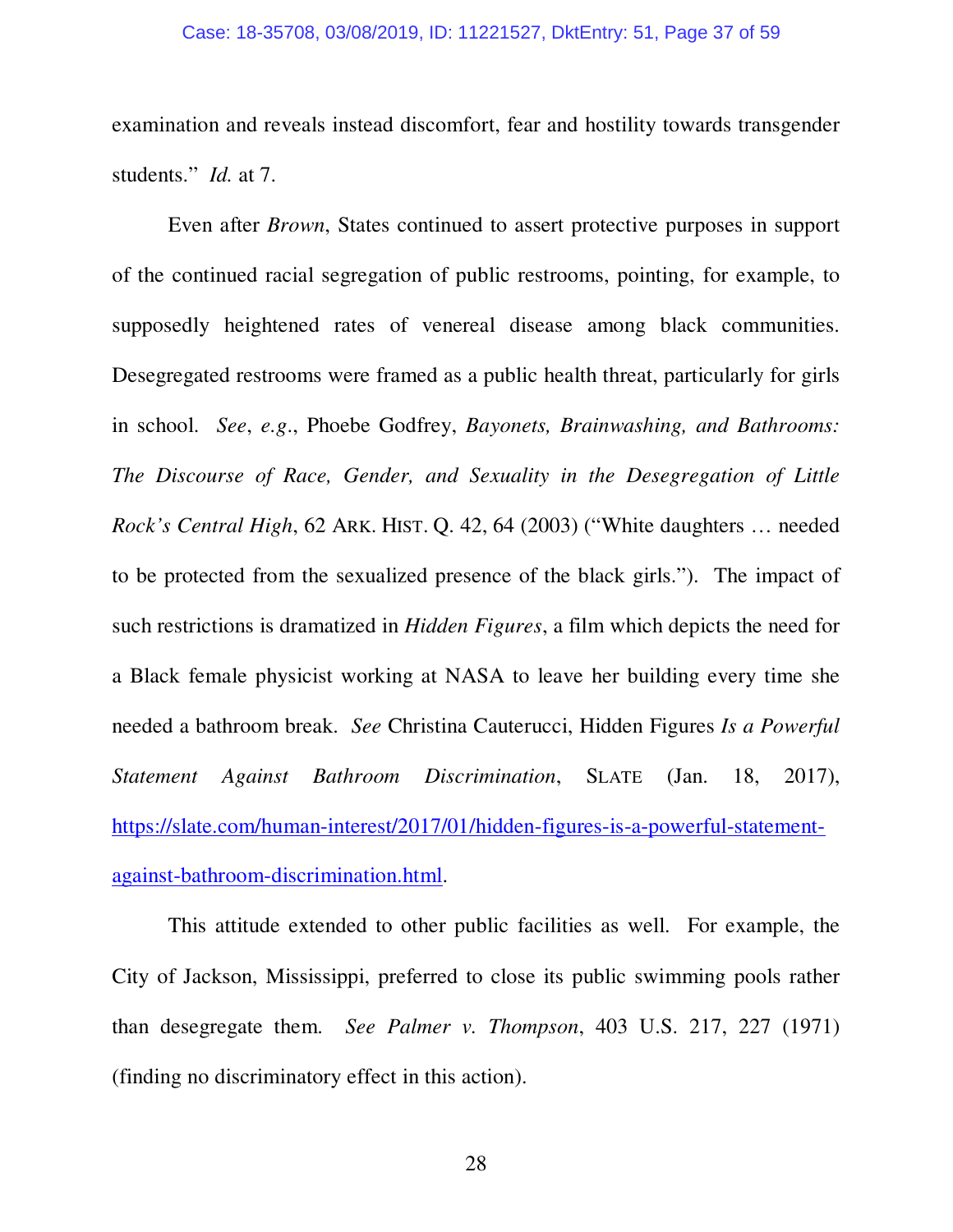### **B. The Supreme Court Has Recognized That "Protecting Women" Does Not Justify Sex Discrimination.**

 In this day and age however, the Supreme Court has come to recognize that the stated rationale of "protecting women" does not justify implementation of discriminatory laws, grounded on stereotypes, that actually deny women opportunities. In *Frontiero v. Richardson*, 411 U.S. 677 (1973) (plurality opinion), the Court addressed these protective pretexts: "Traditionally, such discrimination was rationalized by an attitude of 'romantic paternalism' which, in practical effect, put women, not on a pedestal, but in a cage." *Id.* at 684. The Court held that such "gross, stereotyped distinctions between the sexes" are insupportable as a basis for public policy. *Id.* at 685.

 The Court has since made clear that exclusionary policies designed to "protect women" often do not serve that purpose—and instead disadvantage them. In *Johnson Controls*, the Court addressed an employer's self-described "fetalprotection policy" that excluded "fertile female employee[s] from certain jobs" based on an expressed "concern for the health of the fetus." 499 U.S. at 190. Noting that the effect of this was the blanket exclusion of women, the Court found the employer's policy both discriminatory against women (*see id.* at 197-200) and unrelated to "job-related skills and aptitudes." *Id.* at 201; *see also id*. at 205. Given the purpose of Title VII to achieve equal opportunities for women, the employer's "professed moral and ethical concerns about the welfare of the next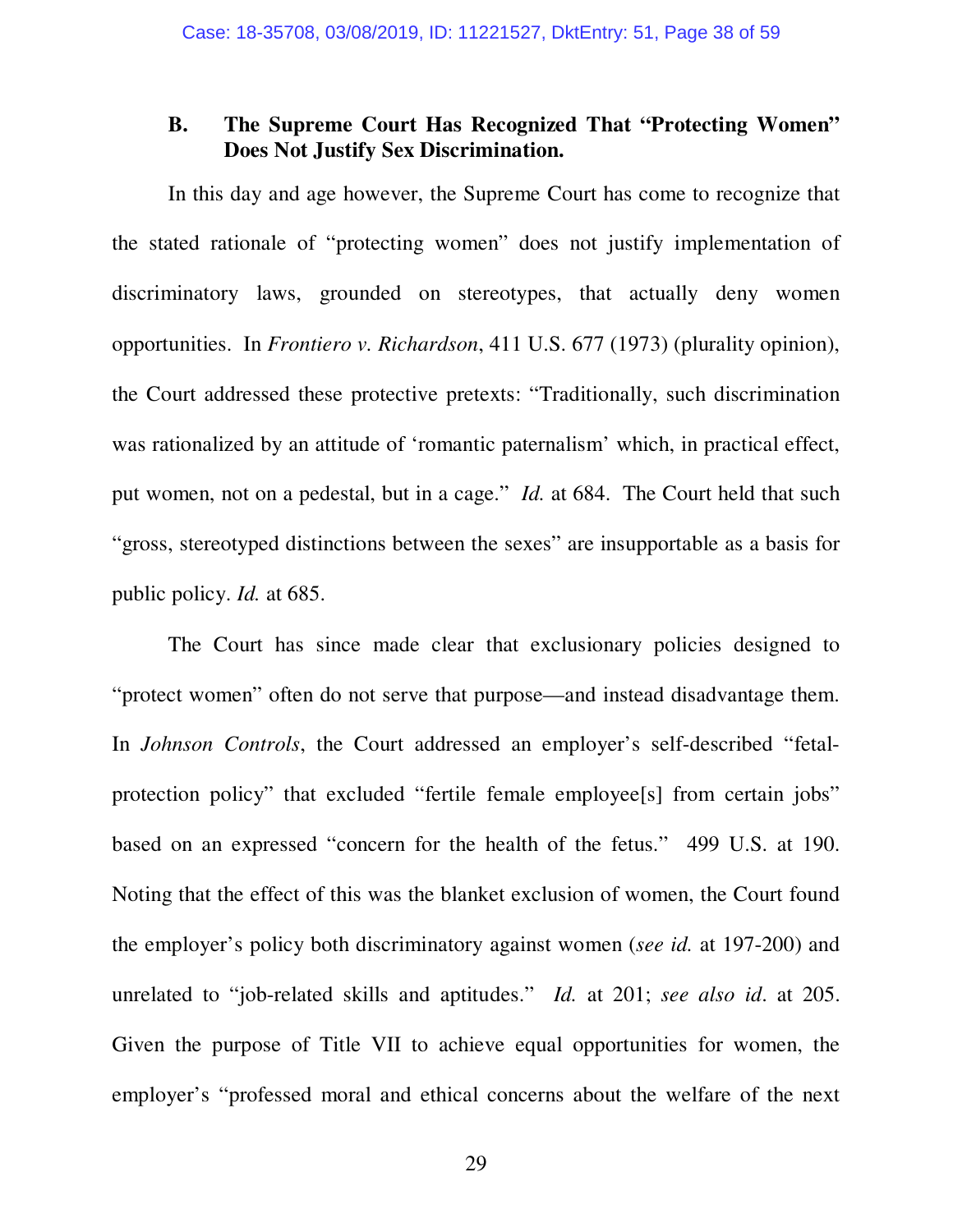#### Case: 18-35708, 03/08/2019, ID: 11221527, DktEntry: 51, Page 39 of 59

generation" did not justify disparate treatment, as Title VII was intended to ensure that such decisions were left to women themselves. *Id*. at 206.

 Notably, in reaching this conclusion, the Court harkened back to its decision in *Muller*, observing that "[c]oncern for a woman's existing or potential offspring historically has been the excuse for denying women equal employment opportunities." 499 U.S. at 211. But pointing to Title VII and the Pregnancy Discrimination Act, 42 U.S.C. § 2000e(k), the Court held that "[i]t is no more appropriate for the courts than it is for individual employers to decide whether a woman's reproductive role is more important to herself and her family than her economic role." 499 U.S. at 211; *see also Dothard v. Rawlinson*, 433 U.S. 321, 335 (1977) ("[T]he argument that a particular job is too dangerous for women may appropriately be met by the rejoinder that it is the purpose of Title VII to allow the individual woman to make that choice for herself ."); *United States v. Virginia*, 518 U.S. at 550 ("[G]eneralizations about 'the way women are," including ones based on any alleged protective rationales, "no longer justify denying opportunity to women"; rules creating such bans violate the Constitution's equal protection guarantee). In *United States v. Virginia,* the U.S. Supreme Court thus rejected any notion that excluding women from VMI made sense because, "females tend to thrive in a cooperative atmosphere." 518 U.S. at 541 (internal quotation omitted). Additionally, the Court noted the troubling history of sex discrimination including,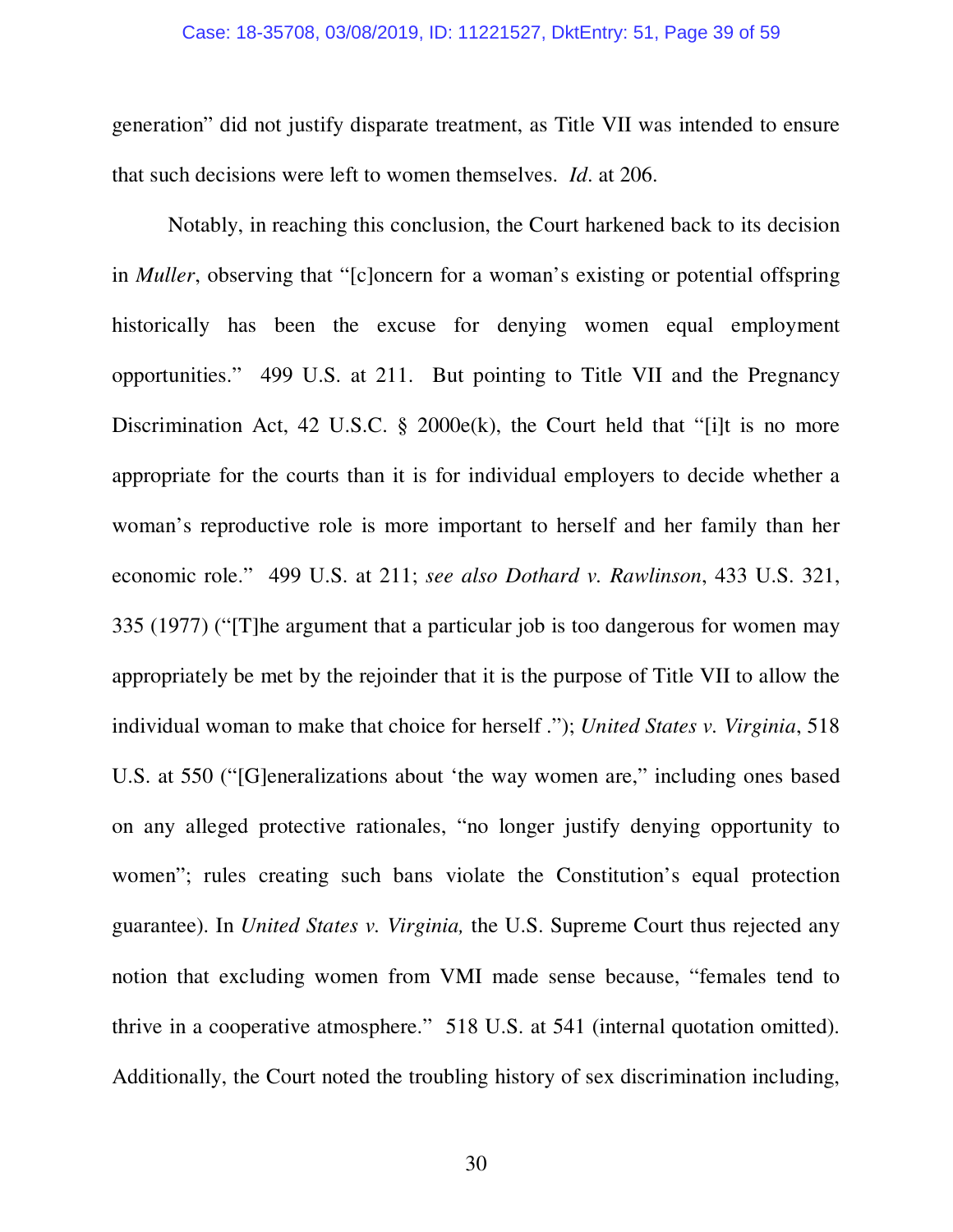#### Case: 18-35708, 03/08/2019, ID: 11221527, DktEntry: 51, Page 40 of 59

for example, arguments that "the physiological effects of hard study and academic competition with boys would interfere with the development of girls' reproductive organs." *Id.* at n 9.

 Courts have also recently rejected laws that use a pretextual interest in women's health and well-being to limit their reproductive decisions. *See, e.g.*, *Whole Woman's Health v. Hellerstedt*, 136 S. Ct. 2292, 2316 (2016) (holding that abortion laws justified as protections for women's health and safety violated women's liberty). Similarly, this Court should reject Appellants' alleged safety and privacy arguments put forth against the Plan implemented by the Dallas High School in Oregon that allows for the safety and privacy of all its students.

#### **CONCLUSION**

 For the foregoing reasons, *amici* respectfully request that this Court affirm the decision of the district court.

Respectfully submitted this 8th day of March, 2019.

*s/ Jeffrey DeGroot*  Anthony Todaro Jeffrey DeGroot Rachael Kessler DLA Piper LLP (US) 701 Fifth Avenue, Suite 6900 Seattle, WA 98104-7029 Tel: 206.839.4800

AND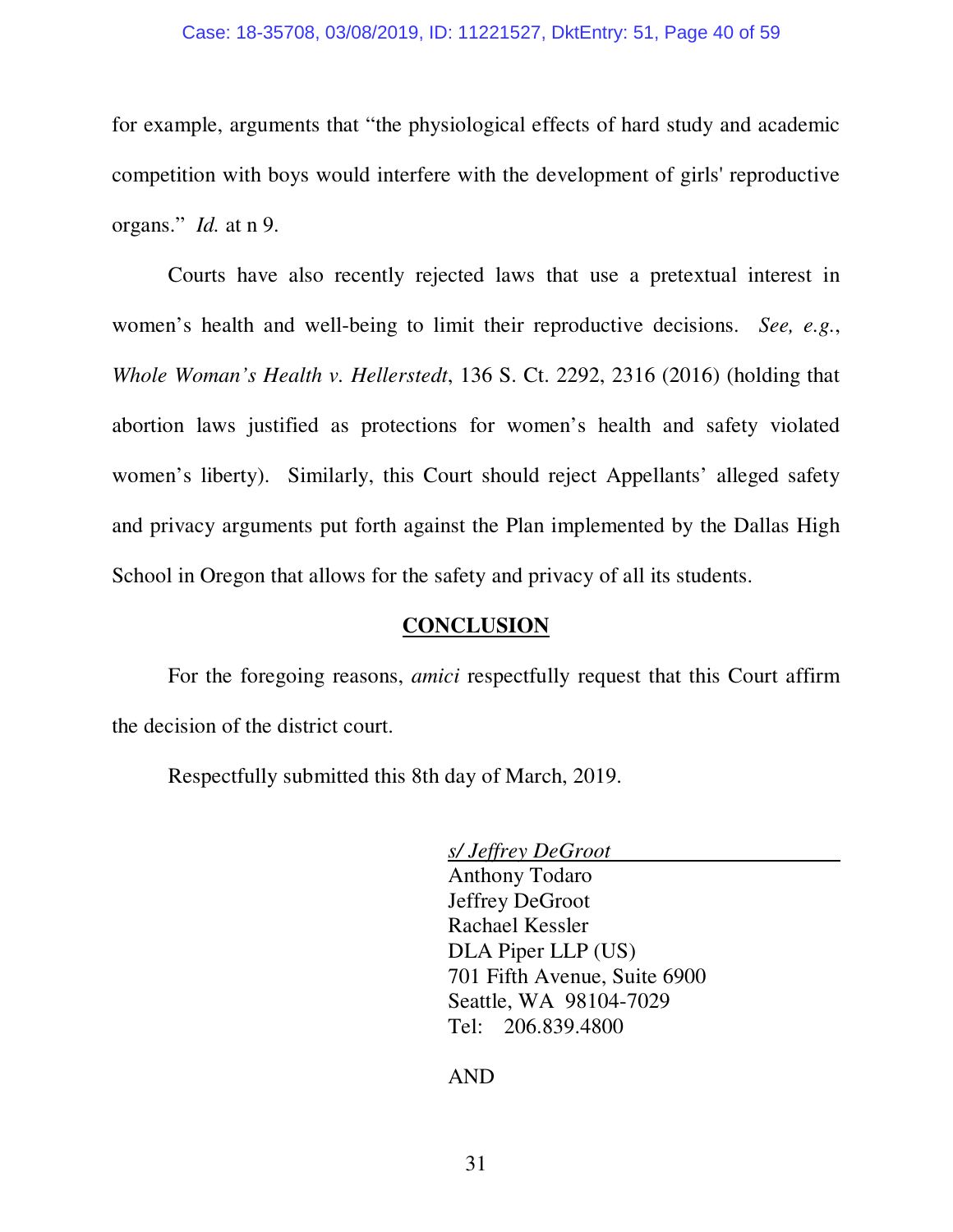Fatima Goss Graves Emily Martin Neena Chaudhry Sunu P. Chandy National Women's Law Center 11 Dupont Circle, N.W. Washington, D.C. 20036 Tel: 202.588.5180

*Attorneys for National Women's Law Center*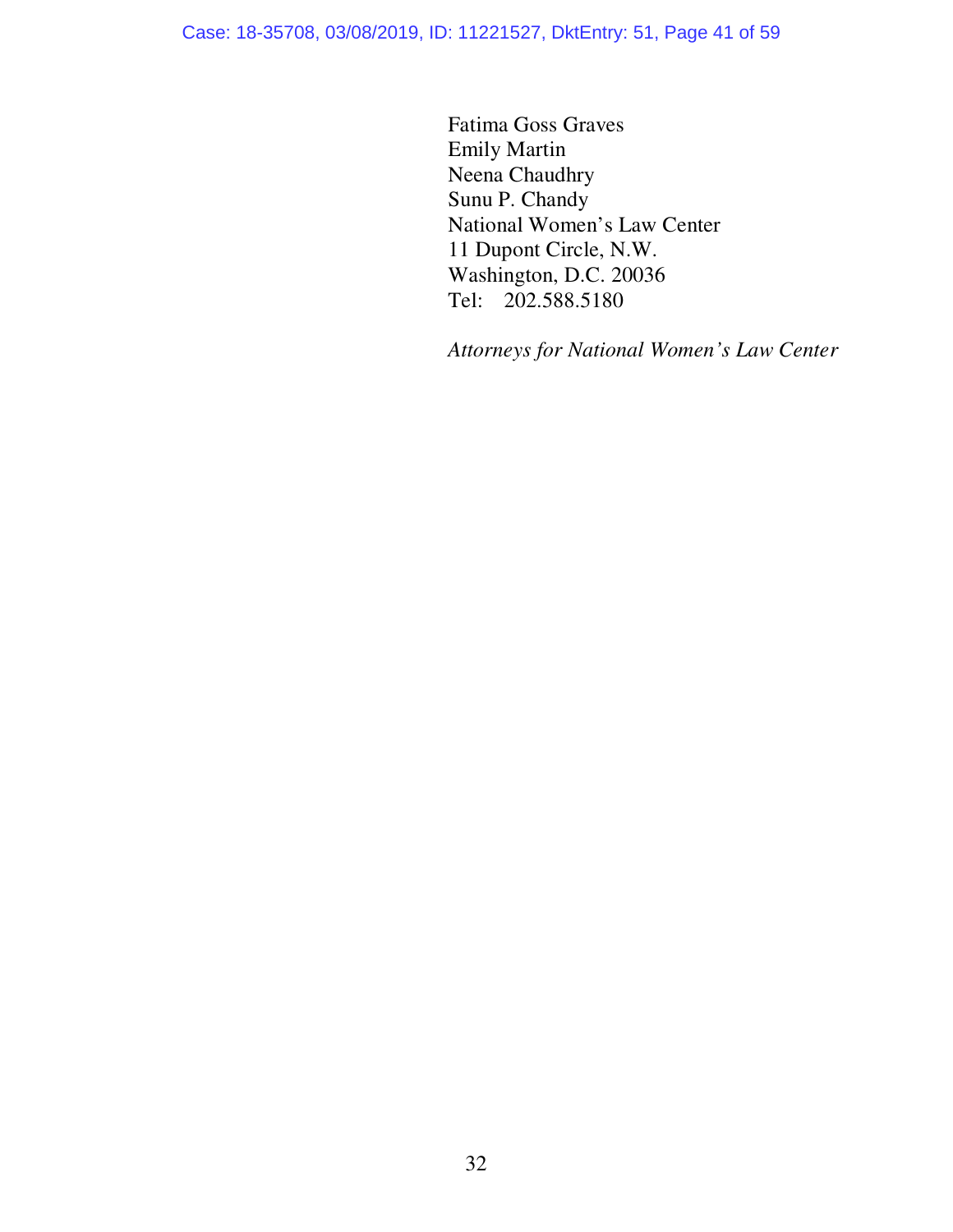### **UNITED STATES COURT OF APPEALS FOR THE NINTH CIRCUIT**

## **Form 8. Certificate of Compliance for Briefs**

*Instructions for this form: http://www.ca9.uscourts.gov/forms/form08instructions.pdf*

**9th Cir. Case Number(s)** 18-35708

I am the attorney or self-represented party.

**This brief contains** 6,956 **words,** excluding the items exempted by Fed. R. App. P. 32(f). The brief's type size and typeface comply with Fed. R. App. P. 32(a)(5) and (6).

I certify that this brief *(select only one)*:

[ ] complies with the word limit of Cir. R. 32-1.

[ ] is a **cross-appeal** brief and complies with the word limit of Cir. R. 28.1-1.

- [**X**] is an **amicus** brief and complies with the word limit of Fed. R. App. P. 29(a)(5), Cir. R. 29-2(c)(2), or Cir. R. 29-2(c)(3).
- [ ] is for a **death penalty** case and complies with the word limit of Cir. R. 32-4.
- [ ] complies with the longer length limit permitted by Cir. R. 32-2(b) because *(select only one)*:

[ ] it is a joint brief submitted by separately represented parties;

[ ] a party or parties are filing a single brief in response to multiple briefs; or [ ] a party or parties are filing a single brief in response to a longer joint brief.

[ ] complies with the length limit designated by court order dated \_\_\_\_\_\_\_\_\_\_\_\_.

 $\lceil$  1 is accompanied by a motion to file a longer brief pursuant to Cir. R. 32-2(a).

**Signature** *s/ Jeffrey DeGroot* **Date March 8, 2019** *(use "*s/[typed name]*" to sign electronically-filed documents)*

32

*Feedback or questions about this form? Email us at forms@ca9.uscourts.gov*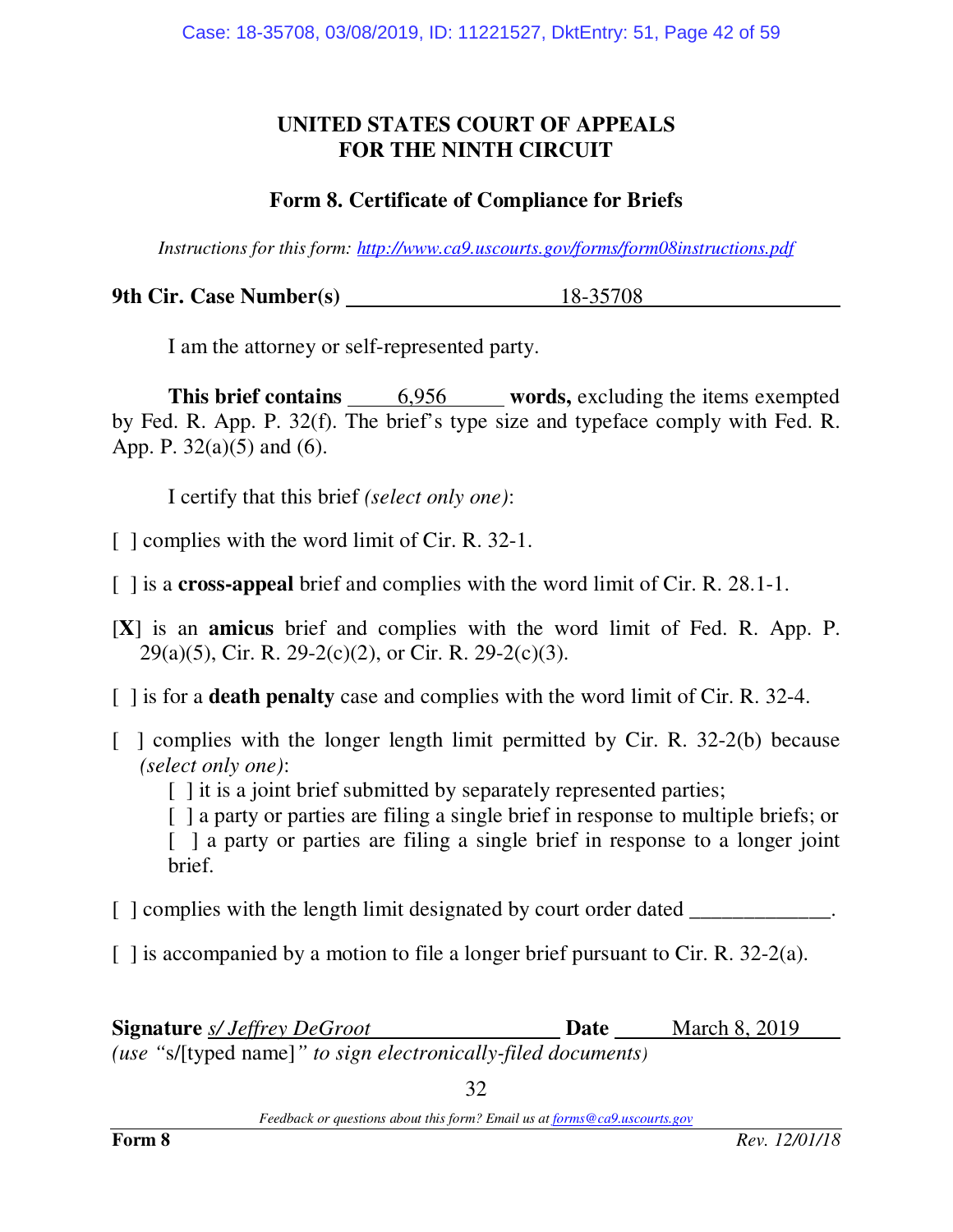#### **CERTIFICATE OF SERVICE FOR ELECTRONICALLY FILED DOCUMENT**

 I hereby certify that on March 8, 2019, I electronically filed the foregoing document with the Clerk of the Court for the United States Court of Appeals for the Ninth Circuit by using the appellate CM/ECF system.

 I certify that all participants in the case are registered CM/ECF users and that service will be accomplished by the appellate CM/ECF system.

Dated this 8th day of March, 2019.

*s/ Jeffrey DeGroot*  Jeffrey DeGroot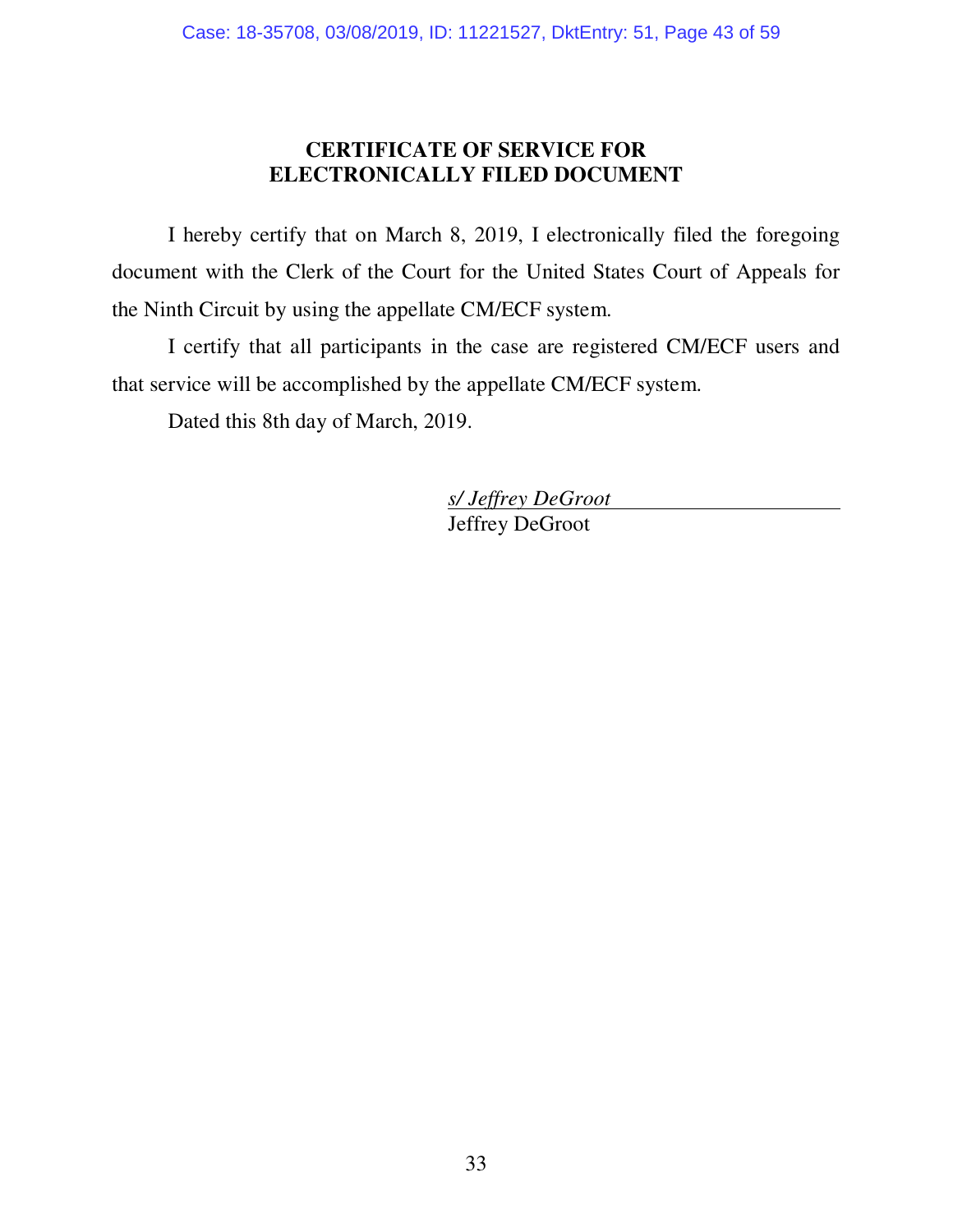Case: 18-35708, 03/08/2019, ID: 11221527, DktEntry: 51, Page 44 of 59

# **APPENDIX**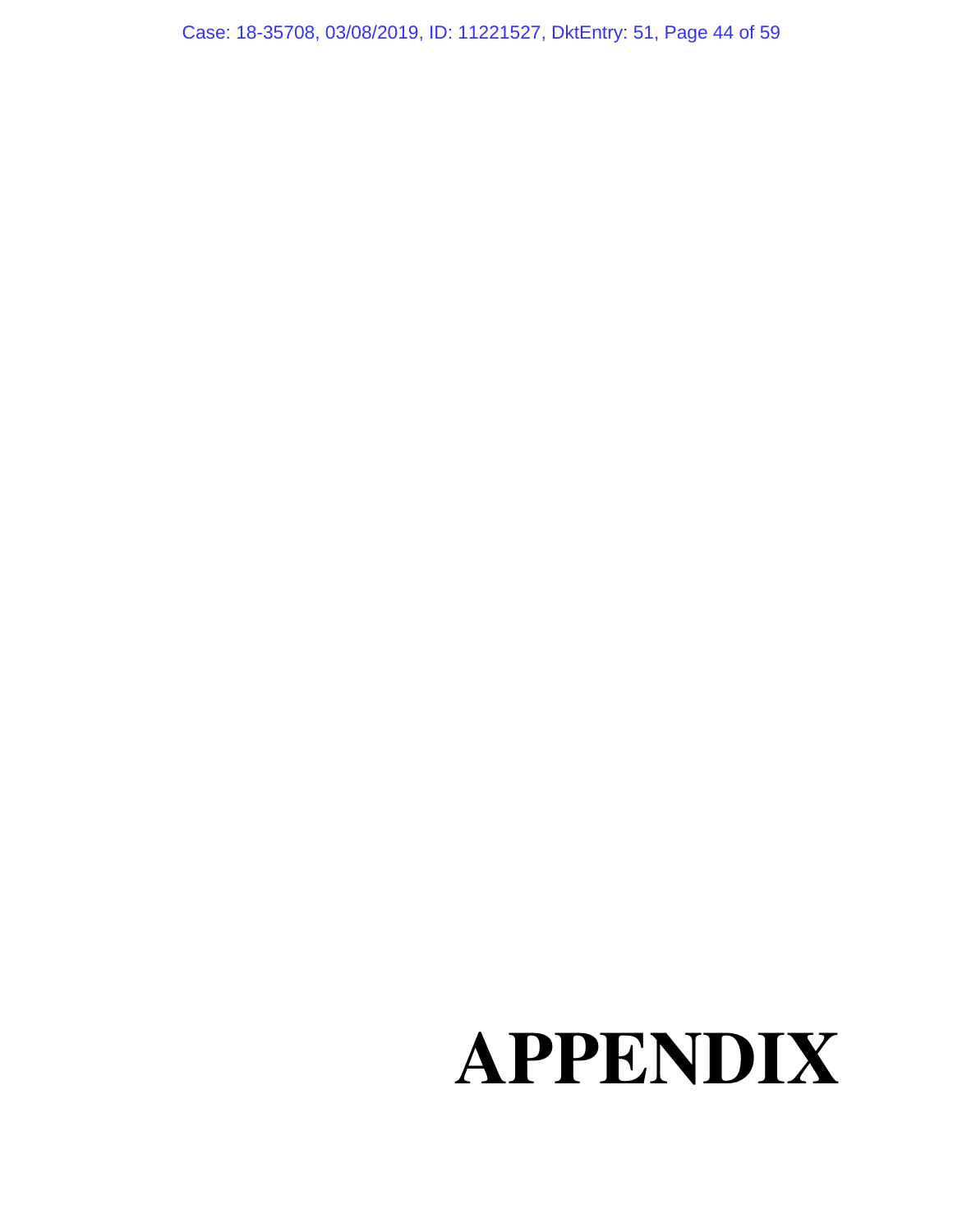A Better Balance, AFSCME, American Association of University Women, American Federation of Teachers, AFL-CIO, Atlanta Women for Equality, Bet Tzedek Legal Services, Beth Chayim Chadashim (BCC), California Women Lawyers, California Women's Law Center, Center for Constitutional Rights, Center for Reproductive Rights, Civil Rights Education and Enforcement Center, Disability Rights Education & Defense Fund (DREDF), Education Law Center, Equal Rights Advocates, FORGE, Inc., Gender Justice, Girls for Gender Equity (GGE), Girls Inc., Harvard Law School Gender Violence Program, Idaho Coalition Against Sexual & Domestic Violence, In Our Own Voice: National Black Women's Reproductive Justice Agenda, LatinoJustice PRLDEF, Legal Aid At Work, Legal Voice, National Asian Pacific American Women's Forum, National Association of Social Workers (NASW), National Association of Women Lawyers, National Center for Law and Economic Justice, National Crittenton, National LGBTQ Task Force, National Organization for Women Foundation, North Carolina Coalition Against Domestic Violence (NCCADV), Oasis Legal Services, Planned Parenthood Columbia Willamette, Planned Parenthood of Southwestern Oregon, SisterReach, SurvJustice, Virginia Sexual and Domestic Violence Action Alliance, Washington State Coalition Against Domestic Violence (WSCADV) , Women Lawyers Association of Los Angeles, Women Lawyers On Guard Inc., Women of Reform Judaism, Women's Bar Association of the District of Columbia, Women's Bar Association of the State of New York, The Women's Law Center of Maryland, Women's Law Project, Women's All Points Bulletin, Women's Sports Foundation, WV FREE.

## **A Better Balance**

A Better Balance is a national legal advocacy organization dedicated to promoting fairness in the workplace and helping employees meet the conflicting demands of work and family. Through its legal clinic, A Better Balance provides direct services to low-income workers on a range of issues, including employment discrimination based on pregnancy and/or caregiver status. A Better Balance is also working to combat LGBTQ discrimination—including bathroom access rights for transgender people— through its national LGBTQ Work-Family project. A Better Balance is committed to ensuring the health, safety, and security of all LGBTQ individuals and families.

## **AFSCME**

The American Federation of State, County and Municipal Employees, AFL-CIO (AFSCME) is a labor organization whose over one million members provide vital public services across the United States in the public and private sectors. AFSCME is a union comprised of a diverse membership who believe all workers are entitled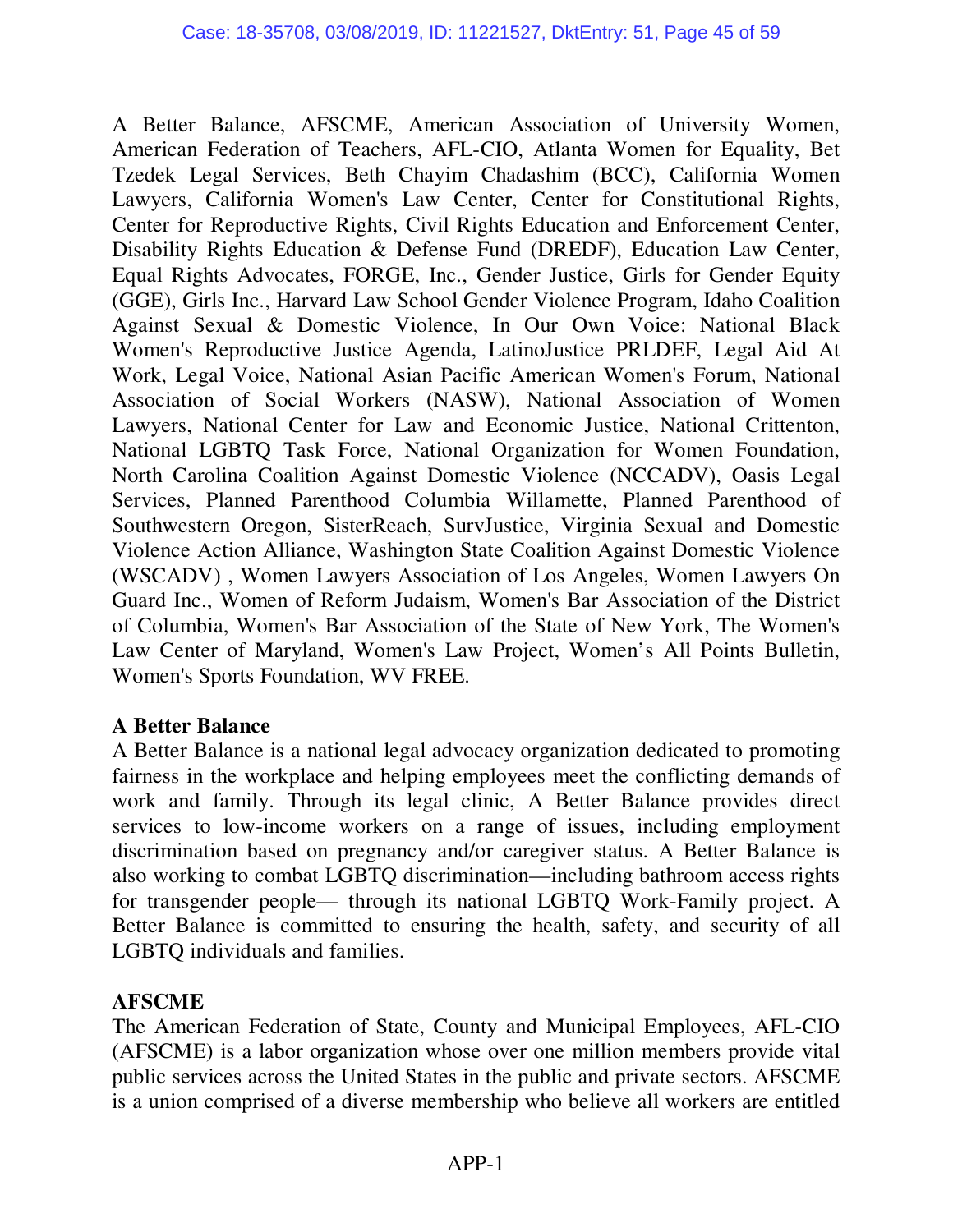to equal dignity and respect. On behalf of its diverse membership, AFSCME has been a leader among unions in calling for equality and protection from discrimination for its LGBTQ members. As the first union to negotiate job protections and nondiscrimination for lesbian and gay employees, and among the first to negotiate protection from discrimination for transgender employees, AFSCME's advocacy for LGBTQ rights is longstanding, and such protections can now be found in over 1,700 AFSCME contracts.

#### **American Association of University Women**

American Association of University Women In 1881, the American Association of University Women (AAUW) was founded by like-minded women who had defied society's conventions by earning college degrees. Since then it has worked to increase women's access to higher education and equal employment opportunities. Today, AAUW has more than 170,000 members and supporters, 1,000 branches, and 800 college and university partners nationwide. AAUW plays a major role in mobilizing advocates nationwide on AAUW's priority issues to advance gender equity. In adherence with its member-adopted Public Policy Priorities, AAUW supports equitable educational climates free of harassment, bullying, and sexual assault, and vigorous enforcement of Title IX and all other civil rights laws pertaining to education. AAUW also supports civil rights for LGBTQ Americans.

#### **American Federation of Teachers, AFL-CIO**

The AFT, an affiliate of the AFL-CIO, was founded in 1916 and today represents 1.7 million members in more than 3,000 local affiliates nationwide. Five divisions within the AFT represent the broad spectrum of the AFT's membership: pre-K through 12th-grade teachers; paraprofessionals and other school-related personnel; higher education faculty and professional staff; federal, state and local government employees; and nurses and other healthcare professionals. AFT is a union of professionals that champions fairness; democracy; economic opportunity; and high-quality public education, healthcare and public services for students, their families and communities. The AFT is committed to advancing these principles through community engagement, organizing, collective bargaining and political activism, and especially through the work AFT members do every day. AFT has a long standing commitment to engaging in civil rights litigation and it views this case as an important vehicle for advancing those issues.

#### **Atlanta Women for Equality**

Atlanta Women for Equality (AWE) is a 501(c)(3) nonprofit legal aid organization dedicated to shaping our schools according to true standards of equality and to empowering women and girls to assert their rights to equal treatment. We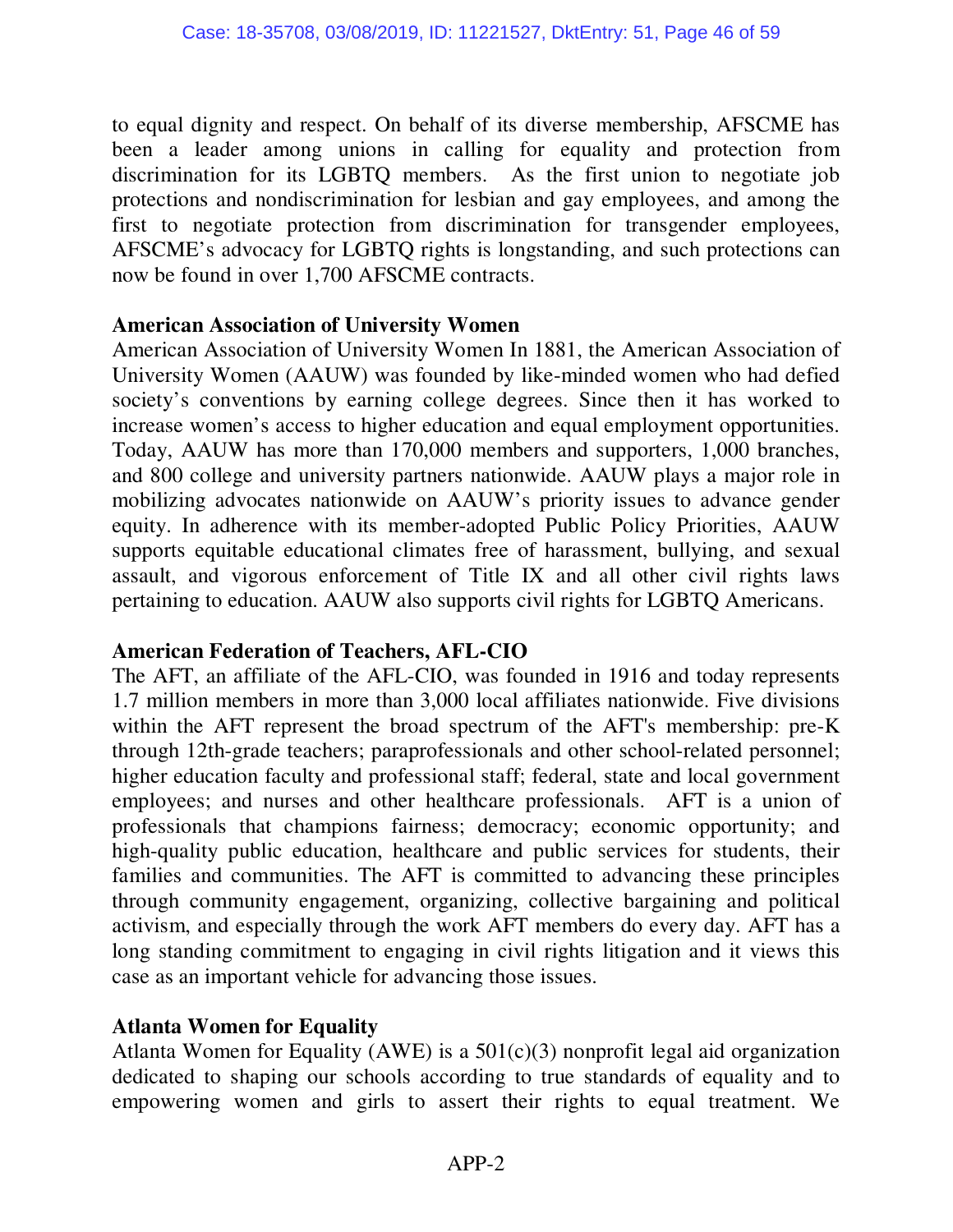accomplish this mission by providing free legal advocacy for individuals facing gender discrimination at school and by protecting and expanding educational opportunities through policy advocacy. AWE strongly opposes the tragically widespread discrimination in schools against transgender individuals. Such discrimination causes severe and often indelible harm to the lives of transgender individuals and to surrounding communities, and profoundly undermines our nation's commitment to providing equal educational opportunities for all.

#### **Bet Tzedek Legal Services**

Bet Tzedek—Hebrew for "House of Justice"— was established in 1974 and provides free legal services and counsel in a comprehensive range of practice areas. In 2016, Bet Tzedek launched its Transgender Medical-Legal Partnership (Trans MLP) with the Los Angeles LGBT Center's Transgender Health Program. Bet Tzedek's Trans MLP assists hundreds of transgender and gender nonconforming individuals in Southern California to petition for legal name and gender marker changes, to fight harassment and discrimination in housing, employment, and public accommodations, and to appeal insurance coverage denials for medically necessary care.

## **Beth Chayim Chadashim (BCC)**

Beth Chayim Chadashim (BCC) is a Reform Jewish synagogue in Los Angeles. BCC was the world's first LGBTQ+ synagogue, established in 1972; it has been and seeks to expand its commitment to full inclusion for transgender and gender non-conforming people and their families, including several of our members. BCC embraces the gender identity of each individual in our communities.

#### **California Women Lawyers**

California Women Lawyers (CWL) is a non-profit organization chartered in 1974. CWL is the only statewide bar association for women in California and maintains a primary focus on advancing women in the legal profession. Since its founding, CWL has worked to improve the administration of justice, to better the position of women in society, to eliminate all inequities based on sex, and to provide an organization for collective action and expression germane to the aforesaid purposes. CWL has also participated as amicus curiae in a wide range of cases to secure the equal treatment of women and other classes of persons under the law.

#### **California Women's Law Center**

The California Women's Law Center (CWLC) is a statewide, non-profit law and policy center dedicated to breaking down barriers and advancing the potential of women and girls through impact litigation, advocacy and education. CWLC's issue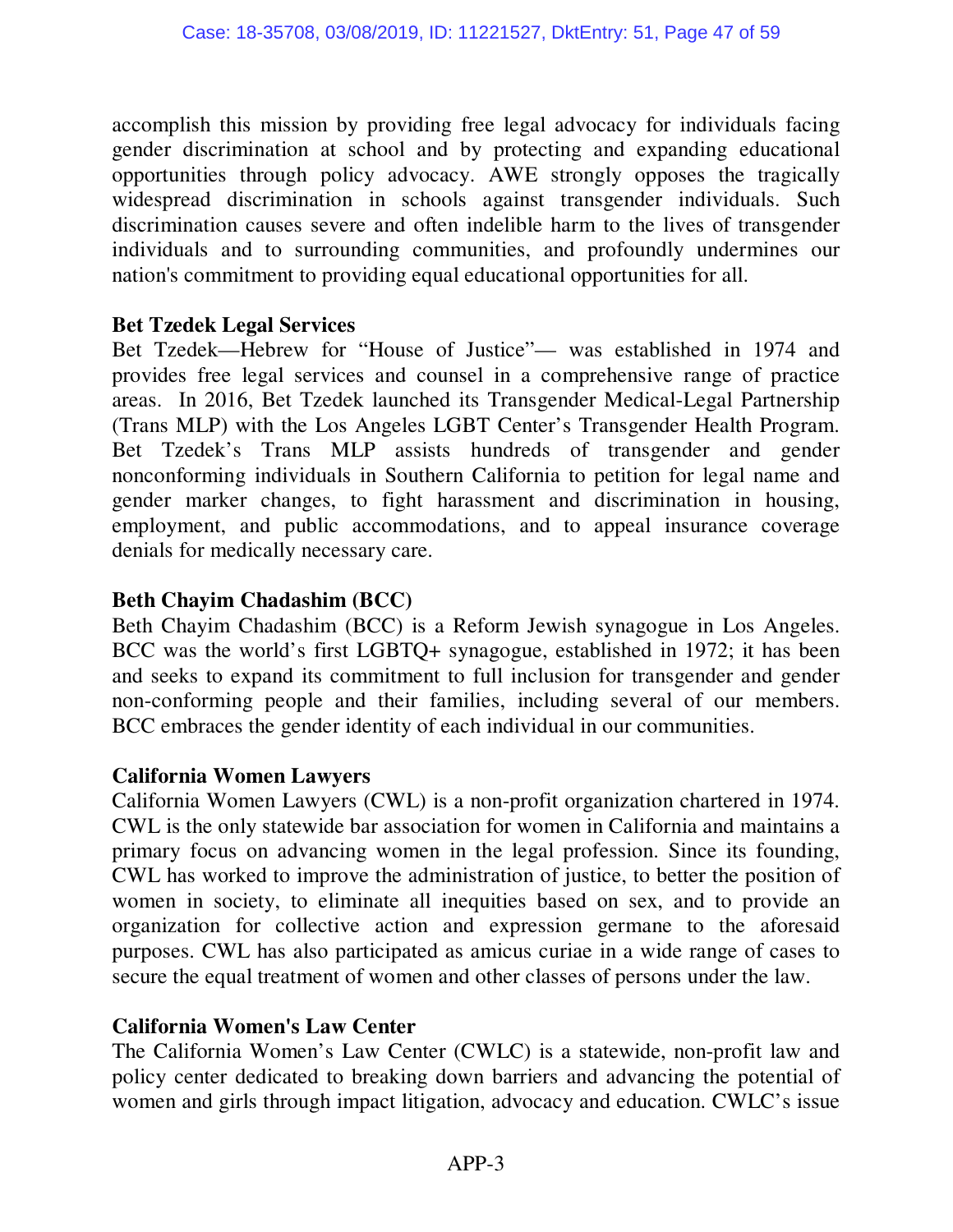priorities include gender discrimination, economic justice, violence against women, and women's health. CWLC places particular emphasis on eliminating all forms of gender discrimination on school campuses, including discrimination based on sexual orientation and sexual identity. CWLC remains committed to supporting equal rights for transgender folks and to eradicating invidious discrimination in all forms.

#### **Center for Constitutional Rights**

The Center for Constitutional Rights ("CCR") is a national, not-for-profit legal, educational and advocacy organization dedicated to protecting and advancing rights guaranteed by the United States Constitution and international law. Founded in 1966 to represent civil rights activists in the South, CCR has litigated numerous landmark civil and human rights cases on behalf of individuals impacted by arbitrary and discriminatory state policies, including policies that disproportionately impact LGBTQI communities of color.

## **Center for Reproductive Rights**

The Center for Reproductive Rights is a global advocacy organization that uses the law to advance reproductive freedom as a fundamental right that all governments are legally obligated to respect, protect, and fulfill. In the U.S., the Center's work focuses on ensuring that all people have access to a full range of high-quality reproductive health care. Since its founding in 1992, the Center has been actively involved in nearly all major litigation in the U.S. concerning reproductive rights, in both state and federal courts, including serving as lead counsel for the plaintiffs in *Whole Woman's Health v. Hellerstedt*, 136 S. Ct. 2292 (2016), in which the U.S. Supreme Court reaffirmed the constitutional right to access legal abortion. As a rights-based organization, the Center has a vital interest in protecting individuals endeavoring to exercise their fundamental rights free from restrictions based on gender stereotypes. Using its expertise in U.S. constitutional law, the Center seeks to highlight that discrimination against transgender people is rooted in the same gender stereotypes and false pretenses that have historically been used to justify discrimination against women.

## **Civil Rights Education and Enforcement Center**

The Civil Rights Education and Enforcement Center ("CREEC") is a national nonprofit membership organization whose mission is to defend human and civil rights secured by law, and to ensure that everyone can fully and independently participate in our nation's civic life without discrimination based on race, gender, disability, religion, national origin, age, sexual orientation, or gender identity. CREEC's efforts to defend human and civil rights extend to all walks of life,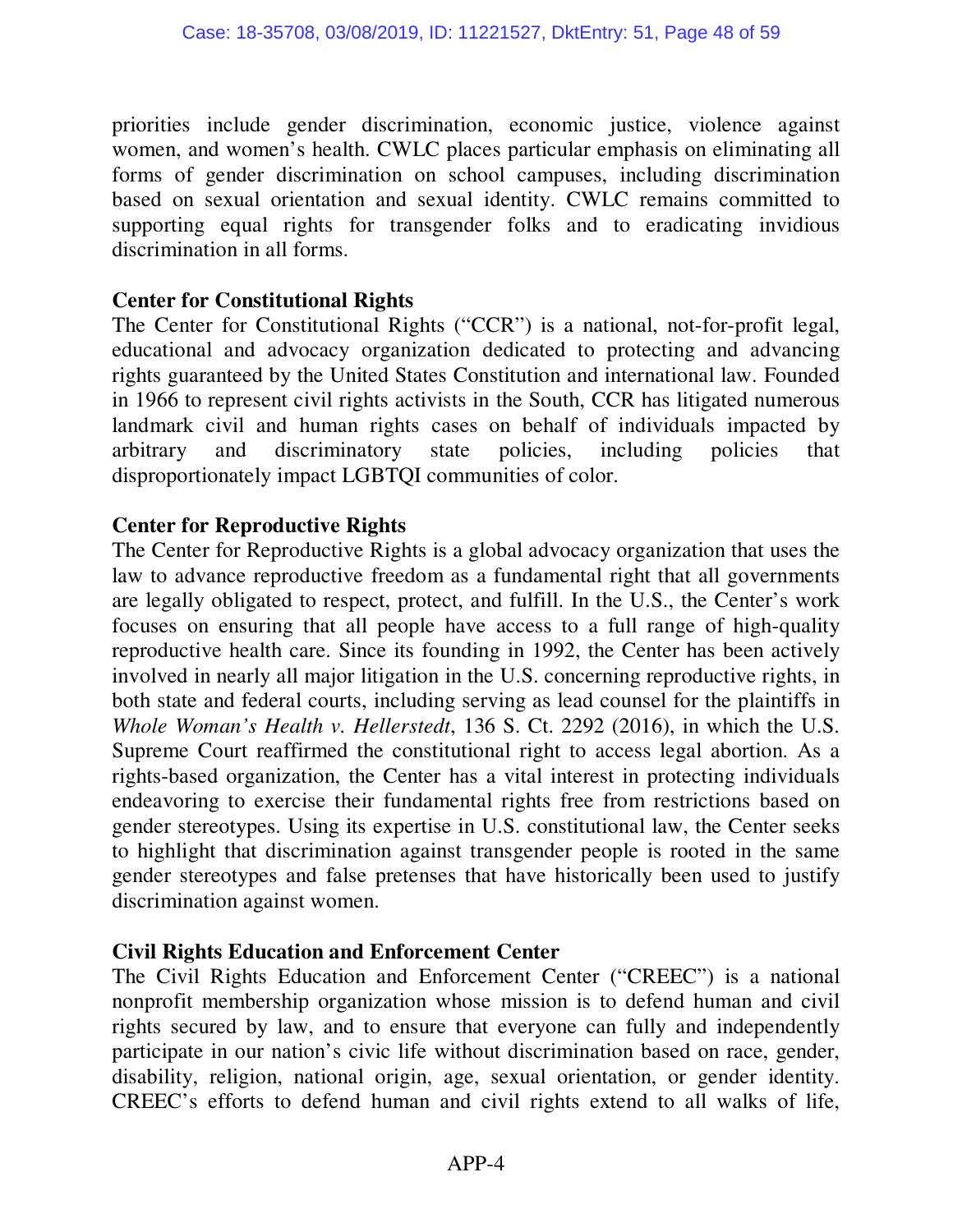including ensuring that individuals of any gender identity have access to all programs, services, and benefits of public entities, especially programs as fundamental as public schools. CREEC strongly supports the arguments set forth in this amicus brief as essential to protecting the best interests and the civil rights of all children.

#### **Education Law Center**

The Education Law Center-PA is a non-profit legal advocacy organization dedicated to ensuring access to a quality public education for all children in Pennsylvania. For over 40 years, ELC has advocated on behalf of the most at-risk students — children living in poverty, children of color, children in the foster care and juvenile justice systems, children with disabilities, English language learners, LGBTQ students, and children experiencing homelessness. Our priority areas include ensuring all students have equal access to safe and supportive schools and the full range of services and programs they need to succeed. We work to eliminate systemic inequalities that lead to disparate educational outcomes based on race, gender, sexual orientation, gender expression, disability status, and other categories. We participate as amicus to explain the importance of ensuring transgender and gender-nonconforming students have access to affirming facilities.

### **Equal Rights Advocates**

Equal Rights Advocates (ERA) is a national civil rights advocacy organization dedicated to protecting and expanding economic and educational access and opportunities for women and girls. Since its founding in 1974, ERA has led efforts to combat sex discrimination and advance gender equality by litigating highimpact cases, engaging in policy reform and legislative advocacy campaigns, conducting community education and outreach, and providing free legal assistance to individuals experiencing unfair treatment at work and in school through our national Advice & Counseling program. ERA has filed hundreds of suits and appeared as amicus curiae in numerous cases to defend and enforce individuals' civil rights in state and federal courts, including before the United States Supreme Court. Promoting equal rights for the LGBT community through legal advocacy has been of great importance to the organization since its early years. ERA countered discrimination specifically directed at lesbians by creating the Lesbian Rights Project, which later became the National Center for Lesbian Rights. ERA views discrimination against transgender people – particularly exclusionary policies - as harmful to the transgender community, to women, and to our society at large.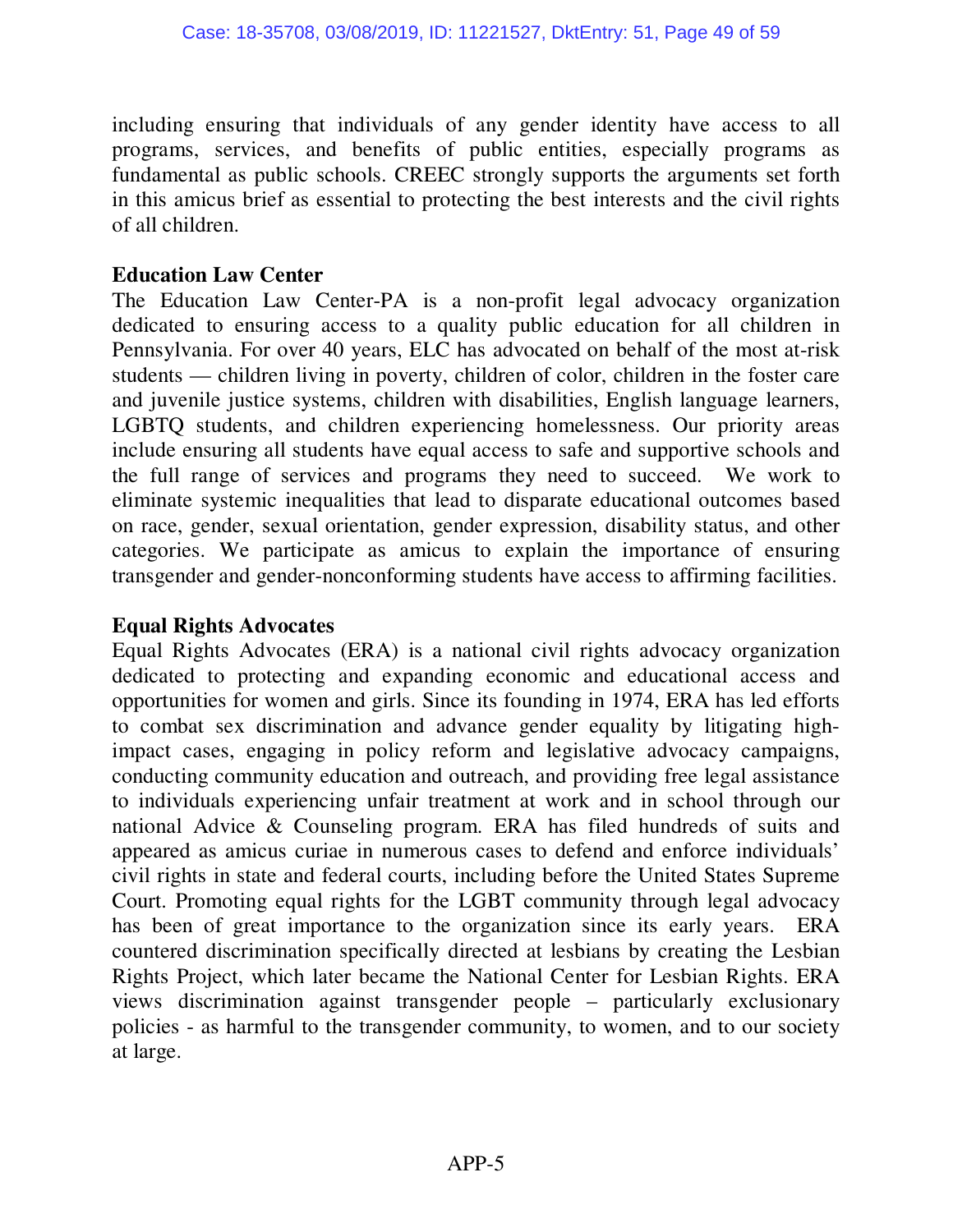### **Disability Rights Education & Defense Fund (DREDF)**

The Disability Rights Education and Defense Fund, Inc., (DREDF), based in Berkeley, California, is the nation's premier law and policy center dedicated to protecting and advancing the civil rights of people with disabilities. Founded in 1979, DREDF pursues its mission through education, advocacy and law reform efforts, and is nationally recognized for its expertise in the interpretation of federal disability civil rights laws. We broadly support interpretations of civil rights laws that ensure equal educational opportunity for all students, regardless of race, ethnicity, disability, immigration status, or sexual orientation and gender identity.

#### **FORGE, Inc.**

FORGE is a national transgender anti-violence organization that works to counter violence and support trans community members who have been impacted by violence.

#### **Gender Justice**

Gender Justice is a nonprofit legal and policy advocacy organization based in the Midwest that is committed to the eradication of gender barriers through impact litigation, policy advocacy, and education. As part of its litigation program, Gender Justice represents individuals and provides legal advocacy as amicus curiae in cases involving issues of gender discrimination. Gender Justice has an interest in ensuring that transgender individuals have access to the restrooms and other gendered facilities that match their gender identity.

## **Girls for Gender Equity (GGE)**

Girls for Gender Equity (GGE) is a youth development and policy advocacy organization committed to the well-being of transgender and cis- gender girls and gender non-conforming youth of color. Through education, organizing, and policy advocacy, GGE encourages communities to remove barriers and create opportunities for girls and women to live self-determined lives. GGE supports this amicus brief and the urgent need for schools to make every effort to create safe, affirming, and inclusive academic environments.

#### **Girls Inc.**

Girls Inc. is the national organization dedicated to inspiring all girls to be strong, smart, and bold, through direct service and advocacy. Our 81 local affiliates in the U.S. and Canada serve girls ages 5-18, primarily through afterschool and summer programs. We reach over 156,000 girls annually and provide them with strong mentoring relationships, a safe, pro-girl environment, and research-based programming. We also advocate, with our girls, for policies and practices that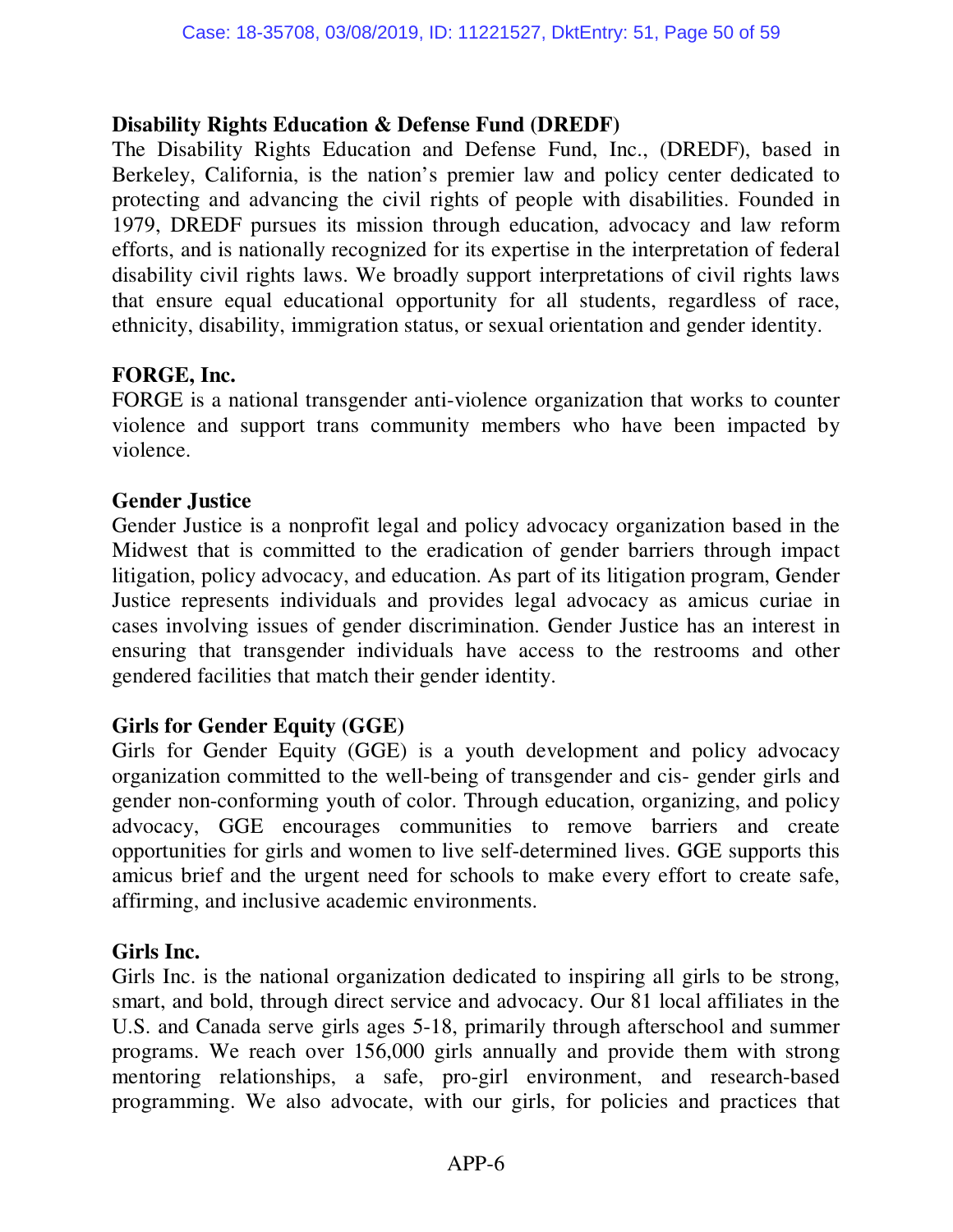break down barriers so that all girls and young women can have the chance to grow up healthy, educated, and independent. Central to the mission of Girls Inc. is our belief that girls have the right to be themselves and resist gender stereotypes.

#### **Harvard Law School Gender Violence Program**

The Gender Violence Program consists of law and graduate students at Harvard Law School engaged in the development of legal policy to address and prevent gender-based violence. We are signing on as amici because of the importance of the issues raised in the case.

#### **Idaho Coalition Against Sexual & Domestic Violence**

The Idaho Coalition works to end gender violence inextricably connected to and fueled by multiple systemic oppression. We believe in beloved communities with social equity and collective liberation; where we see our own and each other's full humanity and everyone has the ability to thrive and reach their full potential. A world rooted in interdependence, resilience, and regeneration. Our mission is to engage voices to create change in the prevention, intervention, and response to domestic violence, dating abuse, stalking, and sexual assault. The matter at hand aligns directly with our organizational shared vision and mission in that it seeks to support the rights and full humanity of those in our community.

#### **In Our Own Voice: National Black Women's Reproductive Justice Agenda**

In Our Own Voice: National Black Women's Reproductive Justice Agenda is a national-state partnership with eight Black women's Reproductive Justice organizations: The Afiya Center, Black Women for Wellness, Black Women's Health Imperative, New Voices for Reproductive Justice, SisterLove, Inc., SisterReach, SPARK Reproductive Justice NOW, and Women with a Vision. In Our Own Voice is a national Reproductive Justice organization focused on lifting up the voices of Black women leaders on national, regional, and state policies that impact the lives of Black women and girls.

Reproductive Justice is a framework rooted in the human right to control our bodies, our sexuality, our gender, and our reproduction. Reproductive Justice will be achieved when all people, of all immigration statuses, have the economic, social, and political power and resources to define and make decisions about our bodies, health, sexuality, families, and communities in all areas of our lives with dignity and self-determination. In Our Own Voice is committed to engaging in advocacy to ensure that all students are safely able to access school facilities in line with their gender identity.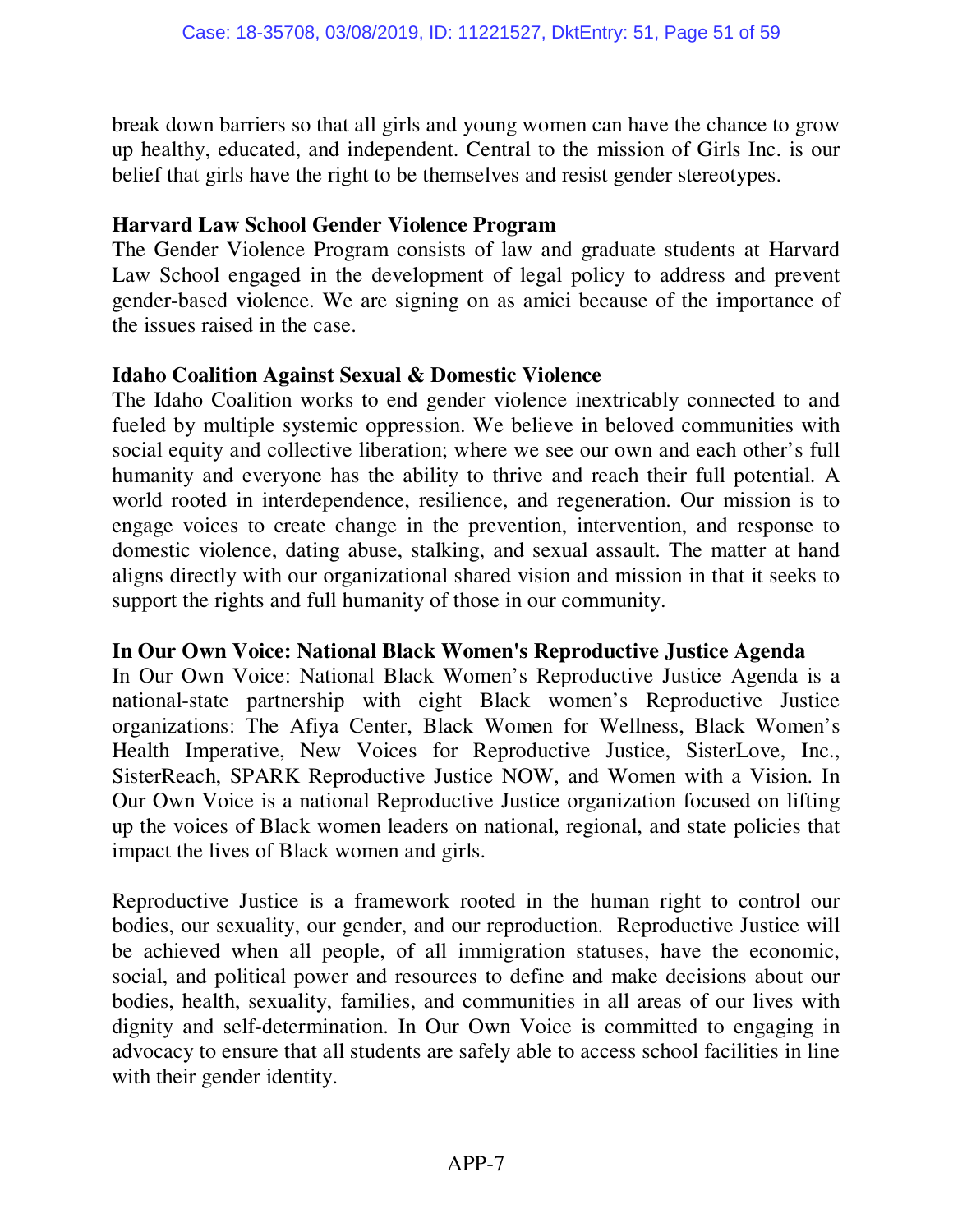## **LatinoJustice PRLDEF**

LatinoJustice PRLDEF, formerly known as the Puerto Rican Legal Defense & Education Fund, is a national non-profit civil rights legal defense fund who since 1972 has advocated for and defended the constitutional rights of all Latinos as part of our continuing mission to protect and advance the civil rights of the greater pan-Latinx community in the United States and Puerto Rico. LatinoJustice has engaged in and supported law reform litigation across the country combatting discriminatory policies and practices in various areas including criminal justice, education, employment, fair housing, immigrants' rights, language rights, lgbtq rights, redistricting, and voting rights.

## **Legal Aid At Work**

Legal Aid at Work (LAAW) is a non-profit public interest law firm whose mission is to protect, preserve, and advance the employment and education rights of individuals from traditionally under-represented communities. LAAW has represented plaintiffs in cases of special import to communities of color, women, recent immigrants, individuals with disabilities, the LGBT community, and the working poor. LAAW has litigated a number of cases under Title IX of the Education Amendments of 1972 as well as Title VII of the Civil Rights Act of 1964. LAAW's interest in preserving the protections afforded to employees and students by this country's antidiscrimination laws is longstanding.

## **Legal Voice**

Legal Voice is a regional nonprofit public interest organization based in Seattle that works to advance the legal rights of women in the Northwest through litigation, legislative advocacy, and education about legal rights. Since its founding, Legal Voice has worked to eliminate all forms of sex discrimination. Recognizing that discrimination based on gender identity and sexual orientation are forms of sex discrimination, Legal Voice has a long history of advocacy on behalf of lesbians, gay men, bisexuals, and transgender people, dating back to the 1980s. Legal Voice has participated as counsel and as amicus curiae in cases throughout the Northwest and the country. Legal Voice has a strong interest in this case because it concerns the rights of transgender students to have access to facilities that are consistent with their gender identity.

## **National Asian Pacific American Women's Forum**

The National Asian Pacific American Women's Forum (NAPAWF) is the only national, multi-issue Asian American and Pacific Islander (AAPI) women's organization in the country. NAPAWF's mission is to build the collective power of all AAPI women and girls to gain full agency over our lives, our families, and our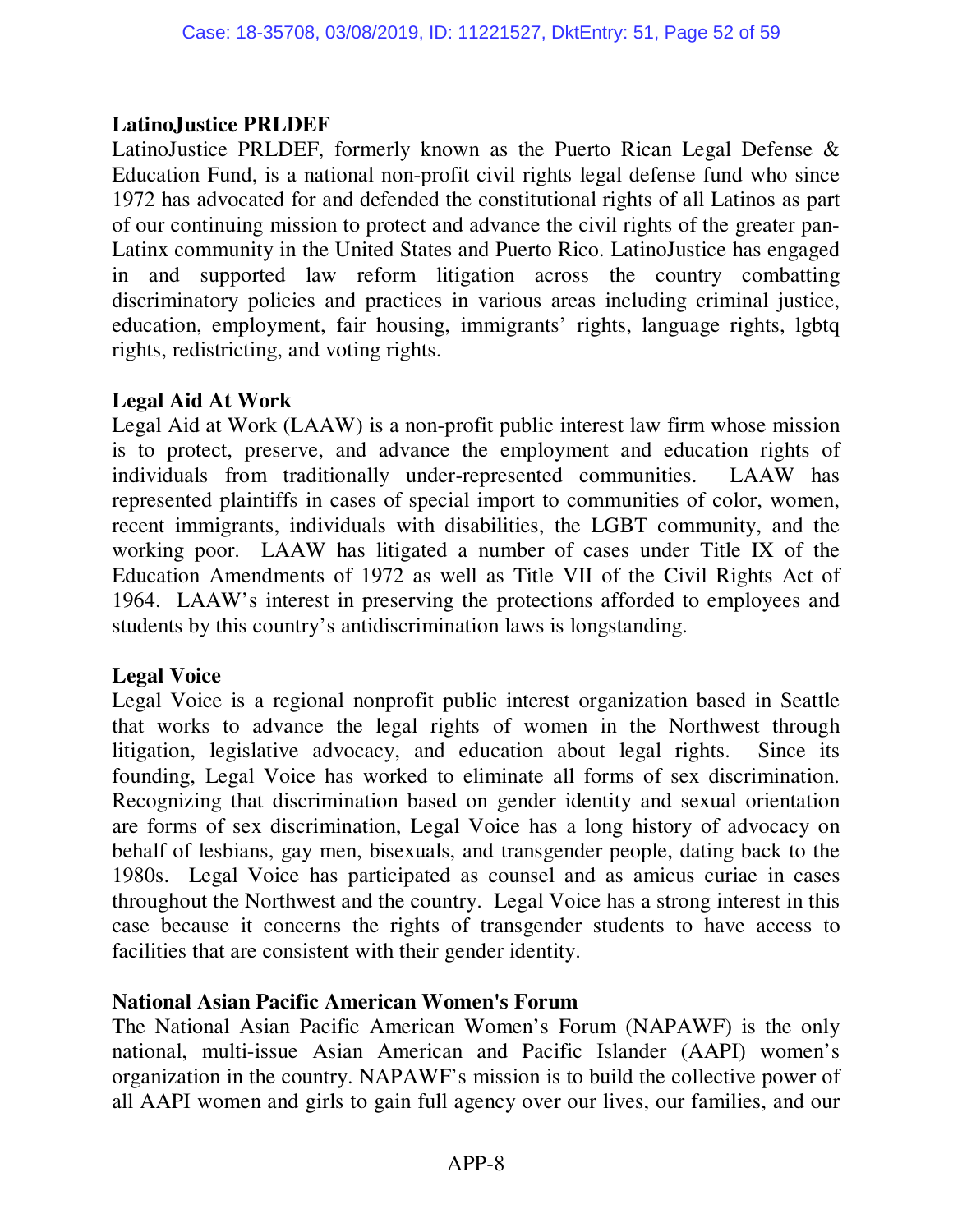communities. NAPAWF's work is centered in a reproductive justice framework that acknowledges the diversity within our community and ensures that different aspects of our identity – such as ethnicity, immigration status, education, sexual orientation, gender identity, and access to health – are considered in tandem when addressing our social, economic, and health needs.

#### **National Association of Social Workers (NASW)**

The National Association of Social Workers (NASW), founded in 1955, is the largest association of professional social workers in the United States with over 120,000 members in 55 chapters. The Oregon Chapter of NASW has 1400 members. NASW recognizes the considerable diversity in gender expression and identity among our population groups. The NASW National Committee on LGBT Issues develops, reviews, and monitors programs of the Association that significantly affect LGBT individuals. The NASW Code of Ethics for professional social workers requires that all people -- including those who are transgender - should be afforded the same respect and rights regardless of gender identification. NASW supports safe and secure educational environments at all levels of education, in which children, youth, and adults may obtain an education free from discrimination, harassment, violence, and abuse. NASW asserts that discrimination and prejudice directed against any individual on the basis of gender identity or gender expression, can be damaging to the social, emotional, psychological, physical, and economic well-being of the affected individual, as well as to society as a whole. [1]

[FN1: NASW Policy Statements: Transgender and Gender – Antidiscrimination and Public Awareness and Advocacy - in Social Work Speaks 305, 306 (10th ed. 2015).]

#### **National Association of Women Lawyers**

The mission of the National Association of Women Lawyers (NAWL) is to provide leadership, a collective voice, and essential resources to advance women in the legal profession and advocate for the equality of women under the law. Since 1899, NAWL has been empowering women in the legal profession, cultivating a diverse membership dedicated to equality, mutual support, and collective success. As part of its mission, NAWL works to protect both adults and children from discrimination based on sexual orientation or gender identity.

#### **National Center for Law and Economic Justice**

The National Center for Law and Economic Justice (NCLEJ), exists to protect the legal rights of low-income people, especially those who are members of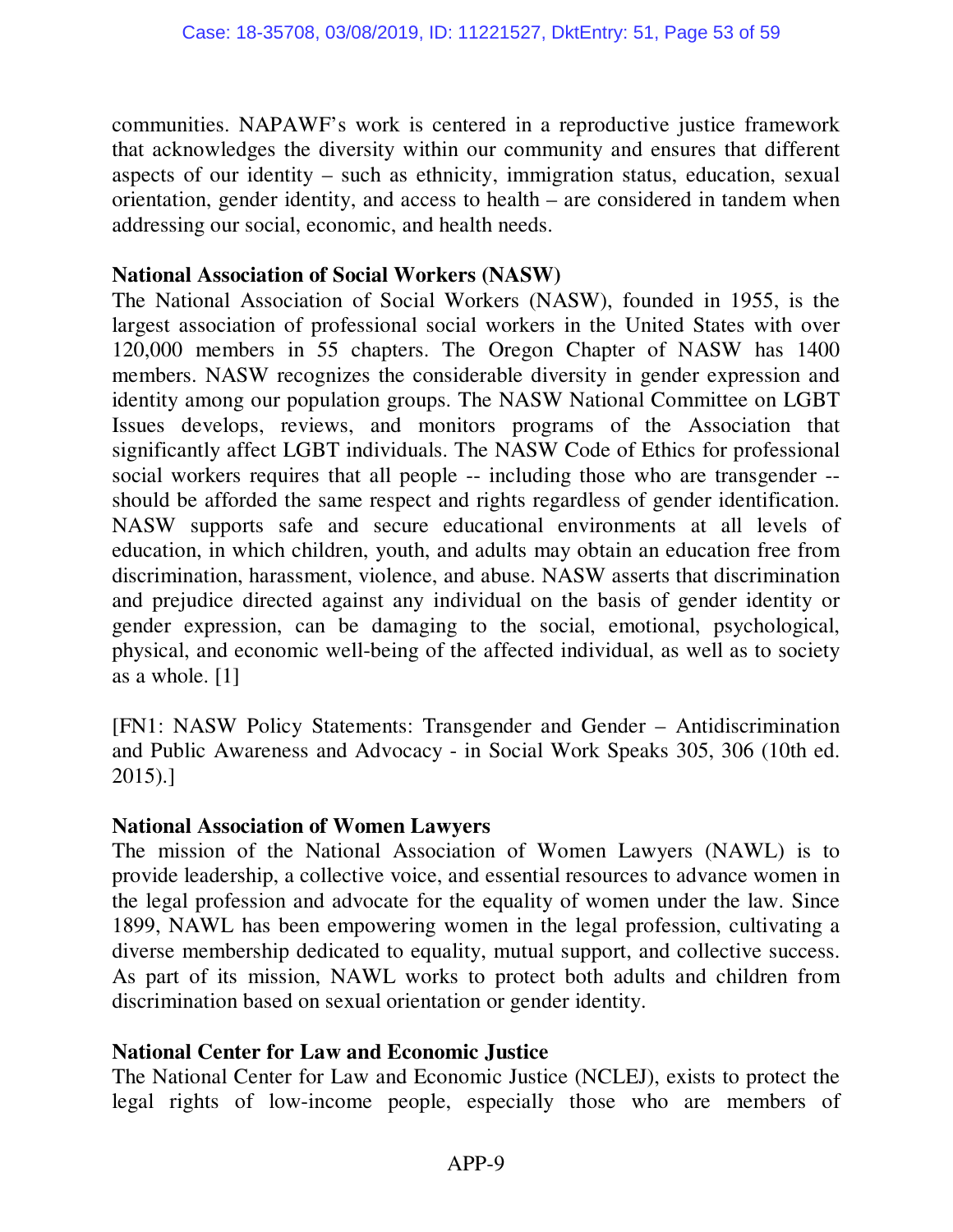marginalized communities. This includes trans people, who face higher than average poverty rates as a result of widespread discrimination. NCLEJ focuses on impact litigation that will establish important principles for the protection of such individuals, and is committed to ensuring that all people have fair access to government resources. It has been involved, as counsel or amicus curiae, in many significant cases involving the rights of low-income individuals over the more than 50 years since it was founded in 1965.

#### **National Crittenton**

National Crittenton is the umbrella for the 26 members of the Crittenton family of agencies, providing direct services for girls and young women impacted by violence and trauma in 31 states and the District of Columbia. Our focus on root causes and cross-system approaches, supports the attainment of our vision in which, girls, young women, and gender nonconforming youth can define themselves on their own terms and be respected and supported without fear of violence or injustice.

#### **National LGBTQ Task Force**

Since 1973, the National LGBTQ Task Force has worked to build power, take action, and create change to achieve freedom and justice for lesbian, gay, bisexual, transgender, and queer ("LGBTQ") people and our families. As a progressive social justice organization, the Task Force works toward a society that values and respects the diversity of human expression and identity and achieves equity for all.

#### **National Organization for Women Foundation**

The National Organization for Women (NOW) Foundation is a 501 (c)(3) entity affiliated with the National Organization for Women, the largest grassroots feminist activist organization in the United States with chapters in every state and the District of Columbia. NOW Foundation is committed to advancing equal education opportunity, among other objectives, and works to assure that women and LGBTQIA persons are treated fairly and equally under the law.

#### **North Carolina Coalition Against Domestic Violence (NCCADV)**

The North Carolina Coalition Against Domestic Violence (NCCADV) leads the state's movement to end domestic violence. Working through a diverse network of partnerships and collaborations, the Coalition provides technical assistance, innovative training, groundbreaking prevention work, and legislative and policy support for members and the public. NCCADV works to empower all survivors of domestic violence and is committed to helping people from all backgrounds and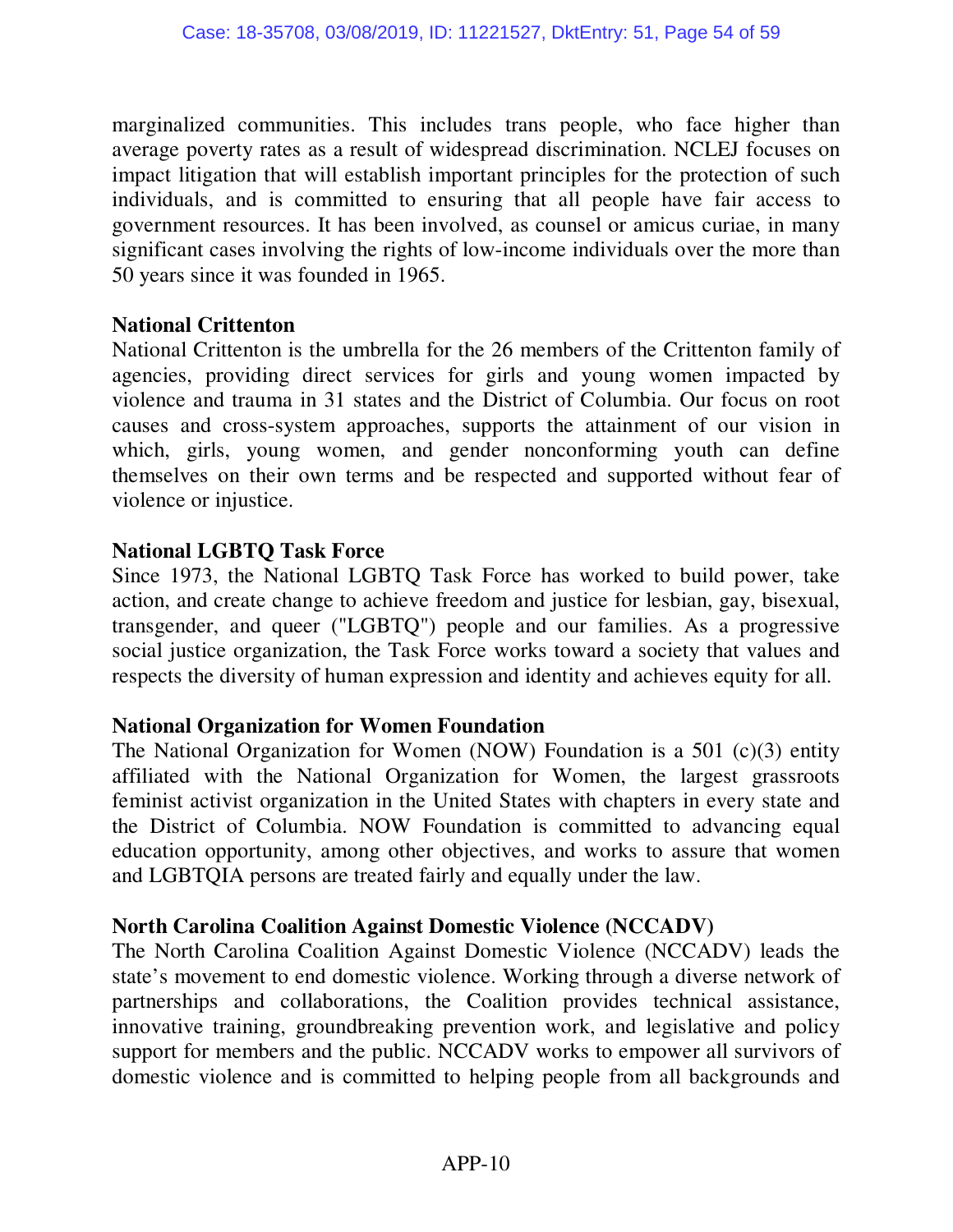identities, including members of the transgender and gender nonconforming communities, attain peace and safety in their lives.

#### **Oasis Legal Services**

Oasis Legal Services proudly provides quality legal immigration services to underrepresented low-income groups with a focus on LGBTQIA+ communities. By acknowledging, respecting, and honoring their struggles, we empower immigrants so that dignity grows and integrity blooms. Trans refugees are arguably the most vulnerable refugee group. Since inception, Oasis has worked on asylum and other immigration benefits case for 130 trans clients. Oasis advocates generally for trans individuals to be treated with dignity and respect world-wide.

#### **Planned Parenthood Columbia Willamette**

Planned Parenthood Columbia Willamette (PPCW) is the largest nonprofit family planning and reproductive rights organization in Oregon and Southwest Washington. Our mission is to provide, promote, and protect access to sexual and reproductive health care. PPCW is committed to helping all LGBTQI people access basic reproductive and sexual health care. We serve transgender people at various places on the spectrum of gender identity and expression. We are committed to improving the way transgender people receive health care. We proudly partner with our transgender community in eliminating barriers to care.

#### **Planned Parenthood of Southwestern Oregon**

Planned Parenthood of Southwestern Oregon (PPSO) provides confidential, expert sexual and reproductive health services and education in an environment that is honest, non-judgmental, and supportive through its six health centers throughout southwestern Oregon. PPSO is dedicated to building a strong, healthy community by providing essential health services, education, and advocacy, and believes that no matter who you are, how you identify, where you're from, or who you love, you are welcome here.

#### **SisterReach**

SisterReach, founded October 2011, is a Memphis, TN based grassroots 501c3 non-profit supporting the reproductive autonomy of women and teens of color, poor and rural women, LGBTQIA+ and gender non-conforming people and their families through the framework of Reproductive Justice. Our mission is to empower our base to lead healthy lives, raise healthy families and live in healthy communities.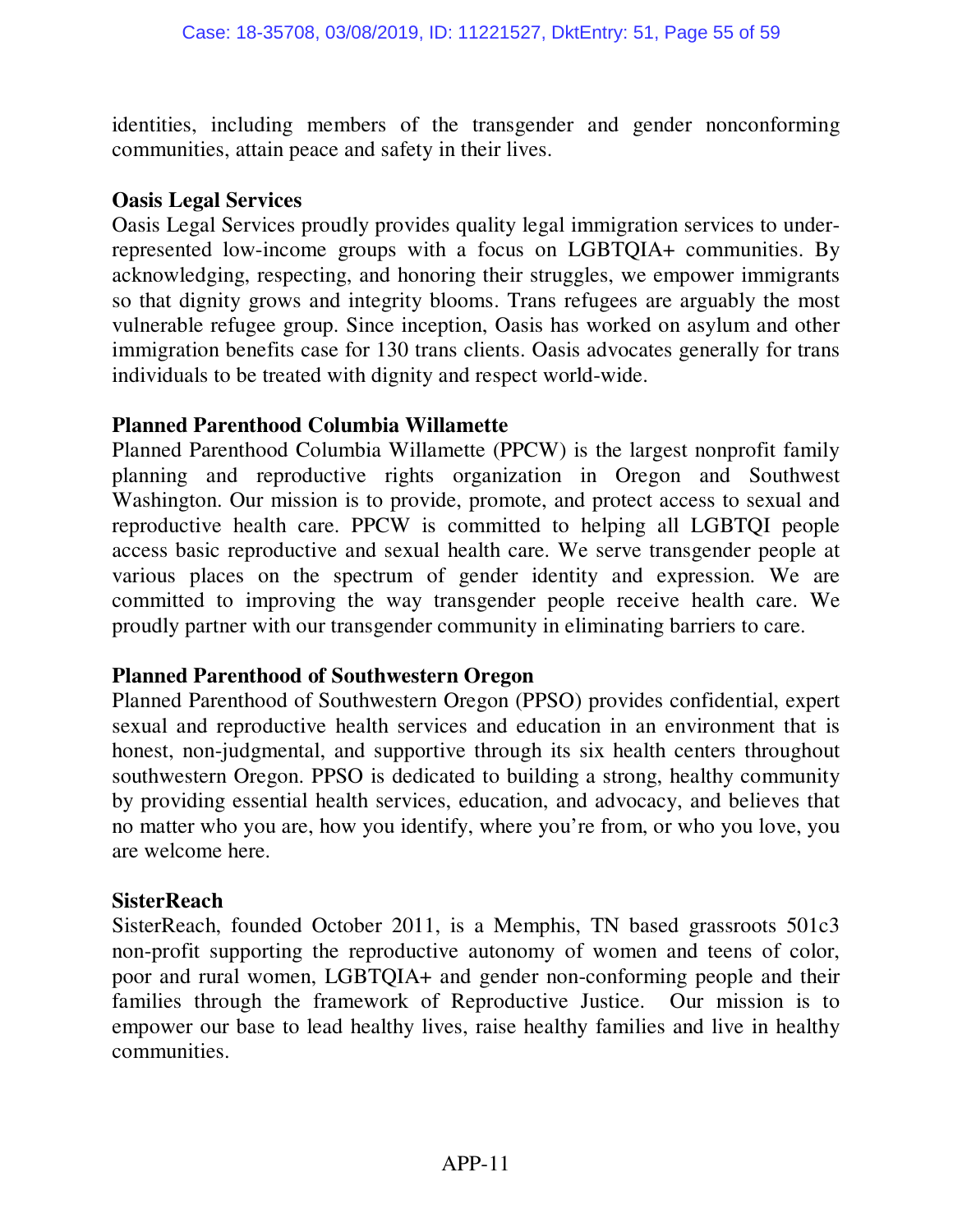#### **SurvJustice**

SurvJustice is a national non-profit organization offering legal assistance in campus hearings to sexual violence survivors regardless of their sex, gender, gender identity, or sexual orientation. Since 2014, SurvJustice has provided students with safe and equitable access to education, protecting their rights under Title IX.

#### **Virginia Sexual and Domestic Violence Action Alliance**

The Action Alliance advocates for government, institutions and systems that are rooted in equity and justice, especially in regard to gender and race. Communities can only be strong and healthy when the full humanity and dignity of all people is recognized and embraced.

#### **Washington State Coalition Against Domestic Violence (WSCADV)**

The Washington State Coalition Against Domestic Violence (WSCADV) is the federally-recognized membership organization of non-profit domestic violence programs in Washington State. Founded by domestic violence survivors and their allies in 1990, WSCADV's mission is to mobilize and support member programs and allies to end domestic violence through advocacy and action for social change. WSCADV has long advocated for laws, policies, and practices that promote safety and justice for all domestic violence survivors.

#### **Women Lawyers Association of Los Angeles**

WLALA is a nonprofit organization comprised primarily of lawyers and judges in Los Angeles County. Founded in 1919, WLALA is dedicated to promoting the full participation of women lawyers and judges in the legal profession, maintaining the integrity of our legal system by advocating principles of fairness and equality, and improving the status of women in our society. WLALA has participated as an amicus in cases involving discrimination before many federal District Courts, Courts of Appeals, and the U.S. Supreme Court. WLALA believes that bar associations have a special obligation to protect the core guarantees of our Constitution to secure equal opportunity for women and girls through the full enforcement of law prohibiting discrimination.

#### **Women Lawyers On Guard Inc.**

Women Lawyers On Guard Inc. ("WLG") is a national non-partisan non-profit organization harnessing the power of lawyers and the law in coordination with other organizations to preserve, protect, and defend the democratic values of equality, justice, and opportunity for all.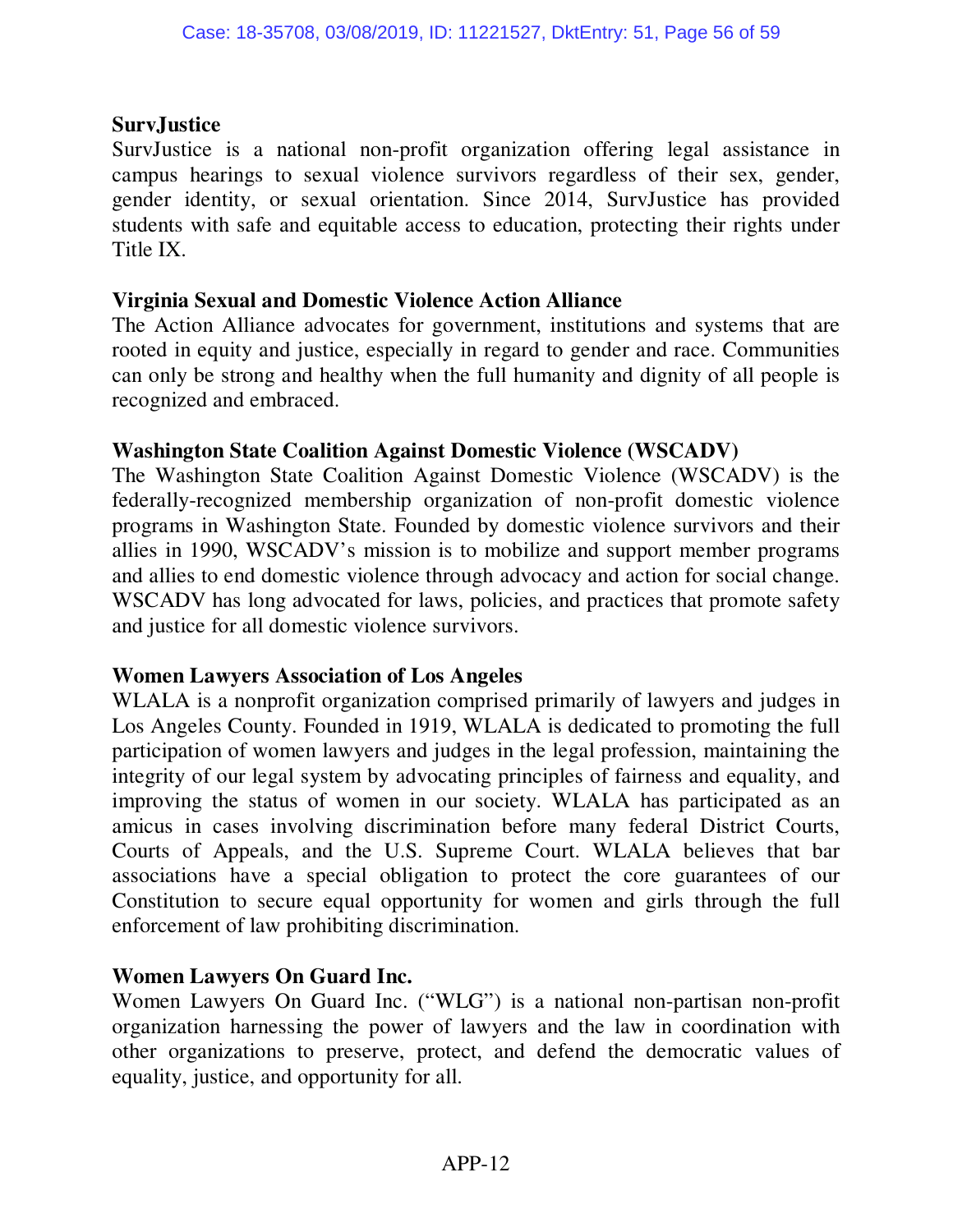#### **Women of Reform Judaism**

\_\_\_\_\_\_\_\_\_\_\_\_\_\_\_\_\_\_\_\_\_

Women of Reform Judaism represents more than 65,000 women in nearly 500 women's groups in North America and around the world. We are committed to ensuring equality for all of God's children. We oppose discrimination against all individuals for the stamp of the Divine is present in each and every human being.

#### **Women's Bar Association of the District of Columbia**

Founded in 1917, the Women's Bar Association of the District of Columbia (WBA) is one of the oldest and largest voluntary bar associations in metropolitan Washington, DC. Today, as in 1917, we continue to pursue our mission of maintaining the honor and integrity of the profession; promoting the administration of justice; advancing and protecting the interests of women lawyers; promoting their mutual improvement; and encouraging a spirit of friendship among our members.

#### **Women's Bar Association of the State of New York**

The Women's Bar Association of the State of New York ("WBASNY") is the second largest statewide bar association in New York and one of the largest women's bar associations in the United States. Its earliest chapter was founded in 1918, a year before women's right to vote was ratified in the United States. WBASNY's more 4,200 members in its now-twenty chapters across New York State $<sup>1</sup>$  include esteemed jurists, academics, and attorneys who practice in every</sup> area of the law, including appellate, litigation, education, commercial, labor and employment, ERISA, matrimonial, access to justice, ethics, health, reproductive rights, constitutional, criminal, and civil rights. WBASNY is dedicated to the fair

and equal administration of justice. WBASNY has participated as an amicus curiae in state and federal cases at every level, including those involving civil rights, sex and gender discrimination, sexual assault and harassment, rights under federal and state constitutions, and the right to fair and equal treatment under the law. It stands as a vanguard for the equal rights of women, minorities, LGBT individuals, and all persons.

 $1$  WBASNY is incorporated in New York. Its affiliated organizations consist of twenty regional chapters, some of which are separately incorporated, plus nine IRC 501(c)(3) charitable corporations that are foundations and/or legal clinics. Neither WBASNY nor any of its affiliates issue stock to the public. WBASNY's current affiliates are: Chapters – Adirondack Women's Bar Association; The Bronx Women's Bar Association, Inc.; Brooklyn Women's Bar Association, Inc.; Capital District Women's Bar Association; Central New York Women's Bar Association;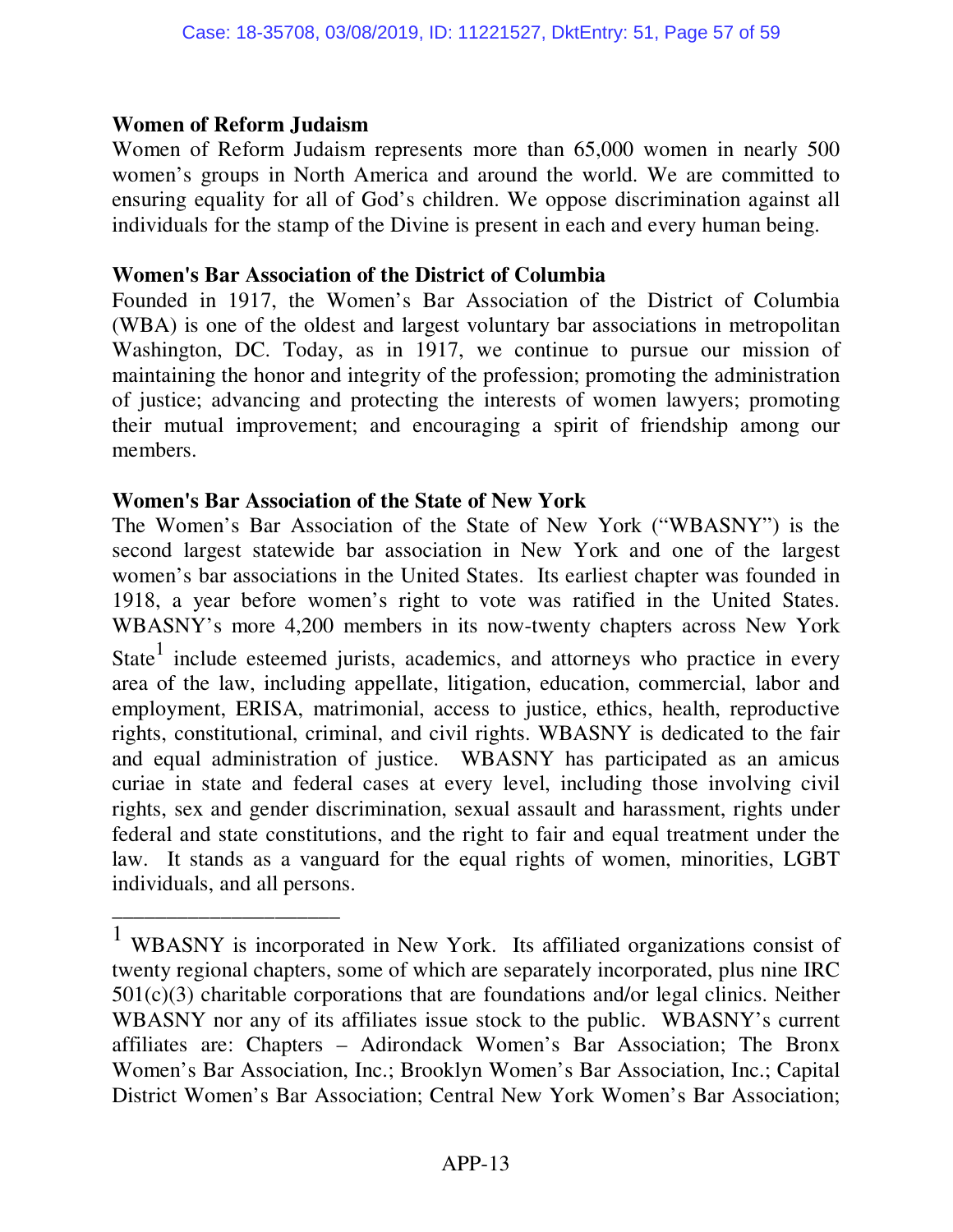Del-Chen-O Women's Bar Association, Finger Lakes Women's Bar Association; Greater Rochester Association for Women Attorneys; Mid-Hudson Women's Bar Association; Mid- York Women's Bar Association; Nassau County Women's Bar Association; New York Women's Bar Association; Queens County Women's Bar Association; Rockland County Women's Bar Association; Staten Island Women's Bar Association; The Suffolk County Women's Bar Association; Thousand Islands Women's Bar Association; Westchester Women's Bar Association; Western New York Women's Bar Association; and Women's Bar Association of Orange and Sullivan Counties. Charitable Foundations & Legal Clinic – Women's Bar Association of the State of New York Foundation, Inc.; Brooklyn Women's Bar Foundation, Inc.; Capital District Women's Bar Association Legal Project Inc.; Nassau County Women's Bar Association Foundation, Inc.; New York Women's Bar Association Foundation, Inc.; Queens County Women's Bar Foundation; Westchester Women's Bar Association Foundation, Inc.; and The Women's Bar Association of Orange and Sullivan Counties Foundation, Inc. (Note: No members of WBASNY or its affiliates who are judges or court personnel participated in WBASNY's amicus curia vote in this matter.)

#### **The Women's Law Center of Maryland**

The Women's Law Center of Maryland, Inc. (WLC) is a non-profit, membership organization established in 1971 with a mission of improving and protecting the legal rights of women, particularly regarding gender discrimination, employment law, family law and reproductive rights. Through its direct services and advocacy, the Women's Law Center seeks to protect women's legal rights and ensure equal access to resources and remedies under the law.

#### **Women's Law Project**

The Women's Law Project (WLP) is a non-profit legal advocacy organization with offices in Philadelphia and Pittsburgh, Pennsylvania. Its mission is to create a more just and equitable society by advancing the rights and status of all women throughout their lives. Since 1974, WLP has engaged in high-impact litigation, public policy advocacy, and education challenging discrimination rooted in gender stereotypes. WLP represented amici curiae in *Doe v. Boyertown Area School District*, 897 F.3d 515 (3d Cir. 2018) to ensure that Title IX was not misused to deny transgender students use of school bathrooms and locker rooms aligning with their gender identity. WLP also represented amici curiae in *Prowel v. Wise Business Forms*, 579 F.3d 285 (3d Cir. 2009), to ensure full enforcement of Title VII's protection against sex discrimination in the workplace for a litigant who suffered harassment based on gender stereotyping, and represented Rainbow Alliance, an LGBTQA-student group, in litigation filed under Pittsburgh's Fair